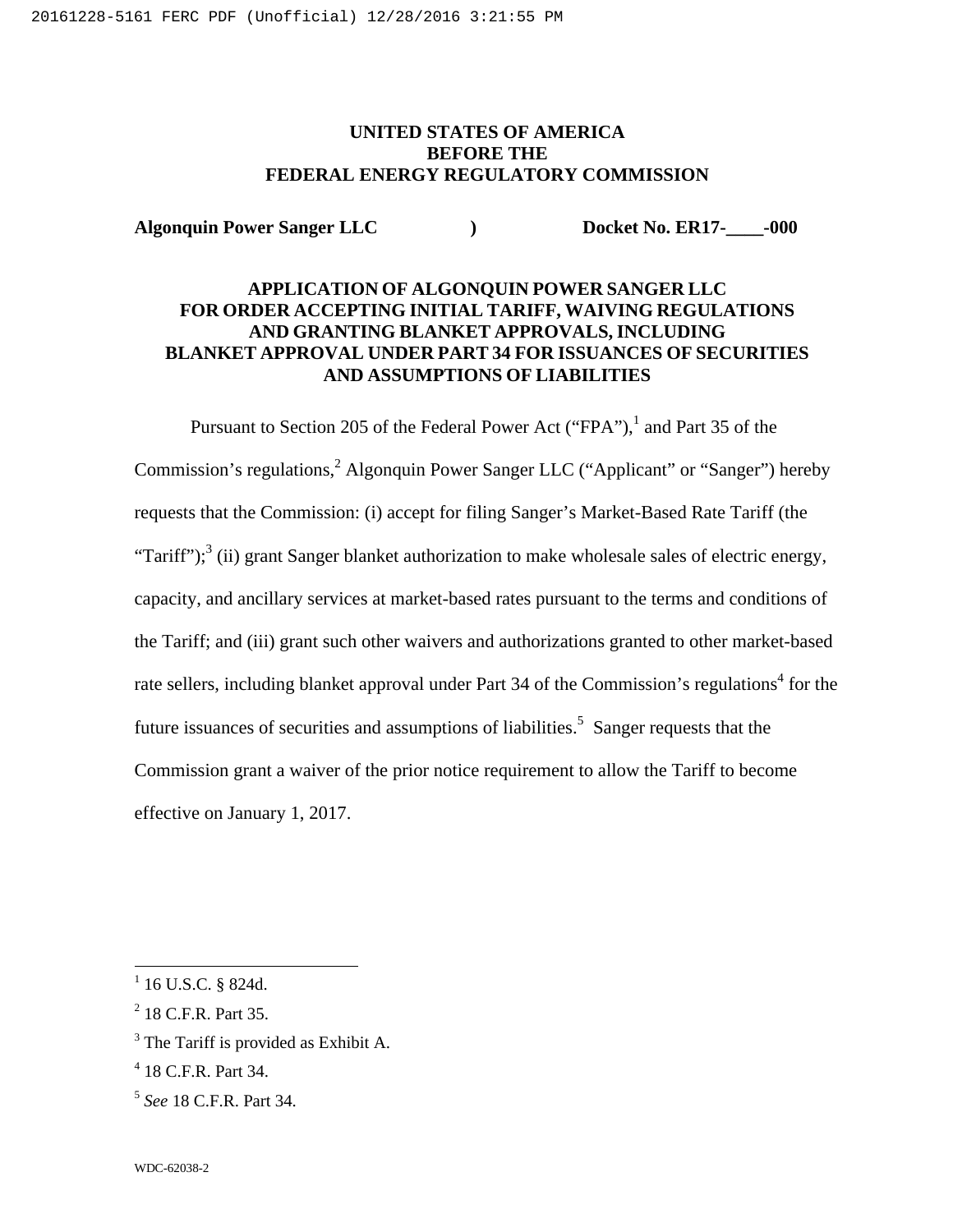# **I. COMMUNICATIONS**

All correspondence and communications regarding this Application should be directed

to the following:

Danielle Waldman Linda L. Walsh Senior Corporate Counsel Husch Blackwell LLP Algonquin Power Co.  $750 \frac{17}{\text{th}}$  Street NW, Suite 900 354 Davis Road, Suite 100 Washington, DC 20006 Oakville, ON, Canada L6J 2X1 Tel: (202) 378-2308 Tel: (905) 465-6115 linda.walsh@huschblackwell.com danielle.waldman@algonquinpower.com

### **II. DESCRIPTION OF APPLICANT AND ITS AFFILIATES**

#### **A. APPLICANT**

Sanger is a California limited liability company that owns and operates a 60 MW natural gas-fired generating facility ("Facility") located in Sanger, California. Sanger is solely in the business of owning and operating the Facility. The Facility is located in the California Independent System Operator, Inc. ("CAISO") region and is interconnected to the transmission system of Pacific Gas & Electric Co. ("PG&E"). The Facility currently operates as a cogeneration Qualifying Facility ("QF") and sells its electricity output to PG&E and the remaining capacity to its thermal host.<sup>6</sup>

In early 2017, the Facility will cease operating as a cogeneration QF and will instead sell 45 to 47 MW of its capacity to PG&E pursuant to a renegotiated long-term power purchase agreement. The remaining 13-15 MW will be available for sale into the CAISO market.

Sanger's sole and managing member is Algonquin Power Fund (America) Inc. ("APFA"), which is a wholly owned subsidiary of Algonquin Power (America) Inc. ("APA"). APA is a wholly owned subsidiary of Algonquin Power (Canada) Holdings Inc. ("APCH").

<sup>&</sup>lt;sup>6</sup> Algonquin Power Sanger LLC, Docket No. QF02-97, Notice of Self-Recertification filed Feb. 19, 2010.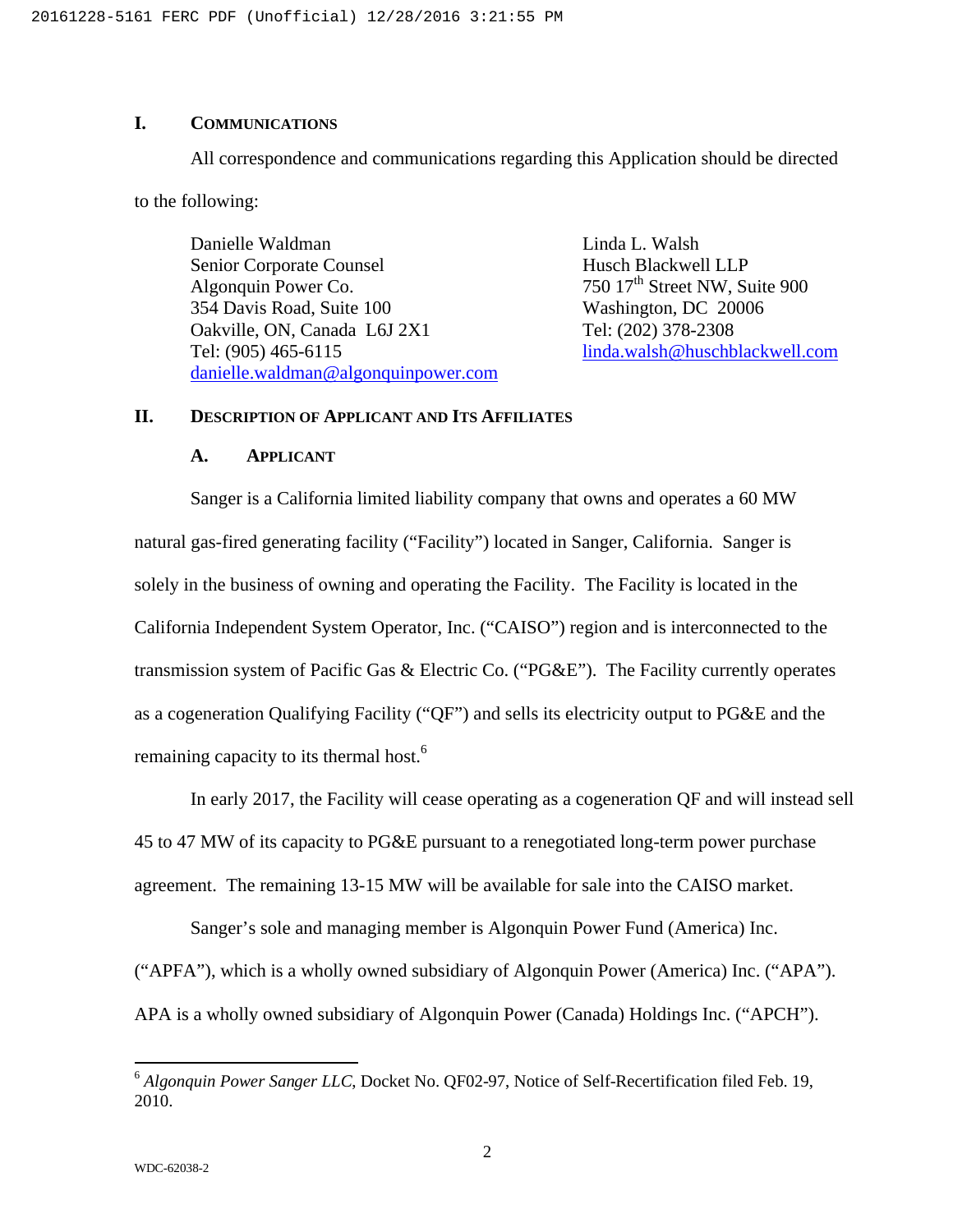APCH is a subsidiary of Algonquin Power Co. ("APCo"), a trust formed under the laws of the Province of Ontario, Canada. APCO's parent is Algonquin Power & Utilities Corp. ("APUC"), a diversified electric power generation and utility infrastructure company with a principal place of business in Oakville, Ontario. APUC is a publicly traded company on the Toronto Stock Exchange and the New York Stock Exchange.

#### **B. APPLICANT'S AFFILIATES IN CAISO**

Applicant has two QF affiliates in the CAISO Balancing Authority Area (BAA), the output of each is fully committed on a long-term basis for firm sales of one year or longer:<sup>7</sup>

**Algonquin SKIC 10 Solar, LLC (SKIC 10)** owns and operates a 10 MW solarpowered electric generating facility located in Kern County, CA. SKIC 10 has executed a 20 year, long term power purchase agreement with Southern California Edison Company ("SCE") for the entire capacity of the facility. SKIC 10 is a  $QF^8$  and has been granted marketbased rate authority.<sup>9</sup>

**Algonquin SKIC 20 Solar, LLC (SKIC 20)** owns and operates a 20 MW solarpowered electric generating facility located in Kern County, CA. SKIC 20 has executed a 20 year, long term power purchase agreement with PG&E for the entire capacity of the facility. SKIC 20 is a  $QF^{10}$  and has been granted market based rate authority.<sup>11</sup>

Sanger has two public utility affiliates in first tier markets that own generation and/or provide retail service:

 $\overline{a}$ 

 $<sup>7</sup>$  Order No. 816 at P 39.</sup>

<sup>8</sup> *Algonquin SKIC 10 Solar, LLC,* Form 556, Docket No. QF16-1108, filed on Aug. 4, 2016.

<sup>9</sup> *Algonquin SKIC 10 Solar, LLC and Algonquin SKIC 20 Solar, LLC,* Docket Nos. ER16-2364 and ER16-2169, Letter Order, issued Sept. 23, 2016.

<sup>&</sup>lt;sup>10</sup> Algonquin SKIC 20 Solar, LLC, Form 556, Docket No. QF15-215-000, filed on May 6, 2016.

<sup>&</sup>lt;sup>11</sup> Algonquin SKIC 10 Solar, LLC and Algonquin SKIC 20 Solar, LLC, Docket Nos. ER16-2364 and ER16-2169, Letter Order, issued Sept. 23, 2016.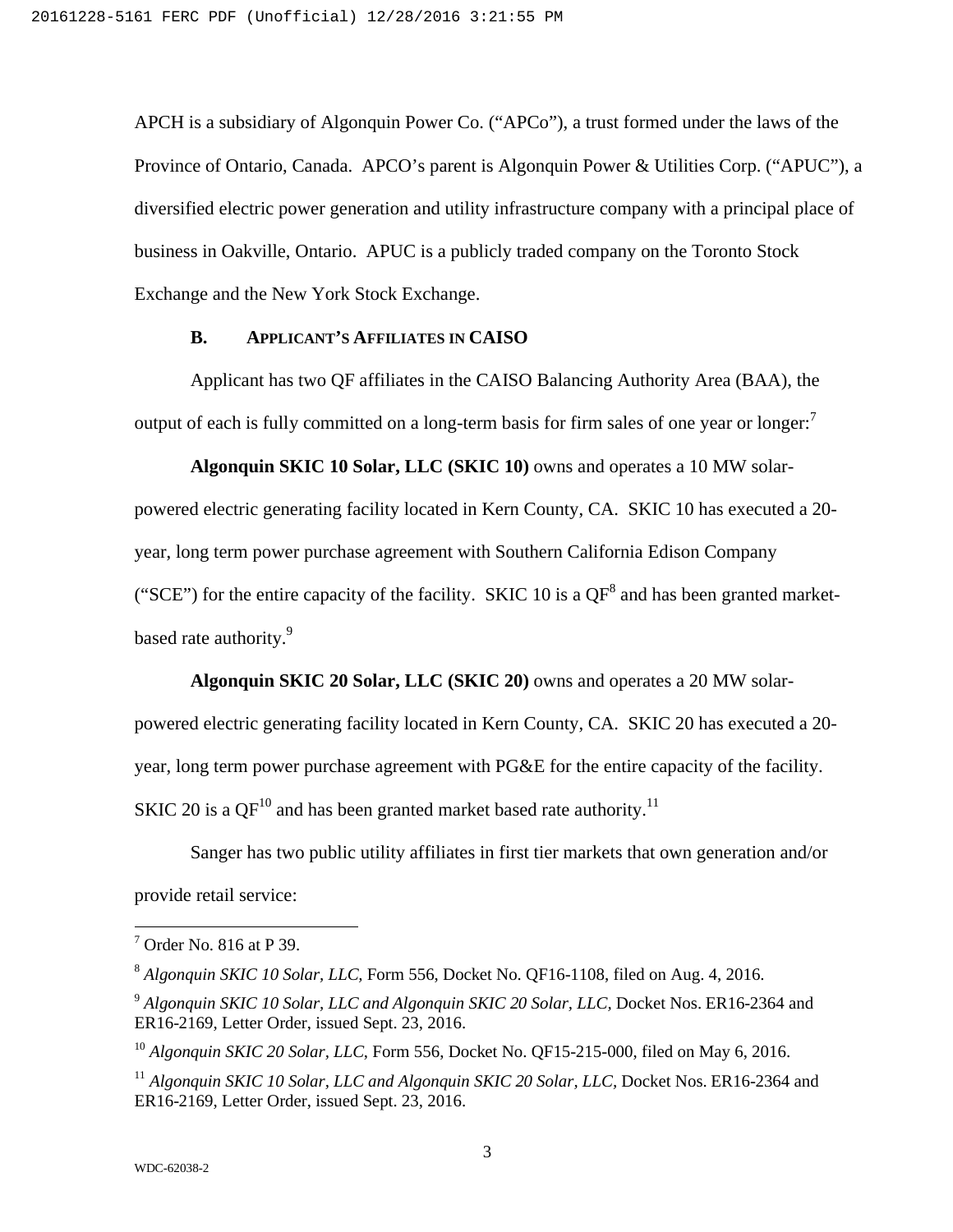**Luning Energy LLC ("Luning")** is constructing and will own and operate an approximately 50 MW solar generation project (including limited, radial electric interconnection facilities necessary to effectuate its wholesale power sales) located in Mineral County, Nevada. Through interconnection facilities which Luning will own, the Luning Project will be interconnected with the transmission system owned by Sierra Pacific Power Company  $d/b/a$  NV Energy ("NV Energy"). Luning is an  $EWG^{12}$  and has been granted market-based rate authority.<sup>13</sup>

**Liberty Utilities (CalPeco Electric) LLC ("CalPeco")** is an electric utility that serves approximately 49,000 electric customers in eastern California near Lake Tahoe. The only generation jurisdictional physical asset owned or controlled by CalPeco is the 12 MW (summer) Kings Beach diesel-fired generation facility located in Placer County, California in the Sierra Pacific Power Company ("SPPC") Balancing Authority Area. CalPeco has on file with the Commission several agreements pursuant to which it provides wholesale capacity and energy, emergency backup services, and borderline services to SPPC and/or PG&E. CalPeco does not have a market-based rate tariff on file with the Commission. Luning will be a subsidiary company of CalPeco.

CalPeco sells power pursuant to a Commission-jurisdictional agreement on file with the Commission.<sup>14</sup> This back up contract is a long-term firm sales agreement with a term from January 1, 2011 through December 31, 2031. All of the 12 MW is fully committed to Sierra Pacific Power Company and CalPeco for the provision of emergency back-up services. CalPeco

<sup>&</sup>lt;sup>12</sup> *Luning Energy LLC*, Notice of Self Certification of Exempt Wholesale Generator Status, Docket EG16-142, filed on August 25, 2016, as supplemented on September 9, 2016.

<sup>13</sup> *See Luning Energy Holdings LLC, et al.* Letter Order, Docket Nos. ER16-2411-001, *et al.* (Sept. 27, 2016) as corrected by a letter order issued on October 4, 2016.

<sup>&</sup>lt;sup>14</sup> See *Cal. Pac. Electric Co., LLC*, Docket No. ER10-1703, Letter Order dated August 20, 2010.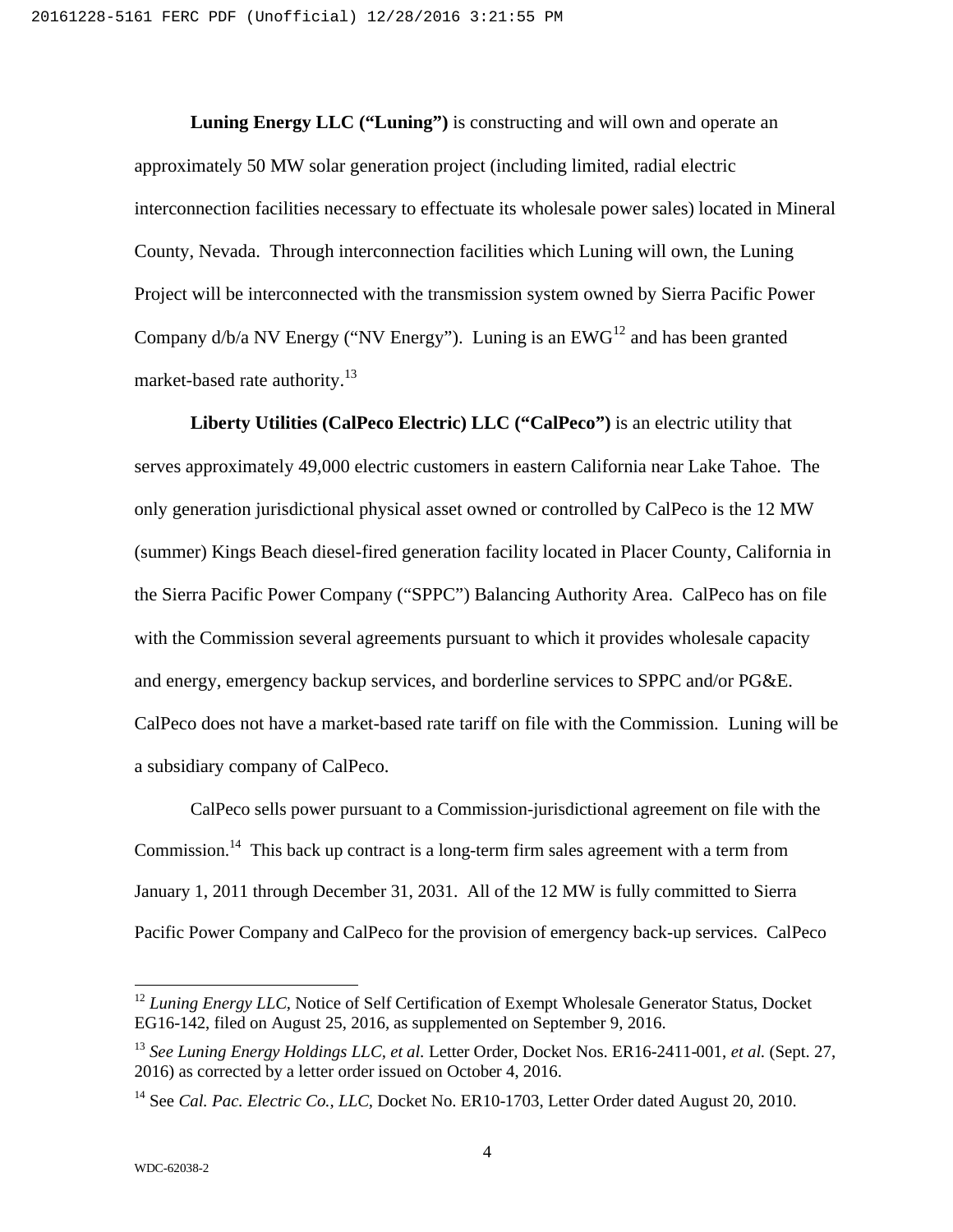also provides borderline services to Sierra Pacific pursuant to a long-term contract with an initial term effective January 1, 2011 through December 31, 2016 with automatic renewal terms of five years. Thus, the current term of the borderline agreement commenced January 1, 2016 through December 31, 2021 and the parties anticipate indefinite renewals. The Commission has disclaimed jurisdiction over CalPeco's distribution system.<sup>15</sup>

In addition, the Commission recently approved Liberty Utilities (Central) Co.'s acquisition of The Empire District Electric Company ("Empire").<sup>16</sup> While the transaction has not yet been consummated, Empire is treated as an affiliate for purposes of this Application.

Empire is a small investor-owned utility providing electric service to approximately 169,000 customers in Southwest Missouri, southeast Kansas, northeast Oklahoma and northwest Arkansas. Empire is a public utility company regulated by the Missouri Public Service Commission, the Kansas Corporation Commission, the Oklahoma Corporation Commission, the Arkansas Public Service Commission and the Commission. Empire is a transmission-owning member of the Southwest Power Pool, Inc. ("SPP"). All requests for transmission service on Empire's transmission system are made through SPP under the terms and conditions of the SPP Tariff. Empire has market-based rate authority.<sup>17</sup> Empire also provides service to its customers under cost-based rate schedules on file with the Commission.

<sup>15</sup> *See Cal. Pac. Electric Co., LLC*, 133 FERC P 61,018 (2010).

<sup>&</sup>lt;sup>16</sup> The Empire District Electric Company and Liberty Utilities (Central) Co., 155 FERC ¶ 62,091 (May 6, 2016).

<sup>17</sup> *The Empire District Electric Company*, 116 FERC ¶ 61,150 (2006), *order denying reh'g*, 123 FERC ¶ 61,084 (2008). *See also The Empire District Electric Company*, Docket No. ER10-2738-003, Letter Order dated Nov. 17, 2015 (accepting for filing Empire's updated market power analysis for filing); *The Empire District Electric Company*, Letter Order, Docket No. ER14-793- 001 dated Mar. 13, 2014 (accepting Empire's notice of change in status filing and proposed tariff changes to remove tariff provisions limiting Empire's market-based rate authority in the SPP market in anticipation of the start of the SPP Integrated Market).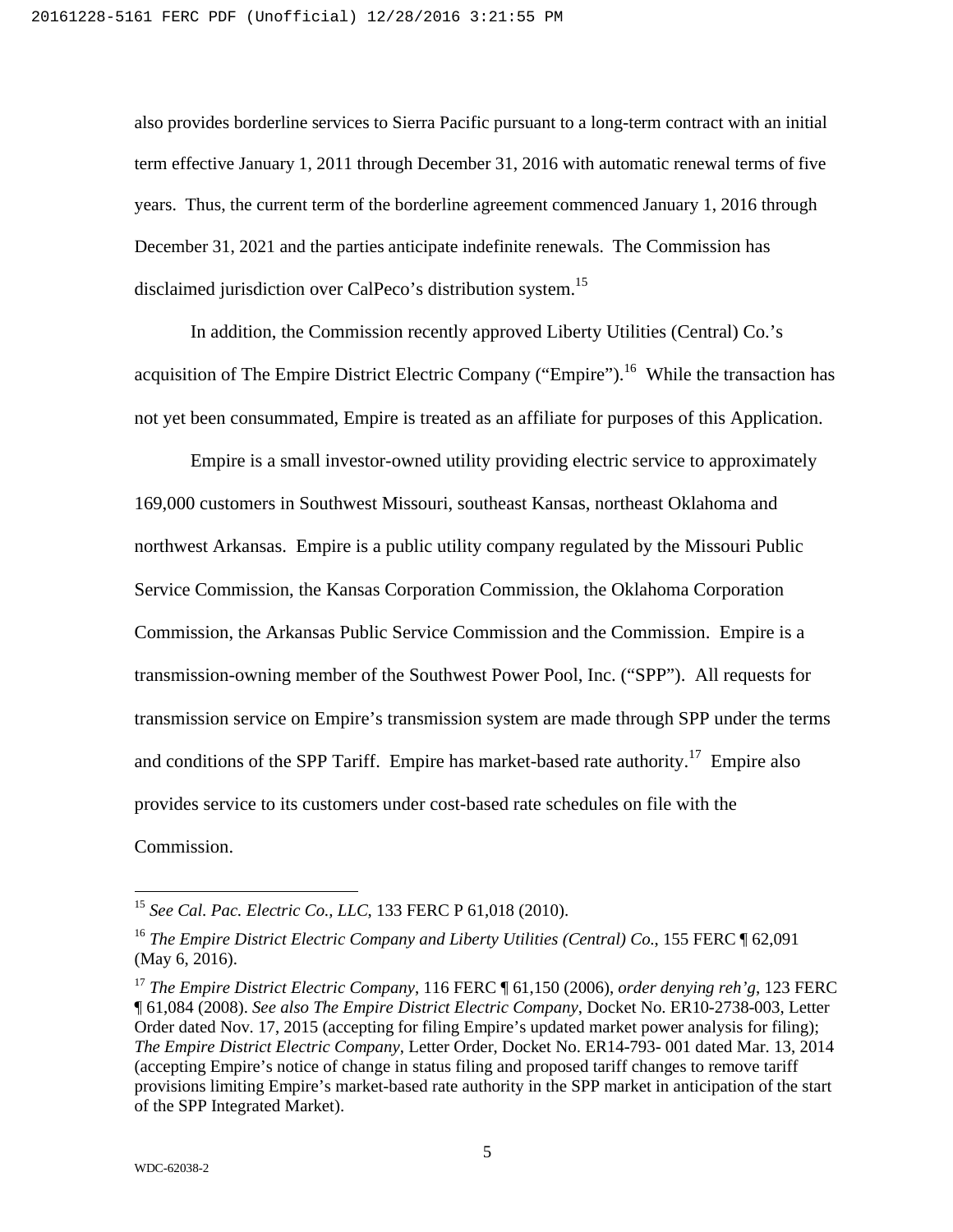Empire sells wholesale power only within or at the border of the SPP BAA. Empire owns generating capacity located within the SPP BAA<sup>18</sup> and MISO BAA.<sup>19</sup> Empire's capacity is utilized to meet its load serving obligations. Excess energy not needed to satisfy its load is sold into the SPP market.

Empire directly owns The Empire District Gas Company ("Empire Gas"), a local distribution company that provides service to approximately 42,230 gas customers in western Missouri. Empire Gas is not regulated as a "natural gas company" pursuant to section 1(b) or 1(c) of the Natural Gas Act.

Other than those entities described above, Applicant has no other affiliates located in

CAISO or any first tier market. Neither Applicant nor any of its affiliates has a franchised

electric utility service area in the Southwest Region. As required by the Commission's

regulations, an Asset Appendix listing all required energy affiliates of Applicant is included

as Exhibit B.

 $\overline{a}$ 

# **III. REQUEST FOR BLANKET AUTHORIZATION TO MAKE WHOLESALE SALES OF ELECTRIC ENERGY, CAPACITY, AND ANCILLARY SERVICES AT MARKET-BASED RATES**

Applicant seeks authorization to sell electric energy, capacity, and ancillary services at

market-based rates pursuant to its Market-Based Rate Tariff. The Commission permits sales

<sup>&</sup>lt;sup>18</sup> Empire's generation in the SPP BAA includes: Asbury, a 191 MW coal-fired facility located in Missouri; Empire Energy Center, a 267 MW natural gas facility located in Missouri; Iatan, a 192 MW coal-fired facility located in Missouri (capacity reflects Empire's allocated 12% share of this facility); Ozark Beach, a 16 MW hydro facility located in Missouri; Riverton, a 248 MW natural gas facility located in Kansas; State Line 1, a 96 MW natural gas facility located in Missouri; State Line Combined Cycle, a 297 MW natural gas facility located in Missouri (capacity reflects Empire's allocated 60% share of this facility); Elk River Windfarm LLC, located in the SPP BAA, Empire purchases 150 MW under a long-term power purchase agreement; and Cloud County Windfarm LLC, located in the SPP BAA, Empire purchases 105 MW under a long term power purchase agreement.

<sup>&</sup>lt;sup>19</sup> Empire's generation in the MISO BAA includes: Plum Point Energy Station, a coal fired facility in the MISO-South region from which Empire receives 50 MW; and a long term purchase agreement from the Plum Point Energy Station for an additional 50 MW from the facility.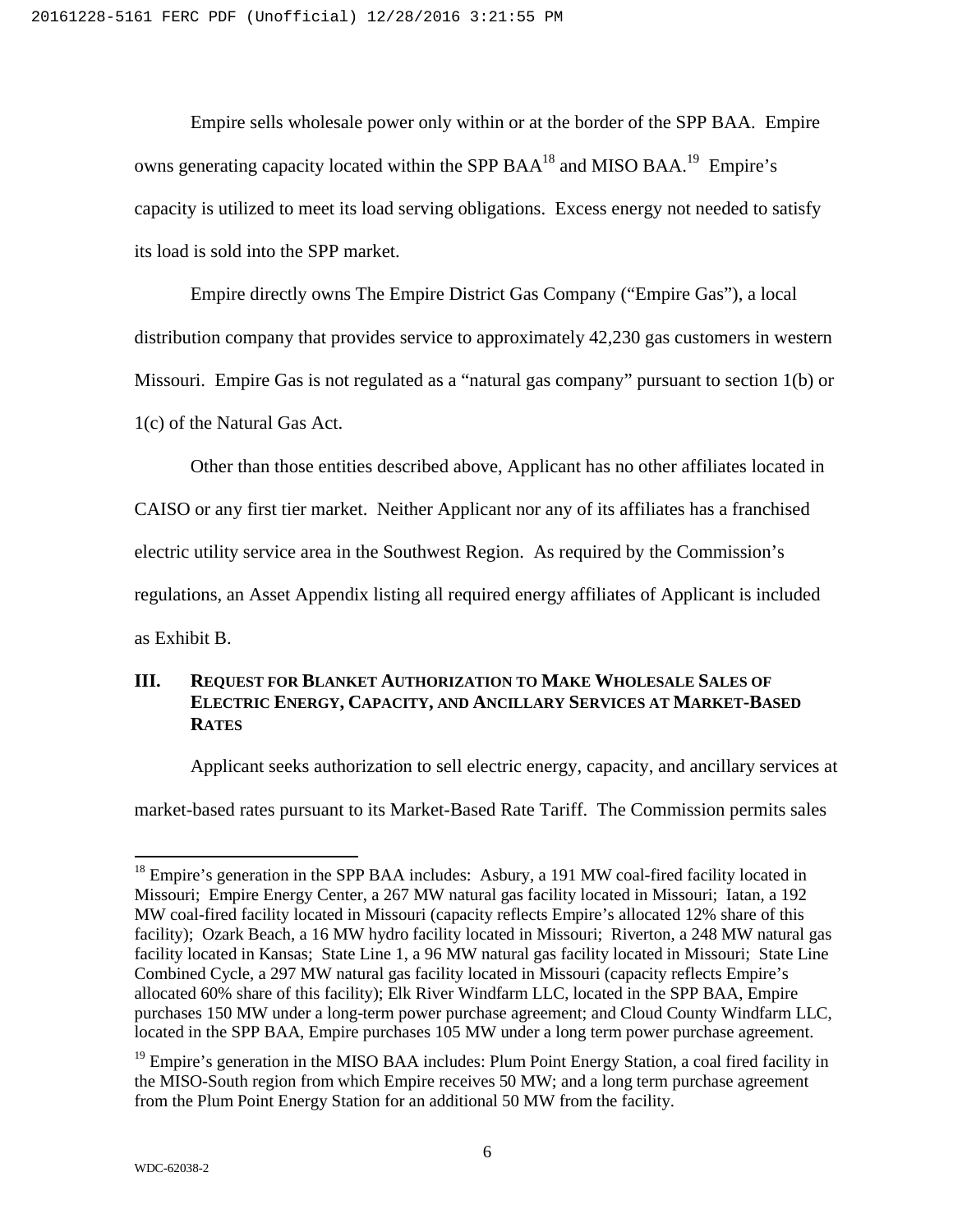for resale at market-based rates if the seller and its affiliates do not have, or have adequately mitigated, vertical and horizontal market power in generation and transmission and cannot erect other barriers to entry.<sup>20</sup> Applicant meets each of the Commission's requirements for authorization to make wholesale sales of electric energy, capacity, and ancillary services at market-based rates.

#### **A. APPLICANT LACKS GENERATION MARKET POWER**

The Commission has adopted two indicative screens for generation market power –  $a$ "pivotal supplier" screen and a "wholesale market share" screen. The pivotal supplier screen evaluates the potential of a seller and its affiliates to exercise market power based on uncommitted capacity at the time of the market's peak demand. The wholesale market share screen measures whether a seller and its affiliates have a dominant position in the market for each of the four seasons based on the number of megawatts owned or controlled by the seller and its affiliates as compared to uncommitted capacity of the entire market. If an entity fails either of these two screens, there is a presumption that Applicant possesses horizontal market power and further analysis is required.

As noted above, Sanger's Facility has a nameplate rating of 60 MW. The Facility is committed to a third party, PG&E, under a long term firm power purchase agreement for 45- 47 MW. As such, the amount of Sanger's uncommitted capacity in the CAISO market will be limited to 13-15 MW for the term of the agreement. The generation capacity of Sanger's affiliates (SKIC 10 and SKIC 20) in CAISO is fully committed under long-term power purchase agreements with unaffiliated parties.

<sup>20</sup> *Market-Based Rates For Wholesale Sales Of Electric Energy, Capacity And Ancillary Services By Public Utilities*, Order No. 697, 119 FERC ¶ 61,295 (2007).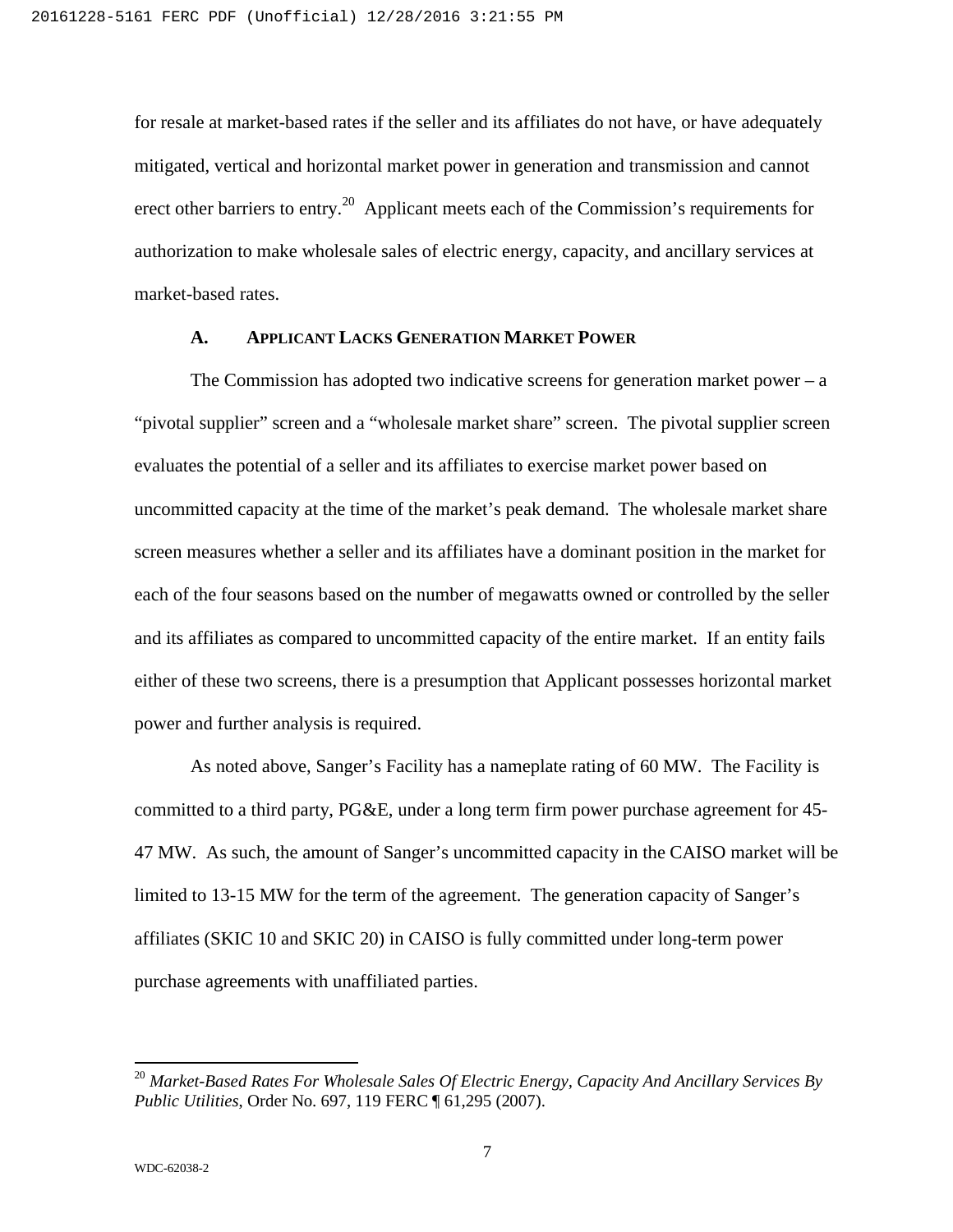With respect to first tier markets, the capacity owned by Luning is fully committed under long-term power contract to Calpeco. Even assuming that all capacity in CAISO and the first tier market is uncommitted, Sanger easily passes the Commission's indicative market screens.<sup>21</sup> The pivotal supplier analysis shows that Sanger, its affiliates in CAISO and in first tier markets pass the screen with only 0.9% of net uncommitted supply (using conservative simplifying assumptions). The market share analysis shows that Sanger and its affiliates in CAISO and first tier markets have a market share in the CAISO BAA of no greater than 0.2% in any season. Accordingly, Applicant and its affiliates lack horizontal market power.

### **B. APPLICANT LACKS VERTICAL MARKET POWER**

#### **1. Applicant Lacks Transmission Market Power**

The only facilities owned by the Applicant are interconnection facilities necessary to bring the power from the Facility to the interconnection point. Ownership of limited facilities does not confer on Applicant transmission market power.<sup>22</sup> Sanger confirms that Sanger and its affiliates qualify for the waiver granted in Order No. 807 (see also 18 C.F.R. § 35.28(d)(2)) that is applicable to any public utility that is or becomes subject to OATT requirements because it owns, controls or operates only Interconnection Customer Interconnection Facilities (ICIF). While Empire owns transmission facilities in SPP, those facilities are under the operational control of SPP and all transmission requests are made and awarded via the

 $^{21}$  Data for the CAISO BAA for the period from Dec. 2013-Nov. 2014 is based on the market power analysis accepted by the Commission on May 4, 2016 in *Wheelabrator Shasta Energy Co., Inc., et al.,* Docket No. ER10-3232-004 (ECP Triennial Supplement filed on Jan. 27, 2016). Applicant submits that there would be no significant increase in Applicant's market shares during any season if more recent data had been used.

<sup>22</sup> *See, e.g., Eastern Desert Power, LLC, et al*., 114 FERC ¶ 61,340 (2006). *See also Open Access and Priority Rights on Interconnection Customer's Interconnection Facilities*, Order No. 807, 150 FERC ¶ 61,211 at P.167 (2015) (the standards for automatic waiver of the obligation to file an OATT under § 35.28(d)(2) of the Commission's regulations are satisfied here).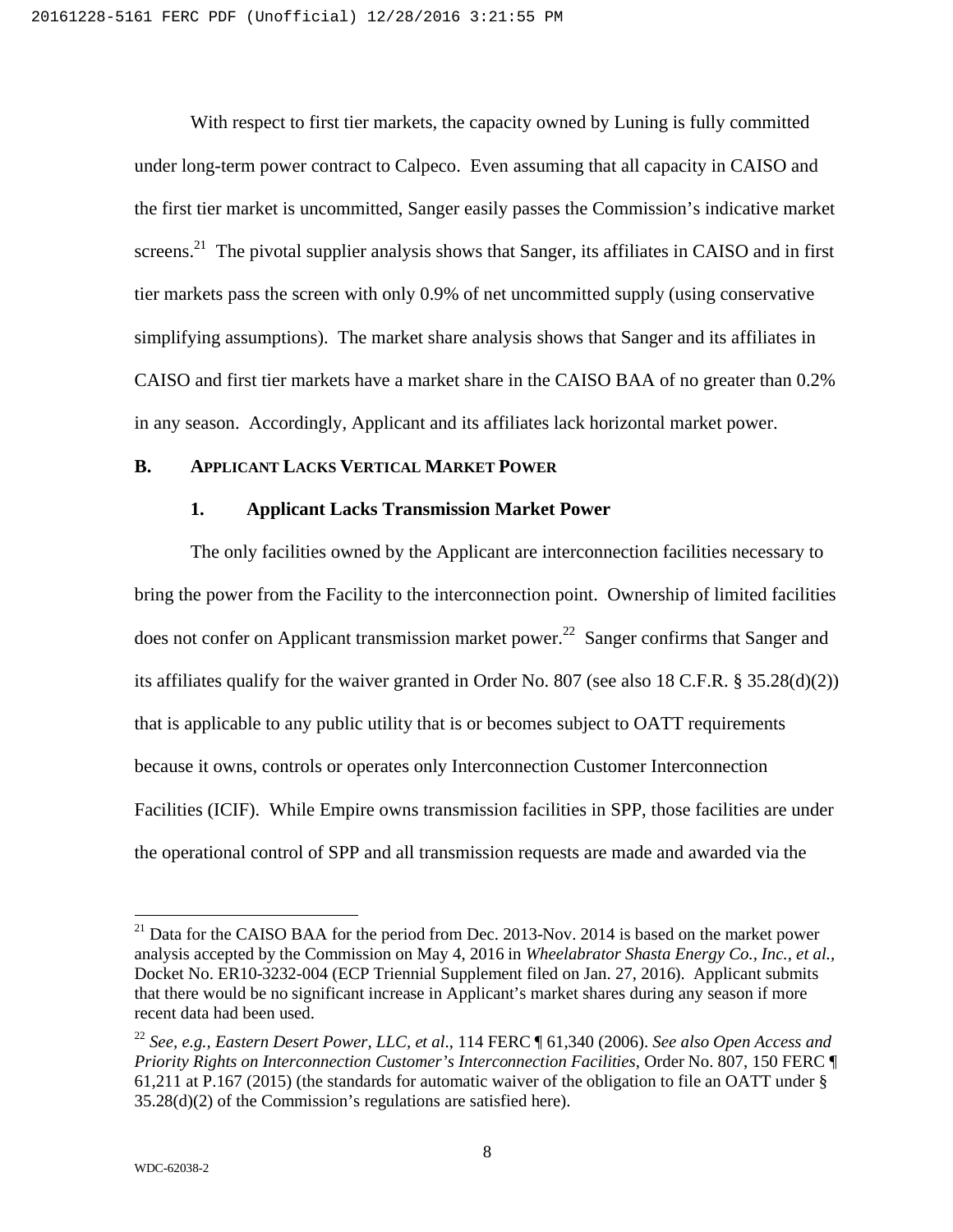SPP Tariff. With respect to CalPeco, the Commission has disclaimed jurisdiction over its distribution system and, in any event, it cannot be used to exert vertical market power.<sup>23</sup> Thus, Applicant lacks vertical market power.

#### 2. **Applicant Cannot Erect Other Barriers to Entry**

Applicant does not own or control any sites for the construction of new generating capacity in CAISO;<sup>24</sup> intrastate natural gas transportation, storage or distribution facilities in CAISO, physical coal supply sources or facilities for the transportation of coal supplies; or other essential resources or inputs to power production that could be used to erect barriers to entry. Applicant's affiliates own interests in intrastate natural gas facilities and certain natural gas distribution facilities, but none of those facilities can be used to erect barriers to entry.

Applicant's affiliate, **Liberty Utilities (Peach State Natural Gas) Corp. ("Peach State"),** owns 70 miles of intrastate natural gas lines in Barrow, Chattahoochee, Hall, Harris, Jackson, Muscogee and Oconee, Georgia. These facilities are distribution only and used to serve the retail distribution customers of Peach State in Georgia. Peach State is regulated by the Georgia Public Service Commission.

**Liberty Utilities (MidStates Natural Gas) Corp.** ("Liberty MidStates") is a regulated natural gas utility serving approximately 84,000 customers in Illinois, Iowa and Missouri (57,000 customers in Missouri, 23,000 customers in Illinois and 4,000 customers in Iowa). Liberty MidStates has a Section 284.224 Limited Jurisdiction Blanket Certificate and Statement of Operation Conditions on file with the Commission.<sup>25</sup> Liberty MidStates uses its

<sup>23</sup> *California Pacific Electric Company, LLC*, 133 FERC ¶ 61,018 (2010).

<sup>&</sup>lt;sup>24</sup> In Order No. 816, the Commission revised section  $35.37(e)(2)$  of the regulations to remove the requirement that sellers provide information regarding sites for generation capacity development to demonstrate a lack of vertical market power. Order No. 816 at P 212.

 $25$  Liberty Midstates' intrastate pipeline facilities include: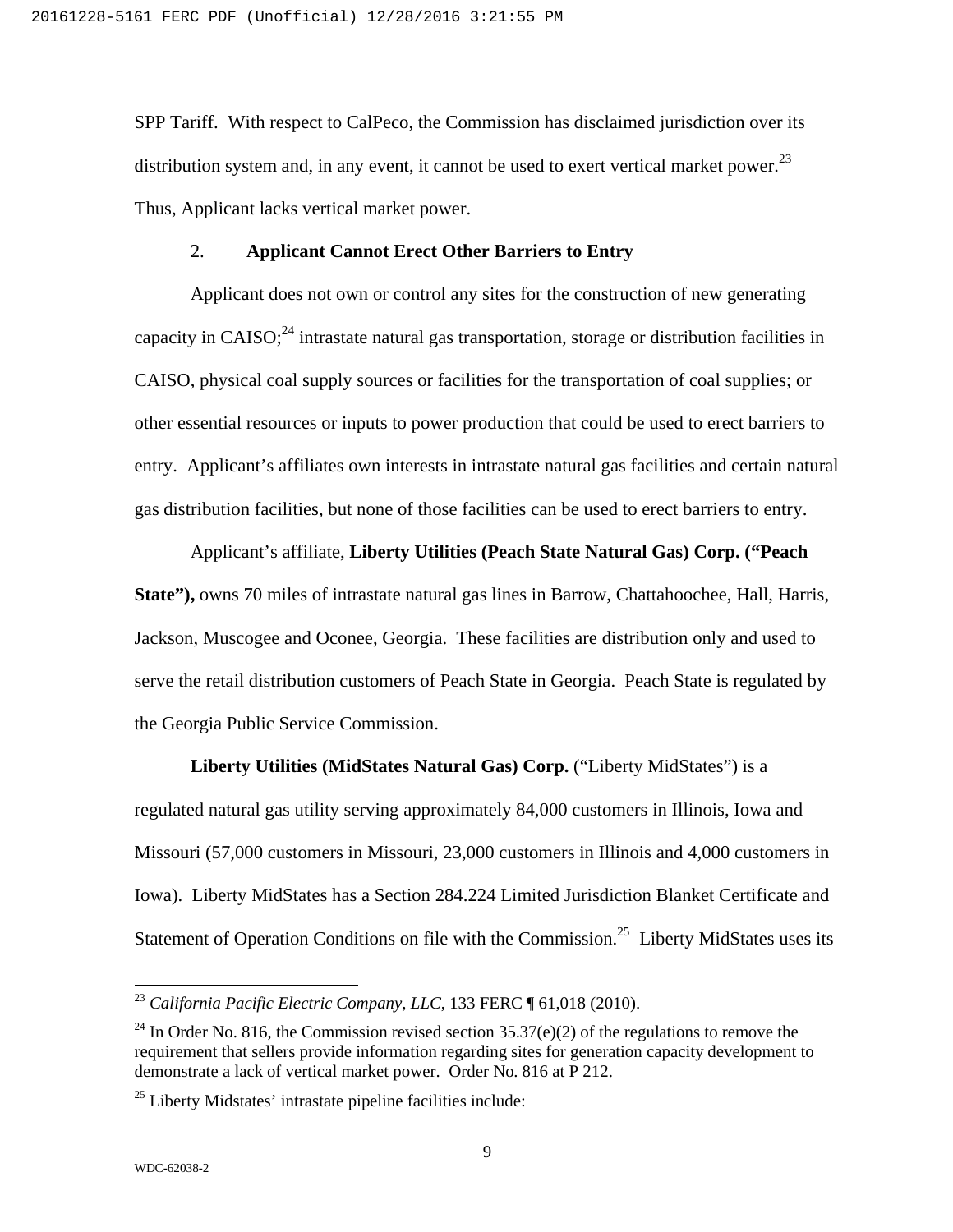facilities to serve its retail customers and serve other customers seeking intrastate service pursuant to its Limited Jurisdiction Blanket Certificate and Statement of Operation Conditions on file with the Commission. Liberty MidStates is regulated by the Public Utilities Commissions of Illinois, Iowa and Missouri. None of these facilities can be used to erect barriers to entry because they are used to serve retail customers or are otherwise available to provide service under its blanket certificate authority.

**Liberty Utilities (EnergyNorth Natural Gas) Corp**. ("EnergyNorth") is a natural gas utility providing retail natural gas service (sales and distribution) to over 86,000 customers in five counties and 30 communities in New Hampshire. EnergyNorth's franchise territory includes southern and central New Hampshire, and Berlin, New Hampshire and covers approximately 1,001 square miles.<sup>26</sup> In connection with its retail services, EnergyNorth holds interstate natural gas transportation and storage capacity on a number of interstate pipelines. EnergyNorth also operates a propane air service company regulated by the New Hampshire Public Utilities Commission serving retail propane air service to approximately 1,200 customers in and around Keene, New Hampshire. These facilities are distribution only and used to serve the retail distribution customers of EnergyNorth. EnergyNorth is regulated by the New Hampshire Public Utilities Commission.

# **Liberty Utilities (New England Natural Gas Company) Corp.** ("Liberty New

England") is a regulated natural gas utility providing natural gas service to approximately

- Twelve miles of four-inch, eleven miles of six-inch, two miles of eight-inch and sixteen miles of ten-inch pipe in Iowa; and
- One hundred thirty (130) miles of six-inch, seventeen miles of eight-inch and forty-seven miles of ten-inch pipe in Missouri.

Eight miles of four-inch line in Illinois;

 $26$  EnergyNorth's distribution system includes approximately 2,140 miles of distribution pipelines, 2.8 miles of transmission-pressure mains, and eight city gates.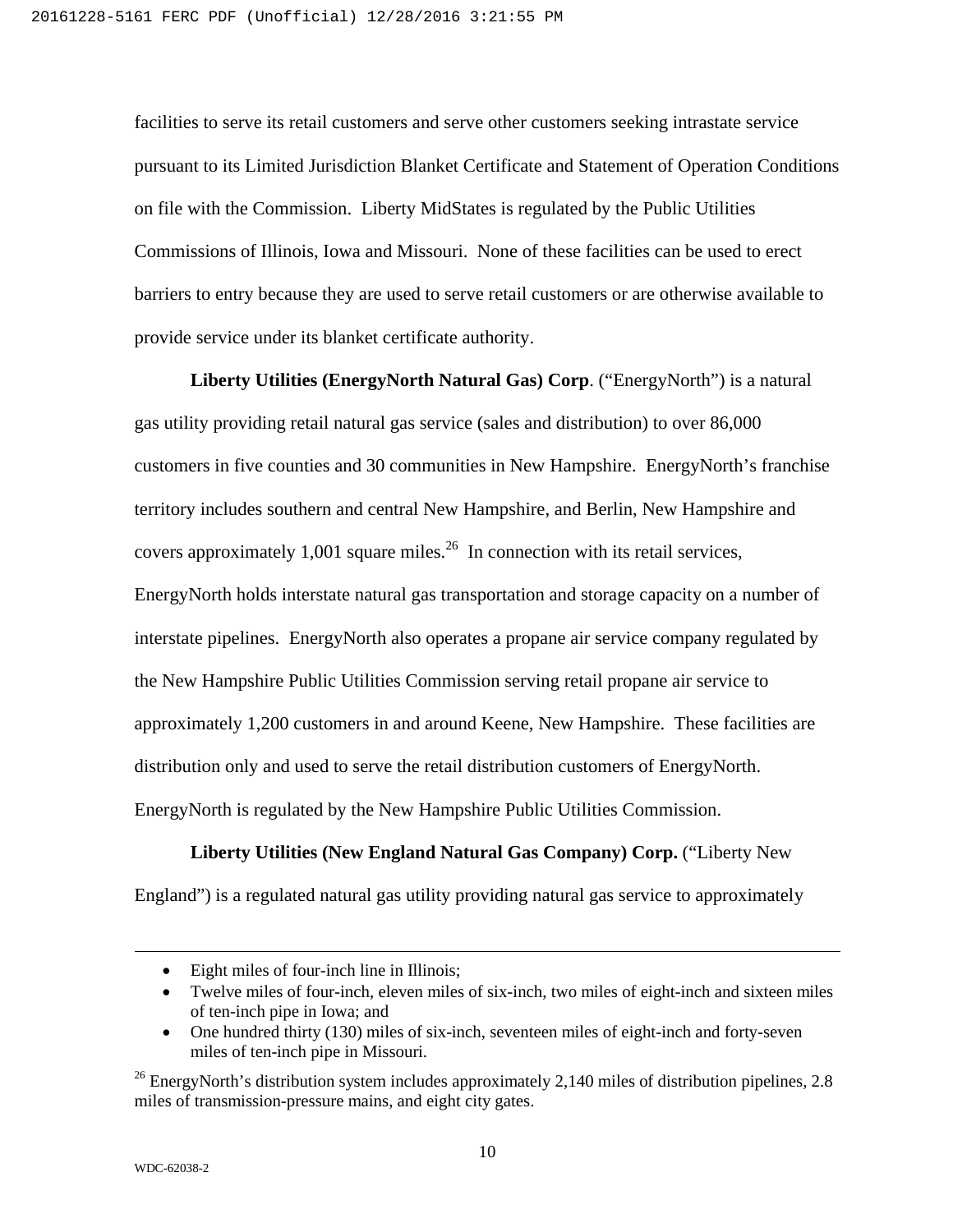53,000 customers in Massachusetts. Liberty New England has no intrastate transmission. These facilities are distribution only and used to serve the retail distribution customers of Liberty New England. Liberty New England is regulated by the Massachusetts Department of Public Utilities.

**Empire Gas** is a local distribution company that provides service to approximately 42,230 gas customers in western Missouri. Empire Gas is not regulated as a "natural gas company" pursuant to section 1(b) or 1(c) of the Natural Gas Act. There is no geographic overlap between the natural gas assets owned by the APUC affiliates and Empire Gas and none of the natural gas assets serve electric generating facilities. Thus, Sanger does not have the ability to erect barriers to entry to the wholesale power markets or to otherwise restrict market entry by competing power suppliers.

Finally, all jurisdictional electric transmission assets owned or controlled by Empire in SPP are subject to the SPP OATT on file with the Commission. Sanger further affirms that it has not and will not erect barriers to entry into the wholesale power markets.<sup>27</sup>

Applicant does not have the ability to erect barriers to entry to the wholesale power markets or to otherwise restrict market entry by competing power suppliers. Neither Applicant nor any of its affiliates has erected barriers to entry into the relevant market and will not erect barriers to entry into the relevant market. Accordingly, Applicant satisfies the Commission's standards with regard to vertical market power.

# **IV. JURISDICTIONAL SERVICES TO BE PROVIDED PURSUANT TO APPLICANT'S MARKET BASED RATE AUTHORITY**

Sanger proposes to sell electric energy and capacity at market-based rates pursuant to the terms and conditions of its Tariff. Applicant also requests authorization to sell the

<sup>27</sup> Order No. 697, FERC Stats. & Regs. ¶ 31,252 at P 447. *See also*, 18 C.F.R. § 35.37(e)(4).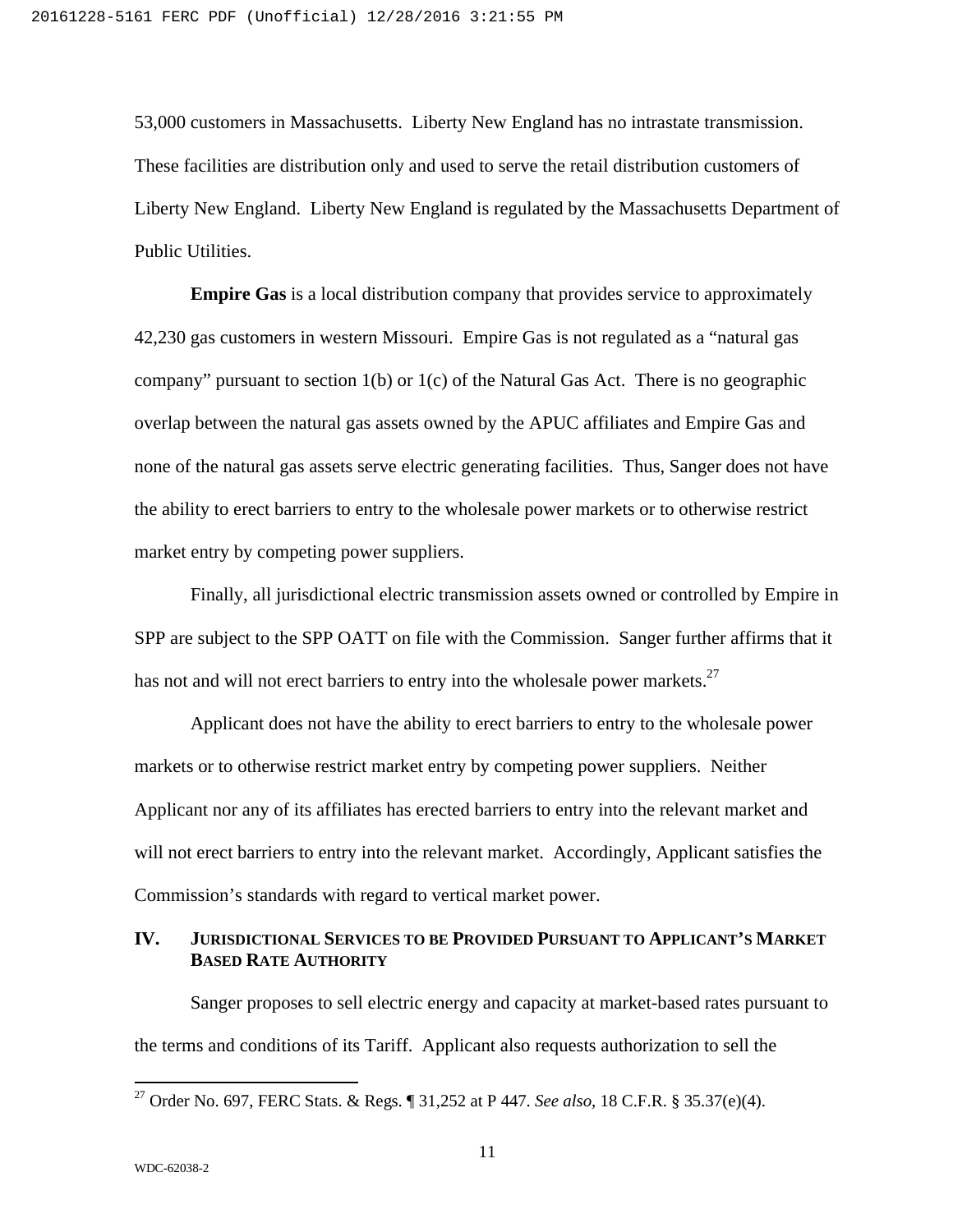ancillary services the Commission has authorized utilities with market-based rate authority to sell in the markets administered by a Regional Transmission Organization or Independent System Operator. As required by Appendix C of Order No. 697, Applicant has listed in the Tariff the specific ancillary services it may sell in these markets.

# **V. REQUEST FOR CATEGORY 1 STATUS IN EACH OF THE CENTRAL, NORTHEAST, NORTHWEST, SOUTHEAST, SOUTHWEST AND SOUTHWEST POWER POOL REGIONS**

Section 35.36(a)(2) of the Commission's regulations define a Category 1 Seller as wholesale power marketers and wholesale producers that: (i) own or control 500 MW or less of generation in aggregate in the relevant region; (ii) do not own, operate or control transmission facilities other than limited equipment necessary to connect individual generating facilities to the transmission grid; (iii) are not affiliated with anyone that owns, operates or controls transmission facilities in the same region as the seller's generation assets; (iv) are not affiliated with a franchised public utility in the same region as the seller's generation assets; and (v) do not raise other vertical market power issues.<sup>28</sup>

Sanger will own or control generation capacity in the CAISO BAA totaling 60 MW and, when combined with its affiliate's 30 MW generation capacity in the CAISO BAA, Sanger will not trigger the 500 MW threshold for a Category 1 seller. Sanger is not an affiliate of a franchised public utility in the Southwest region. Calpeco is located in the Northwest region, but in accordance with Order No. 816, Sanger qualifies as a Category 1 Seller in the Northwest region.<sup>29</sup> Sanger does not own or control transmission facilities in any region other than limited interconnection facilities necessary to connect its individual generation facilities to the transmission grid as discussed above. Sanger's application and the

 $28$  18 C.F.R. § 35.36(a)(2).

 $29$  Order No. 816 at P 317.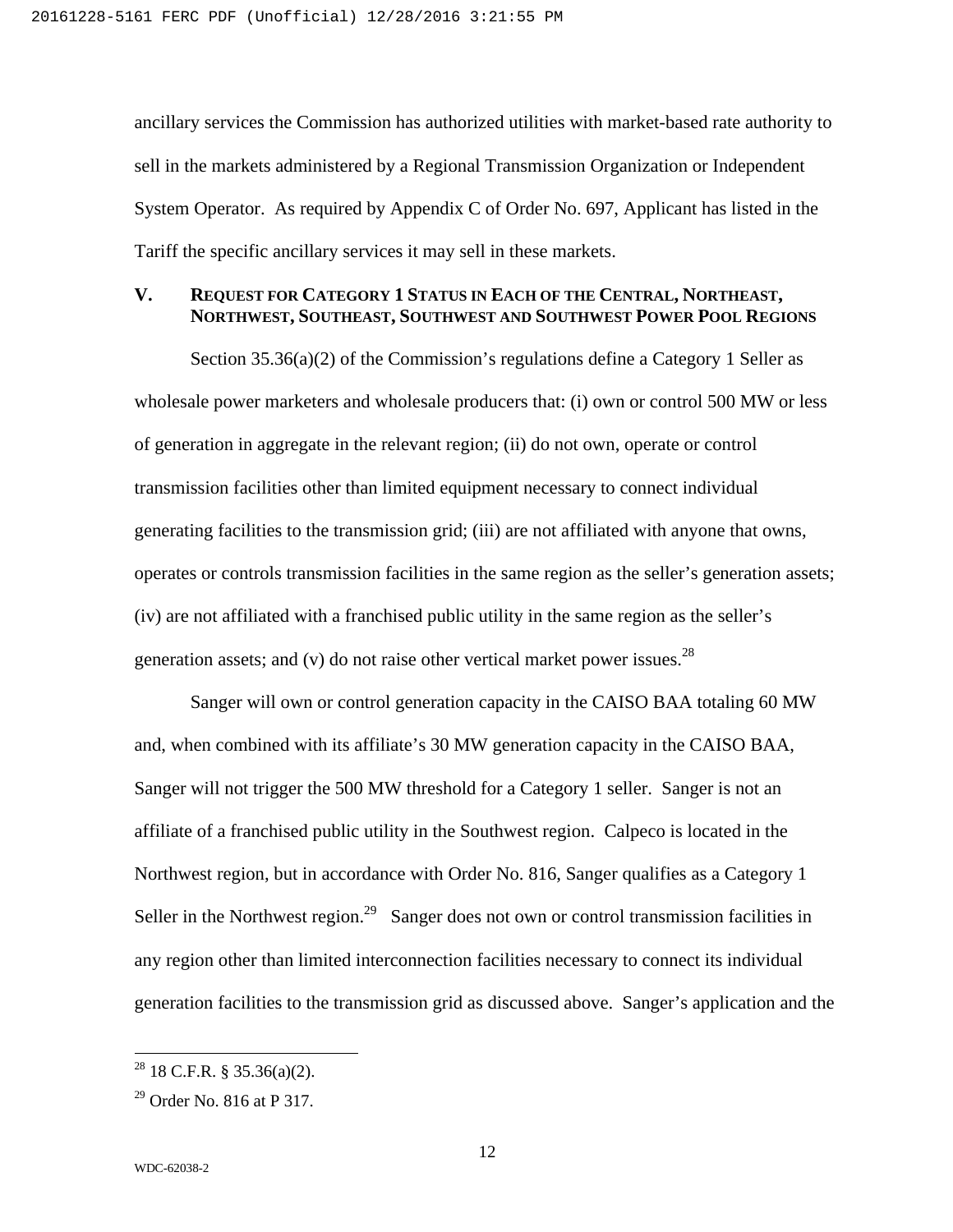authorization it seeks do not raise any other vertical market power issues. Thus, Sanger meets

the requirements of a Category 1 Seller and seeks such a designation from the Commission in

accordance with Section 35.36(a) in all regions.

### **VI. REQUEST FOR WAIVERS AND BLANKET AUTHORIZATIONS**

Sanger requests that the Commission grant the following waivers and authorizations

consistent with those granted to other market-based rate applicants.

- Waiver of Subparts B and C of Part 35 of the Commission's regulations regarding the filing of rate schedules, except Sections 35.12(a), 35.13(b), 35.15 and 35.16;
- Waiver of the accounting and related reporting requirements under Parts 41, 101 and 141 of the Commission's regulations, with the exception of 18 C.F.R. §§ 141.14 and 141.15;
- Blanket authorization under Section 204 of the FPA, 16 U.S.C. § 824c, and Part 34 of the Commission's regulations to issue securities and assume obligations and liability; and
- Any other appropriate waivers and authorizations that may be necessary for Applicant's Tariff to be made effective as requested in this Application.

Sanger requests that the Commission grant all waivers necessary to permit the Tariff

to become effective on January 1, 2017.

# **VII. REPORTING REQUIREMENTS**

As required by Order No. 2001,<sup>30</sup> Sanger will timely file Electric Quarterly Reports.

In accordance with the Commission Order No.  $652<sup>31</sup>$  Sanger will also notify the Commission

within thirty (30) days after any change in status that would reflect a departure from the

characteristics relied upon by the Commission in its evaluation of Sanger's application for

market-based rate authority. In accordance with the Commission's Market Behavior Rules,

<sup>30</sup> *Revised Public. Utility. Filing Requirements*, Order No. 2001, 67 Fed. Reg. 31043, FERC Stats. & Regs. ¶ 31,127 (April 25, 2002), *reh'g denied*, Order No. 2001-A, 100 FERC ¶ 61,074, *reconsideration and clarification denied*, Order No. 2001-B, 100 FERC ¶61,342, *order directing filings*, Order No. 2001-C, 101 FERC ¶ 61,314 (2002).

<sup>31</sup> *Reporting Requirements for Changes in Status for Pub. Utils. with Market-Based Rates Auth*., Order No. 652, FERC Stats. & Regs. ¶ 31,175, *order on reh'g*, 111 FERC ¶ 61,413 (2005).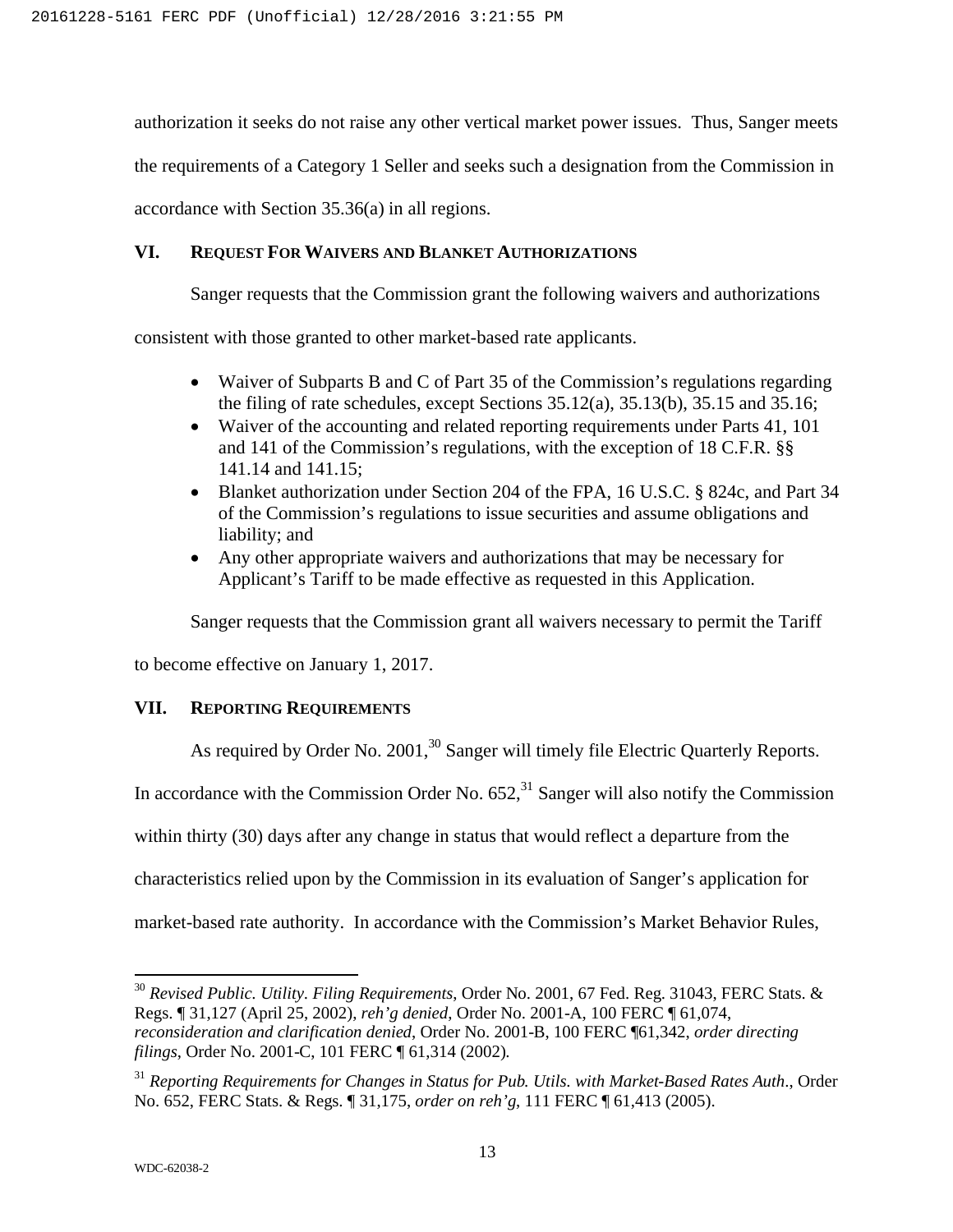and Section 35.41(c) of the Commission's regulations, Sanger hereby notifies the Commission that, as of the effective date of the Tariff, it will not report transactions to publishers of electricity or natural gas price indices. If, at any point, Sanger begins to report price data to index publishers, Sanger will notify the Commission within fifteen (15) days.

# **VIII. MATERIALS SUBMITTED WITH THIS FILING**

Applicant hereby includes the following exhibits as part of this filing:

Exhibit A – Market Based Rate Tariff Exhibit B – Asset Appendix Exhibit C – Pivotal Supplier Assessment – CAISO Exhibit D – Wholesale Market Share Assessment – CAISO

# **IX. CONCLUSION**

Sanger respectfully requests that the Commission issue an order: (i) accepting the Tariff for filing; (ii) granting blanket authorization for Applicant to make wholesale sales of electric energy, capacity, and ancillary services at market-based rates pursuant to the Tariff; (iii) accepting Applicant's designation as a Category 1 Seller in all regions; (iv) granting such other waivers and authorizations as are routinely granted to other market-based rate sellers, including blanket approval under 18 C.F.R. Part 34 of all future issuances of securities and assumptions of liabilities; and (v) granting waiver of the prior notice requirement to allow the Tariff to become effective on January 1, 2017.

Respectfully submitted,

*/s/ Linda L. Walsh*

Linda L. Walsh Husch Blackwell LLP 750 17<sup>th</sup> Street NW, Suite 900 Washington, DC 20006 Tel: (202) 378-2308 linda.walsh@huschblackwell.com

\_\_\_\_\_\_\_\_\_\_\_\_\_\_\_\_\_\_\_\_\_\_\_\_\_

Dated: December 28, 2016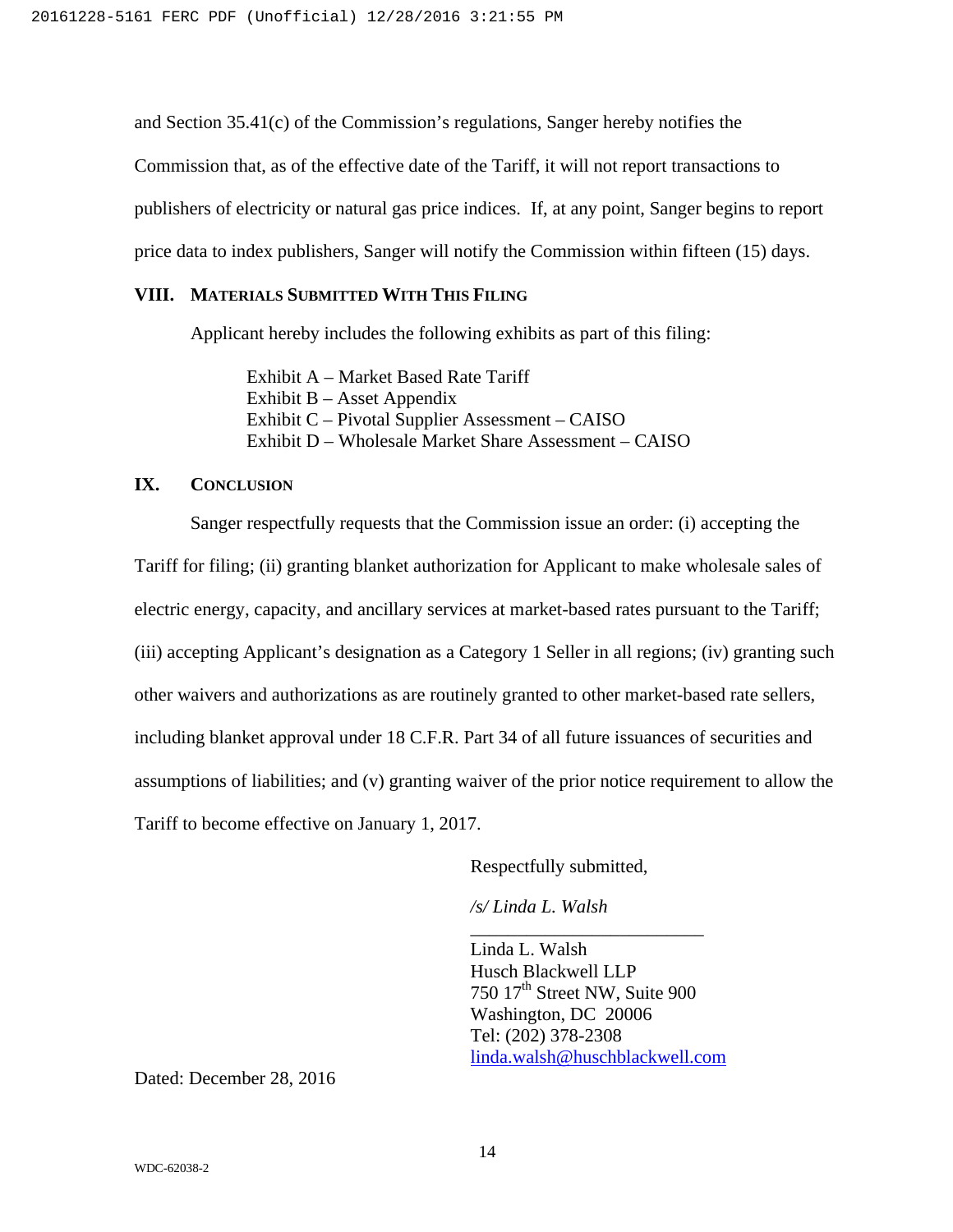# **Exhibit A**

# **ALGONQUIN POWER SANGER LLC FERC ELECTRIC TARIFF**

# **1) Availability**

Seller makes electric energy, capacity, and ancillary services available under this Tariff to any purchaser for resale, except as prohibited below.

## **2) Rates**

All sales shall be made at rates established by agreement between the purchaser and Seller.

# **3) Other Terms and Conditions**

All other terms and conditions for sales under this Tariff shall be established by agreement between Seller and purchaser.

# **4) Seller Category**

Seller is a Category 1 seller in all regions as defined in 18 CFR 35.36(a).

# **5) Compliance with Commission Regulations**

Seller shall comply with the provisions of 18 CFR Part 35, Subpart H, as applicable, and with any conditions the Commission imposes in its orders concerning seller's market-based rate authority, including orders in which the Commission authorizes seller to engage in affiliate sales under this Tariff or otherwise restricts or limits the seller's market-based rate authority. Failure to comply with the applicable provisions of 18 CFR Part 35, Subpart H, and with any orders of the Commission concerning seller's market-based rate authority, will constitute a violation of this Tariff.

# **6) Limitations and Exemptions Regarding Market-Based Rate Authority**

Seller has received waiver of: Subparts B and C of Part 35, except for sections 35.12(a), 35.13(b), 35.15 and 35.16; Part 41, Part 101(with the exception that waiver of the provisions of Part 101 that apply to hydropower licenses is not granted with respect to licensed hydropower projects), and Part 141, except sections 141.14 and 141.15.; and received blanket approval under Part 34. *Algonquin Power Sanger LLC*, ER17-\_\_\_\_-000 (2017).

# **7) Ancillary Services**

PJM: Seller offers regulation and frequency response service, energy imbalance service, and operating reserve service (which includes spinning, 10-minute, and 30-minute reserves) for sale into the market administered by PJM Interconnection, L.L.C. ("PJM") and, where the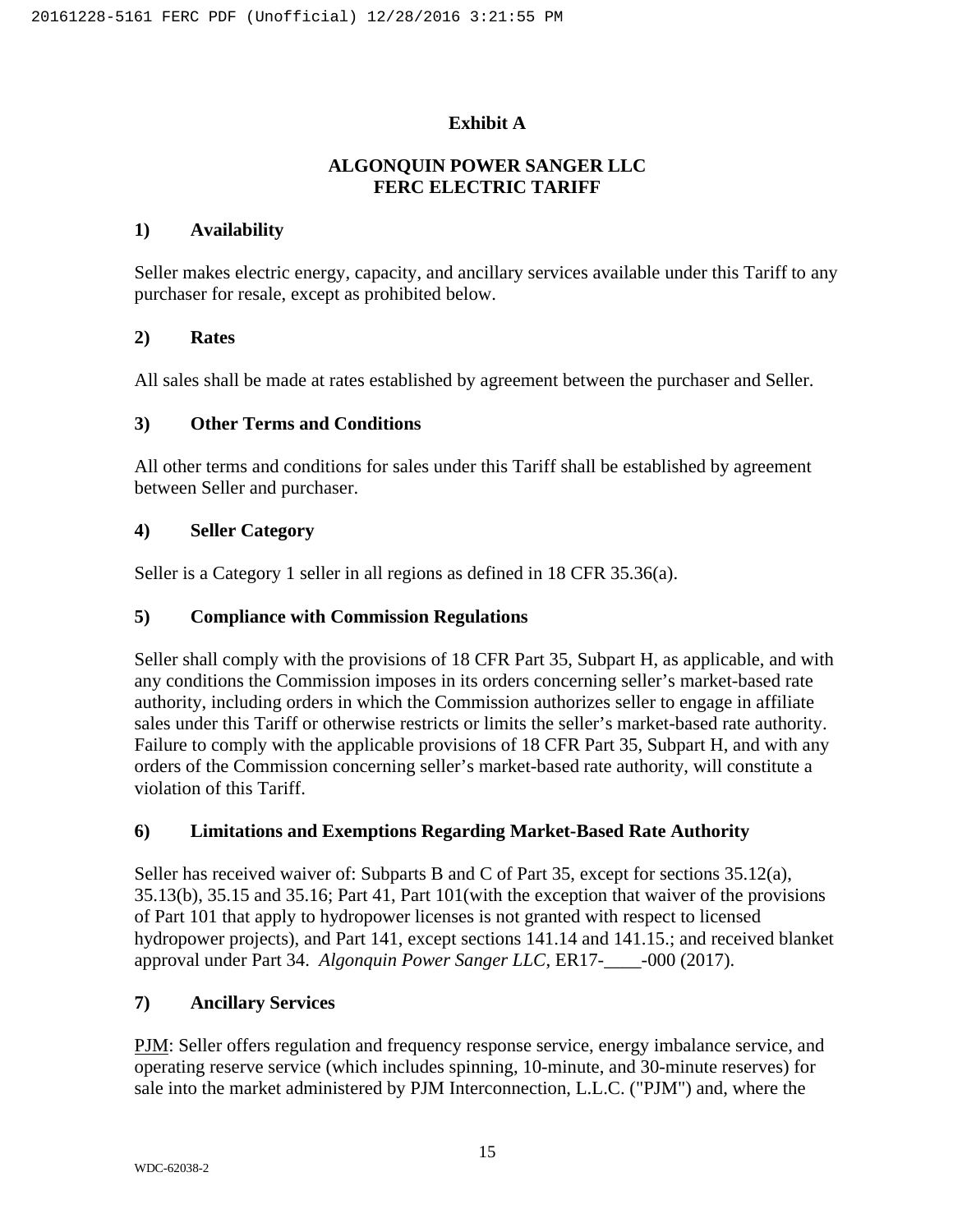PJM Open Access Transmission Tariff permits, the self-supply of these services to purchasers for a bilateral sale that is used to satisfy the ancillary services requirements of the PJM Office of Interconnection.

New York: Seller offers regulation and frequency response service, and operating reserve service (which include 10-minute non-synchronous, 30-minute operating reserves, 10-minute spinning reserves, and 10-minute non-spinning reserves) for sale to purchasers in the market administered by the New York Independent System Operator, Inc.

New England: Seller offers regulation and frequency response service (automatic generator control), operating reserve service (which includes 10-minute spinning reserve, 10-minute non-spinning reserve, and 30-minute operating reserve service) to purchasers within the markets administered by the ISO New England, Inc.

California: Seller offers regulation service, spinning reserve service, and non-spinning reserve service to the California Independent System Operator Corporation ("CAISO") and to others that are self-supplying ancillary services to the CAISO.

MISO: Seller offers regulation service and operating reserve service (which include 10 minute spinning reserve and 10-minute supplemental reserve) for sale to the Midcontinent Independent System Operator, Inc. (MISO) and to others that are self-supplying ancillary services to MISO.

Southwest Power Pool: Seller offers regulation service and operating reserve service (which include 10-minute spinning reserve and 10-minute supplemental reserve) for sale to the Southwest Power Pool, Inc. (SPP) and to others that are self-supplying ancillary services to SPP.

Third-party ancillary services: Seller offers Regulation and Frequency Response Service, Reactive Supply and Voltage Control Service, Energy and Generator Imbalance Service, Operating Reserve-Spinning, and Operating Reserve-Supplemental. Sales will not include the following: (1) sales to an RTO or an ISO, i.e., where that entity has no ability to self-supply ancillary services but instead depends on third parties; and (2) sales to a traditional, franchised public utility affiliated with the third-party supplier, or sales where the underlying transmission service is on the system of the public utility affiliated with the third-party supplier. Sales of Operating Reserve-Spinning and Operating Reserve-Supplemental will not include sales to a public utility that is purchasing ancillary services to satisfy its own open access transmission tariff requirements to offer ancillary services to its own customers, except where the Commission has granted authorization. Sales of Regulation and Frequency Response Service and Reactive Supply and Voltage Control Service will not include sales to a public utility that is purchasing ancillary services to satisfy its own open access transmission tariff requirements to offer ancillary services to its own customers, except at rates not to exceed the buying public utility transmission provider's OATT rate for the same service or where the Commission has granted authorization.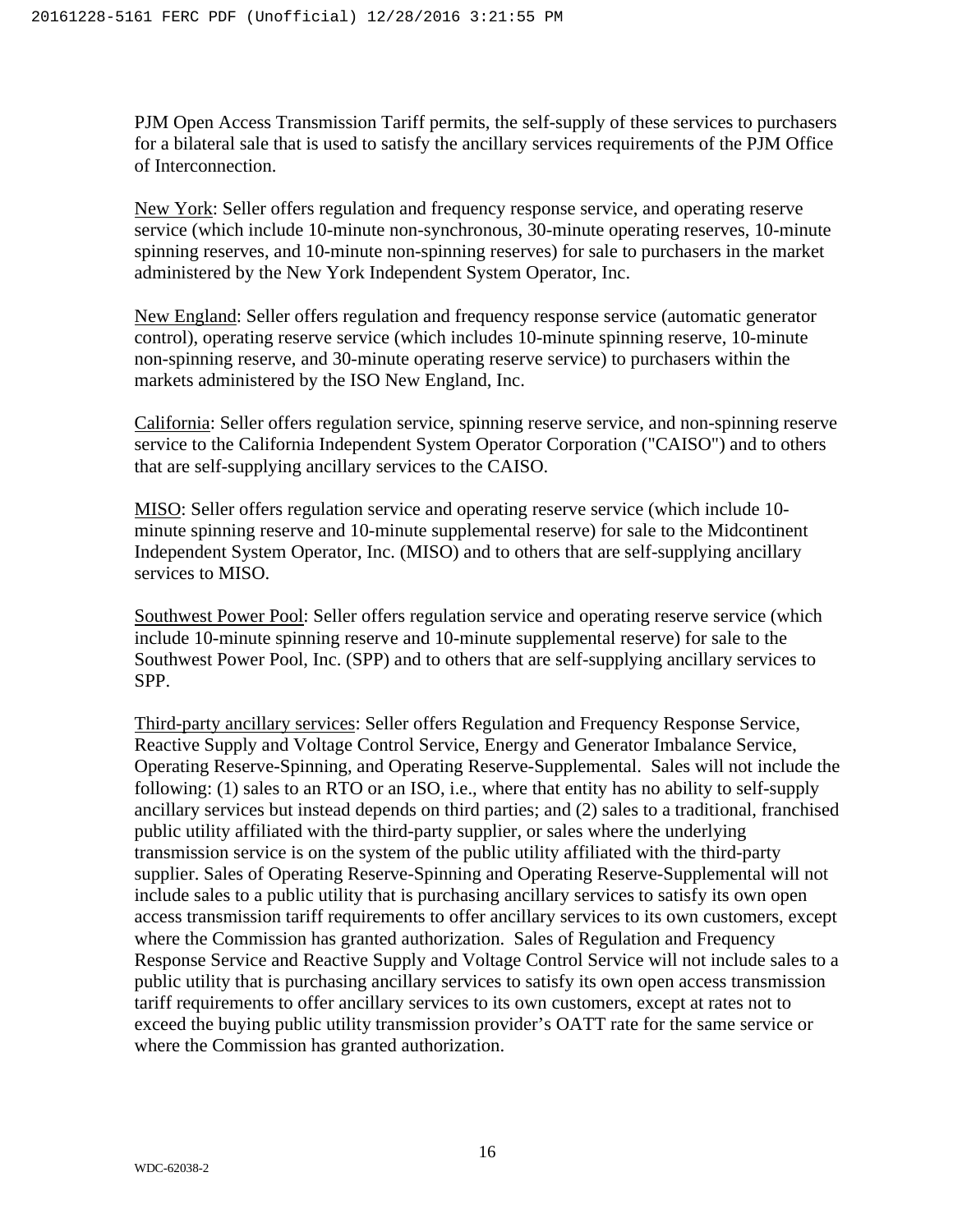# **8) Revisions**

Seller may file revisions of this Tariff with the Commission. Nothing contained in this Tariff shall be construed as affecting or limiting in any way the right of Seller to unilaterally file with the Commission for a change in any aspect of this Tariff under Section 205 of the Federal Power Act pursuant to the Commission's Rules and Regulations.

### **9) Effective Date**

This Tariff shall become effective on the date specified by the Commission.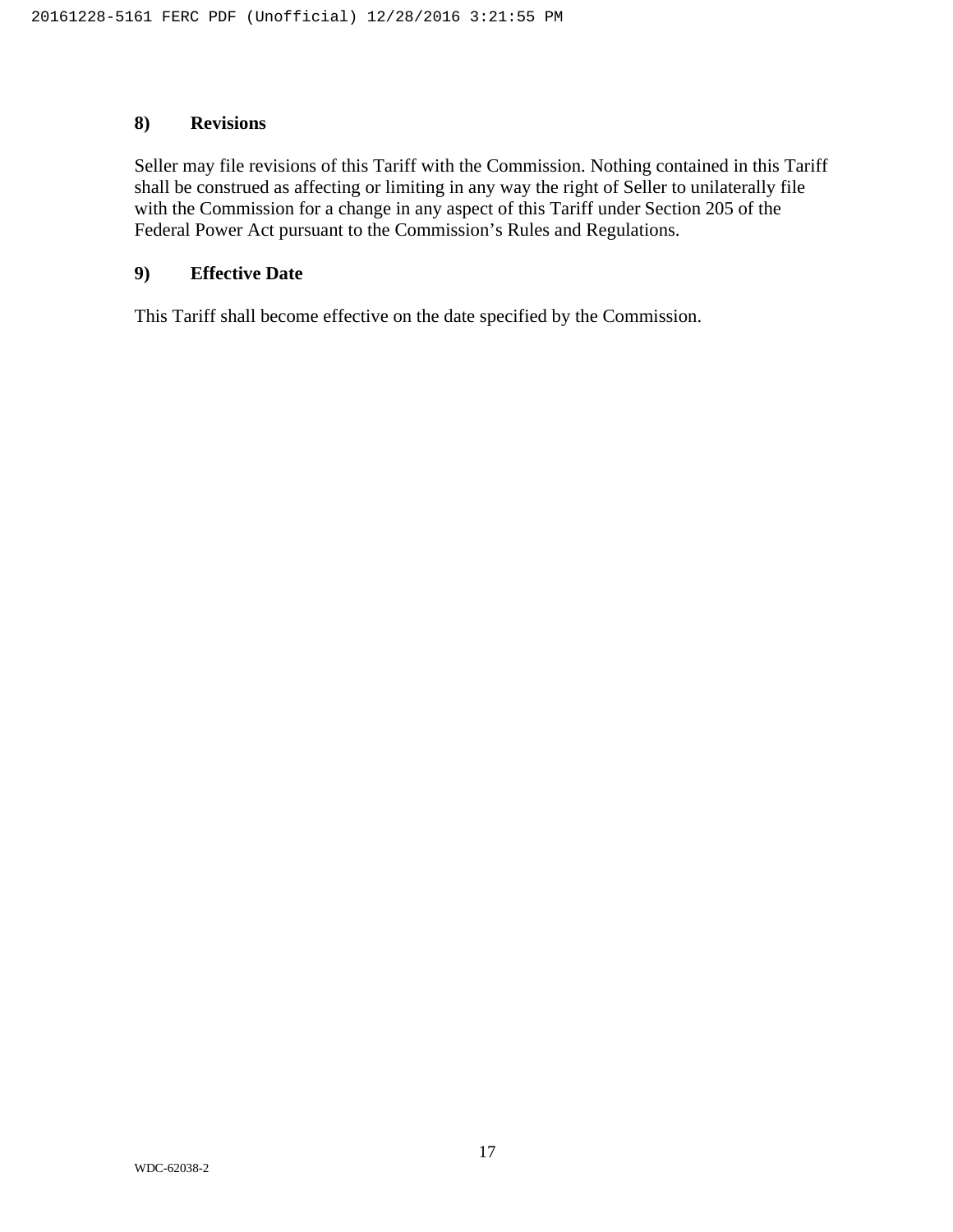Exhibit B- Asset Appendix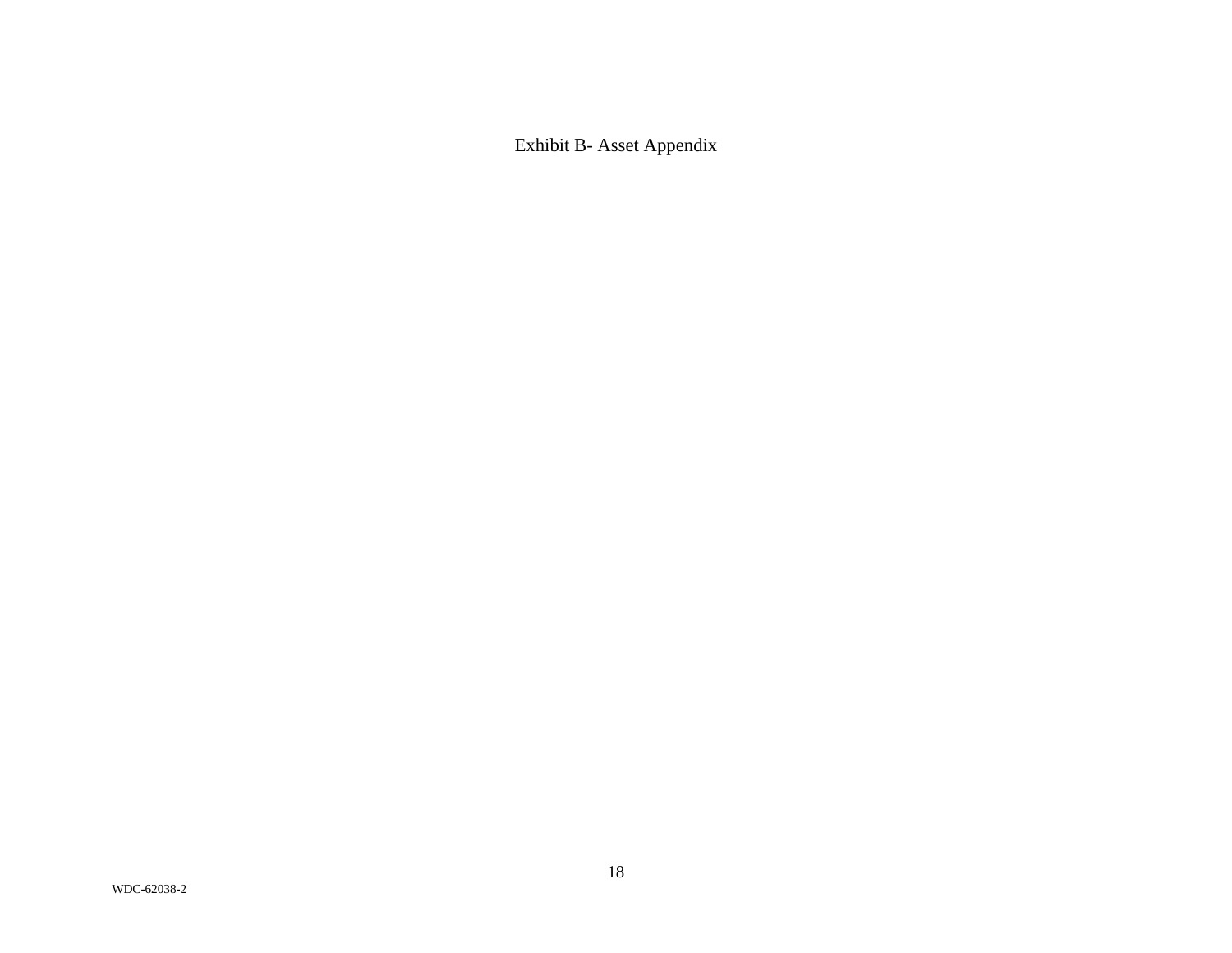# Exhibit C – Pivotal Supplier Assessment – CAISO

#### Appendix A: Standard Screen Format (Data provided for illustrative purposes only) Part I - Pivotal Supplier Analysis

|  | Staff Notes: |
|--|--------------|
|--|--------------|

- The file differs from the file published in the NOPR:
- 1. All entered values must be positive (no parenthesis/negative numbers)
- 2. The formulas (and the text in the row description) have been changed to reflect number 1.
- 3. The text in row 13 "Date of Filing" has been replaced with "Data Year"
- 4. Instruction: Enter all numeric values as positive numbers (blue values)
	- Don't enter values into an outlined cell (black values)

#### Applicant-> Algonquin Power Sanger LLC

Market > CAISO BAA

```
Data Year >> Dec 2013-Nov 2014
```

| Rov                                                                                                                                         |                     |                            |
|---------------------------------------------------------------------------------------------------------------------------------------------|---------------------|----------------------------|
| Generation<br>Seller and Affiliate Capacity (owned or controlled)                                                                           |                     | <b>Reference</b>           |
| A Installed Capacity (from inside the study area).                                                                                          | 90                  |                            |
| A1 Remote Capacity (from outside the study area).                                                                                           | 0                   |                            |
| B Long-Term Firm Purchases (from inside the study area)                                                                                     | ٥                   |                            |
| B1 Long-Term Firm Purchases (from outside the study area).                                                                                  | n                   |                            |
| C. Long-Term Firm Sales (in and outside the study area).                                                                                    |                     |                            |
| D Uncommitted Capacity Imports                                                                                                              | 62                  |                            |
| Non-Affiliate Capacity (owned or controlled)                                                                                                |                     |                            |
| E Installed Capacity (from inside the study area).                                                                                          | 59,067              | ECP Triennial, minus row A |
| E1 Remote Capacity (from outside the study area).                                                                                           | 4,846               | <b>ECP Triennial</b>       |
| F Long-Term Firm Purchases (from inside the study area).                                                                                    | 0                   |                            |
| F1 Long-Term Firm Purchases (from outside the study area).                                                                                  |                     |                            |
| G. Long-Term Firm Sales (in and outside the study area).                                                                                    |                     |                            |
| H Uncommitted Capacity Imports                                                                                                              | ٥                   |                            |
| Study Area Reserve Requirement<br>L                                                                                                         | 2,238               | <b>ECP Triennial</b>       |
| J Amount of Line   Attributable to Seller, if any                                                                                           |                     |                            |
| K Total Uncommitted Supply (A+A1+B+B1+D+E+E1+F+F1+H-C-G-I-M)                                                                                | 24,521              |                            |
| Load                                                                                                                                        |                     |                            |
| L Balancing Authority Area Annual Peak Load                                                                                                 | 44,694              | <b>ECP Triennial</b>       |
| M. Average Daily Peak Native Load in Peak Month.                                                                                            | 37,306              | <b>ECP Triennial</b>       |
| N Amount of Line M Attributable to Seller, if any                                                                                           | ٥                   |                            |
| Wholesale Load (L-M)<br>о.                                                                                                                  | 7,388               |                            |
|                                                                                                                                             |                     |                            |
| P Net Uncommitted Supply (K-O)                                                                                                              | 17,133              |                            |
| Q Seller's Uncommitted Capacity (A+A1+B+B1+D-C-J-N)                                                                                         | 152                 |                            |
| Result of Pivotal Supplier Screen (Pass if Line Q < Line P).<br>(Fail if Line Q > Line P)                                                   | Pass                |                            |
| Result of Pivotal Supplier Screen w/o Competing Imports                                                                                     | Pass                |                            |
| Total Imports (Sum D,H), as filed by Seller ->  <br>% of SIL for Seller's imported capacity -><br>% of SIL for Other's imported capacity -> | 62.<br>1.00<br>0.00 |                            |
| Officer foot and                                                                                                                            |                     |                            |



"Transmission owners filing triennials should use the SIL values from their Submittal 1, Row 10 [see Puget Sound Energy, Inc., 135 FERC 1 61,254 [2011]]. Other sellers should use Commission-accepted SIL values, if they exist for the study area and study period. If these values do not exist, sellers should use SIL values that have been filed but not accepted.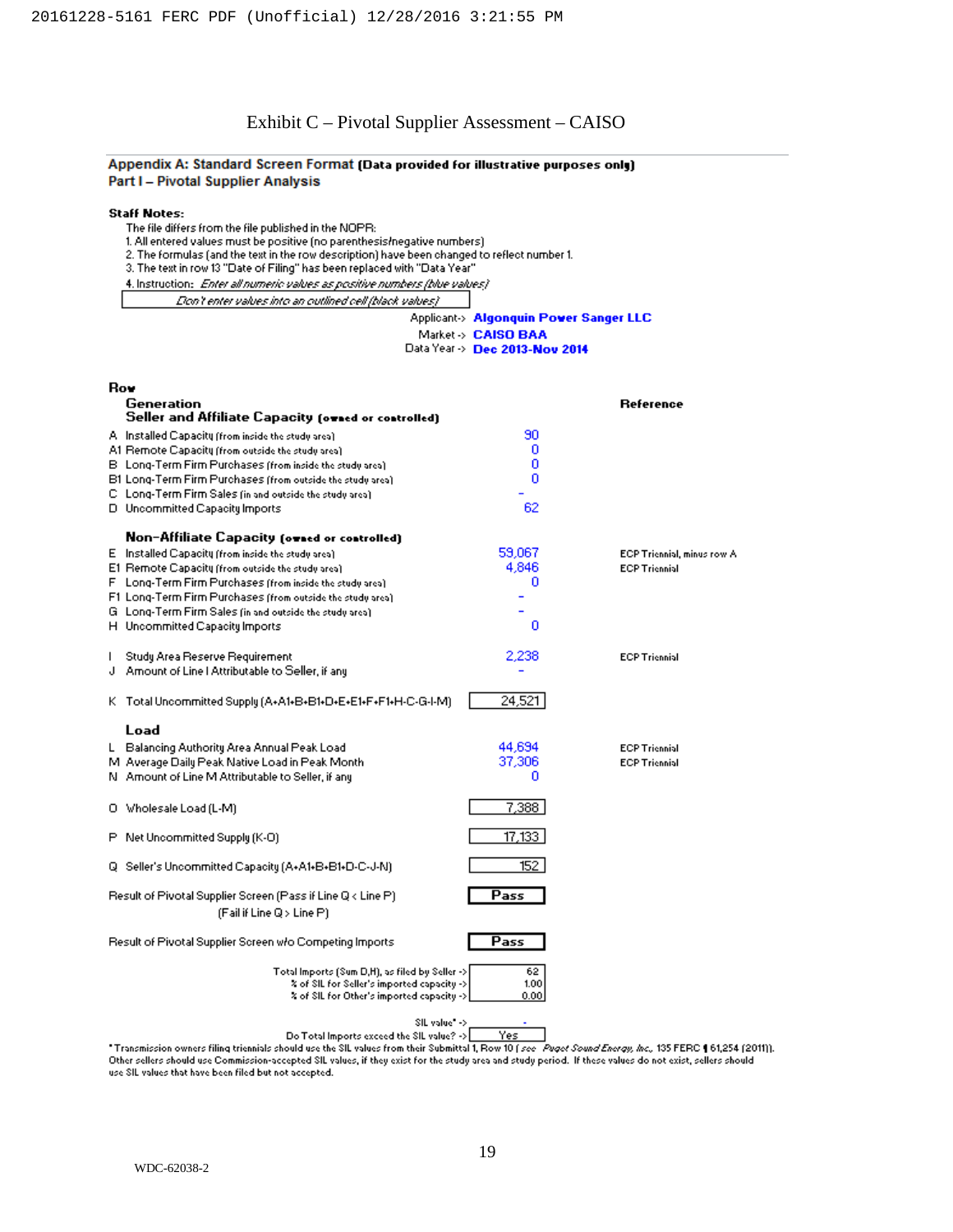### Exhibit D – Wholesale Market Share Assessment – CAISO

#### Appendix A: Standard Screen Format (Data provided for illustrative purposes only) Part II - Market Share Analysis

#### **Staff Notes:**

- The file differs from the file published in the NOPR:
- 1. All entered values must be positive (no parenthesis/negative numbers)
- 2. The formulas (and the text in the row description) have been changed to reflect number 1.
- 3. Instruction: Enter all numeric values as positive numbers (blue values)

Don't enter values into an outlined cell (black values)

|     | Study Area -> CAISO BAA<br>Data Year -> Dec 2013-Nov 2014              | Applicant-> Algonquin Power Sanger LLC<br>As filed by the Applicant/Seller |                              |                          |                              |                            |
|-----|------------------------------------------------------------------------|----------------------------------------------------------------------------|------------------------------|--------------------------|------------------------------|----------------------------|
| Row |                                                                        | Winter<br>(MW)                                                             | Spring<br>(MW)               | Summer<br>(MW)           | Fall<br>(MW)                 | Reference                  |
|     | Seller and Affiliate Capacity (owned, controlled or under LT contract) |                                                                            |                              |                          |                              |                            |
|     | A Installed Capacity (inside the study area)                           | 90                                                                         | 90                           | 90                       | 90                           |                            |
|     | A1 Remote Capacity (from outside the study area)                       | o                                                                          | o                            | o                        | 0                            |                            |
| в.  | Long-Term Firm Purchases (inside the study area)                       | o                                                                          | o                            | Ω                        | 0                            |                            |
|     | B1 Long-Term Firm Purchases (from outside the study area)              | n                                                                          | n                            | n                        | n                            |                            |
| c.  | Long-Term Firm Sales (in and outside the study area)                   | 90                                                                         | 90                           | 90                       | 90                           |                            |
| D.  | Seasonal Average Planned Outages                                       | 0                                                                          | 0                            | 0                        | 0                            |                            |
| E   | Uncommitted Capacity Imports                                           | 62                                                                         | 62                           | 62                       | 62                           |                            |
|     | <b>Capacity Deductions</b>                                             |                                                                            |                              |                          |                              |                            |
| F   | Average Peak Native Load in the Season                                 | 29,008                                                                     | 29,123                       | 36,707                   | 32,667                       | <b>ECP Triennial</b>       |
|     | G Amount of Line F Attributable to Seller, if any                      | ٥                                                                          | ٥                            | o                        | n.                           |                            |
|     | H Amount of Line F Attributable to Non-Affiliates, if any              | 29,008                                                                     | 29,123                       | 36,707                   | 32,667                       |                            |
| L   | Study Area Reserve Requirement                                         | 1.740                                                                      | 1,747                        | 2,202                    | 1,960                        | <b>ECP Triennial</b>       |
| J   | Amount of Line   Attributable to Seller, if any                        | 0                                                                          | 0                            | o                        | Ω                            |                            |
|     | K Amount of Line   Attributable to Non-Affiliates, if any              | 1,740                                                                      | 1,747                        | 2,202                    | 1,960                        |                            |
|     |                                                                        |                                                                            |                              |                          |                              |                            |
|     | Non-Affiliate Capacity (owned, controlled or under LT contract)        |                                                                            |                              |                          |                              |                            |
|     | L Installed Capacity (inside the study area)                           | 62,194                                                                     | 61,741                       | 62,073                   | 62,388                       | ECP Triennian, minus row A |
|     | L1 Remote Capacity (from outside the study area)                       | 4,847                                                                      | 4,846                        | 4,846                    | 4,846                        | <b>ECP Triennial</b>       |
|     | M Long-Term Firm Purchases (inside the study area)                     | 0                                                                          | ٥                            | 0                        | 0                            |                            |
|     | M1 Long-Term Firm Purchases (from outside the study area)              | ۵                                                                          | ۵                            | ۵                        | ٥                            |                            |
|     | N Long-Term Firm Sales (in and outside the study area)                 | 0                                                                          | ٥                            | o                        | ٥                            |                            |
|     | O Seasonal Average Planned Outages                                     | 4,260                                                                      | 6.672                        | 1,739                    | 6.043                        | <b>ECP Triennial</b>       |
|     | P Uncommitted Capacity Imports                                         | o                                                                          | Ω                            | Ω                        | Ω                            | Conservative assumption    |
|     | <b>Supply Calculation</b>                                              |                                                                            |                              |                          |                              |                            |
|     | Q Total Competing Supply (L+L1+M+M1+P-H-K-N-O)                         | 32,033                                                                     | 29,045                       | 26,271                   | 26,564                       |                            |
| B.  | Seller's Uncommitted Capacity (A+A1+B+B1+E-C-D-G-J)                    | 62                                                                         | 62                           | 62                       | 62                           |                            |
|     | S Total Seasonal Uncommitted Capacity (Q+R)                            | 32,095                                                                     | 29,107                       | 26,333                   | 26,626                       |                            |
|     |                                                                        |                                                                            |                              |                          |                              |                            |
| T.  | Seller's Market Share (R+S)                                            | 0.2%                                                                       | 0.2%                         | 0.2%                     | 0.2%                         |                            |
|     | Results (Pass if < 20% and Fail if≥ 20%)                               | Pass                                                                       | Pass                         | Pass                     | Pass                         |                            |
| U.  | Total Imports, as filed by Seller (E+P)                                | 62                                                                         | 62                           | 62                       | 62                           |                            |
| v.  | SIL value"                                                             | L.                                                                         |                              | $\overline{\phantom{0}}$ |                              |                            |
|     | Do Total Imports exceed SIL value? (is U<=V)                           | Yes                                                                        | $\overline{Y}_{\mathsf{es}}$ | Yes                      | $\overline{Y}_{\mathsf{es}}$ |                            |
|     |                                                                        |                                                                            |                              |                          |                              |                            |
|     | Seller's Market Share w/o Competing Imports                            | 0.2%                                                                       | 0.2%                         | 0.2%                     | 0.2%                         |                            |
|     |                                                                        | Pass                                                                       | Pass                         | Pass                     | Pass                         |                            |

\* Transmission owners filing triennials should use the SIL values from their Submittal 1, Row 10 (see Puget Sound Energy, Inc., 135 FERC 1 61,254 (2011)). Other sellers should use Commission-accepted SIL values, if they exist for the study area and study period. If these values do not exist, sellers should use SIL values that have been filed but not accepted.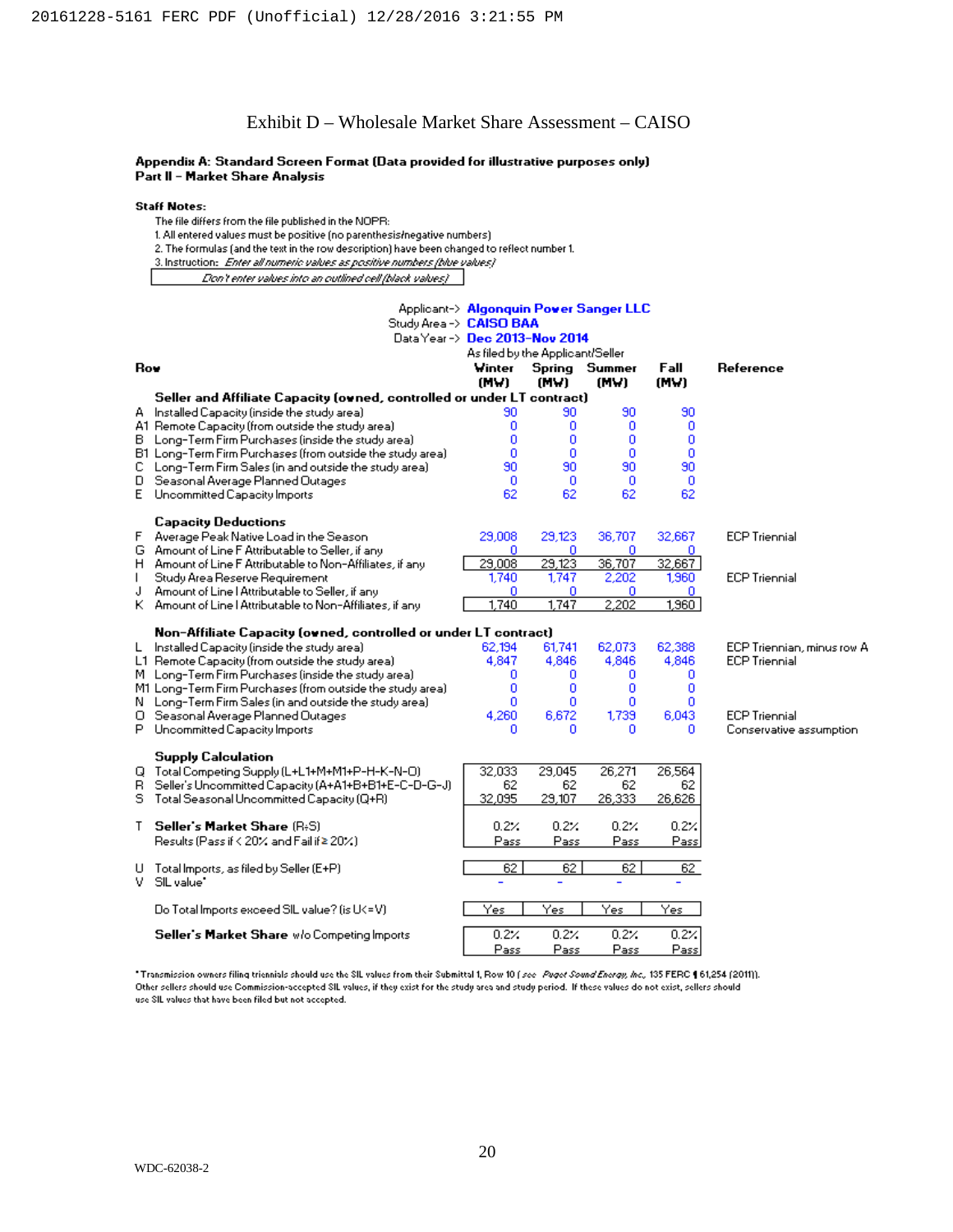# **Exhibit A**

# **ALGONQUIN POWER SANGER LLC FERC ELECTRIC TARIFF**

### **1) Availability**

Seller makes electric energy, capacity, and ancillary services available under this Tariff to any purchaser for resale, except as prohibited below.

### **2) Rates**

All sales shall be made at rates established by agreement between the purchaser and Seller.

## **3) Other Terms and Conditions**

All other terms and conditions for sales under this Tariff shall be established by agreement between Seller and purchaser.

## **4) Seller Category**

Seller is a Category 1 seller in all regions as defined in 18 CFR 35.36(a).

### **5) Compliance with Commission Regulations**

Seller shall comply with the provisions of 18 CFR Part 35, Subpart H, as applicable, and with any conditions the Commission imposes in its orders concerning seller's market-based rate authority, including orders in which the Commission authorizes seller to engage in affiliate sales under this Tariff or otherwise restricts or limits the seller's market-based rate authority. Failure to comply with the applicable provisions of 18 CFR Part 35, Subpart H, and with any orders of the Commission concerning seller's market-based rate authority, will constitute a violation of this Tariff.

### **6) Limitations and Exemptions Regarding Market-Based Rate Authority**

Seller has received waiver of: Subparts B and C of Part 35, except for sections 35.12(a), 35.13(b), 35.15 and 35.16; Part 41, Part 101(with the exception that waiver of the provisions of Part 101 that apply to hydropower licenses is not granted with respect to licensed hydropower projects), and Part 141, except sections 141.14 and 141.15.; and received blanket approval under Part 34. *Algonquin Power Sanger LLC*, ER17- -000 (2017).

### **7) Ancillary Services**

PJM: Seller offers regulation and frequency response service, energy imbalance service, and operating reserve service (which includes spinning, 10-minute, and 30-minute reserves) for sale into the market administered by PJM Interconnection, L.L.C. ("PJM") and, where the PJM Open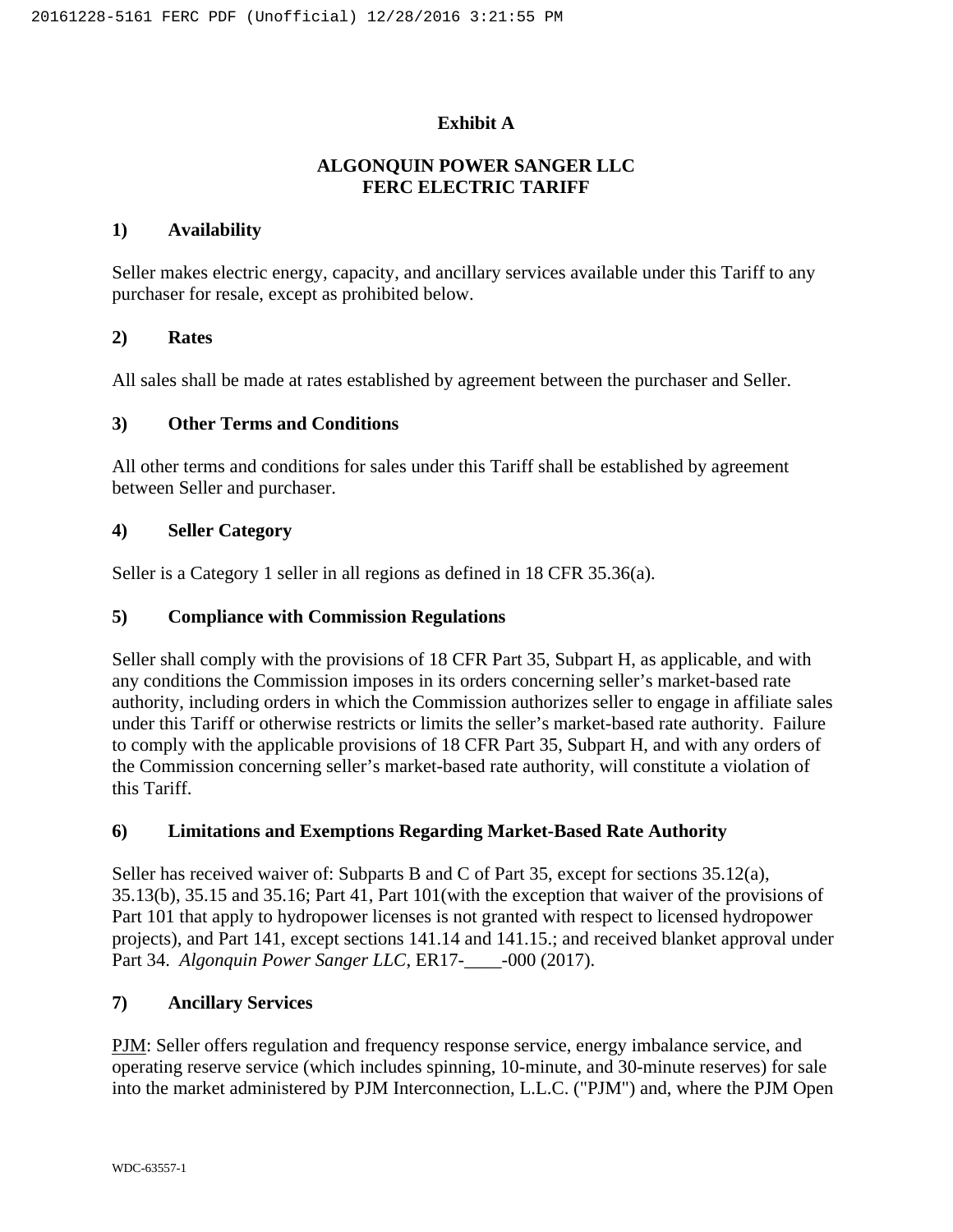Access Transmission Tariff permits, the self-supply of these services to purchasers for a bilateral sale that is used to satisfy the ancillary services requirements of the PJM Office of Interconnection.

New York: Seller offers regulation and frequency response service, and operating reserve service (which include 10-minute non-synchronous, 30-minute operating reserves, 10-minute spinning reserves, and 10-minute non-spinning reserves) for sale to purchasers in the market administered by the New York Independent System Operator, Inc.

New England: Seller offers regulation and frequency response service (automatic generator control), operating reserve service (which includes 10-minute spinning reserve, 10-minute nonspinning reserve, and 30-minute operating reserve service) to purchasers within the markets administered by the ISO New England, Inc.

California: Seller offers regulation service, spinning reserve service, and non-spinning reserve service to the California Independent System Operator Corporation ("CAISO") and to others that are self-supplying ancillary services to the CAISO.

MISO: Seller offers regulation service and operating reserve service (which include 10-minute spinning reserve and 10-minute supplemental reserve) for sale to the Midcontinent Independent System Operator, Inc. (MISO) and to others that are self-supplying ancillary services to MISO.

Southwest Power Pool: Seller offers regulation service and operating reserve service (which include 10-minute spinning reserve and 10-minute supplemental reserve) for sale to the Southwest Power Pool, Inc. (SPP) and to others that are self-supplying ancillary services to SPP.

Third-party ancillary services: Seller offers Regulation and Frequency Response Service, Reactive Supply and Voltage Control Service, Energy and Generator Imbalance Service, Operating Reserve-Spinning, and Operating Reserve-Supplemental. Sales will not include the following: (1) sales to an RTO or an ISO, i.e., where that entity has no ability to self-supply ancillary services but instead depends on third parties; and (2) sales to a traditional, franchised public utility affiliated with the third-party supplier, or sales where the underlying transmission service is on the system of the public utility affiliated with the third-party supplier. Sales of Operating Reserve-Spinning and Operating Reserve-Supplemental will not include sales to a public utility that is purchasing ancillary services to satisfy its own open access transmission tariff requirements to offer ancillary services to its own customers, except where the Commission has granted authorization. Sales of Regulation and Frequency Response Service and Reactive Supply and Voltage Control Service will not include sales to a public utility that is purchasing ancillary services to satisfy its own open access transmission tariff requirements to offer ancillary services to its own customers, except at rates not to exceed the buying public utility transmission provider's OATT rate for the same service or where the Commission has granted authorization.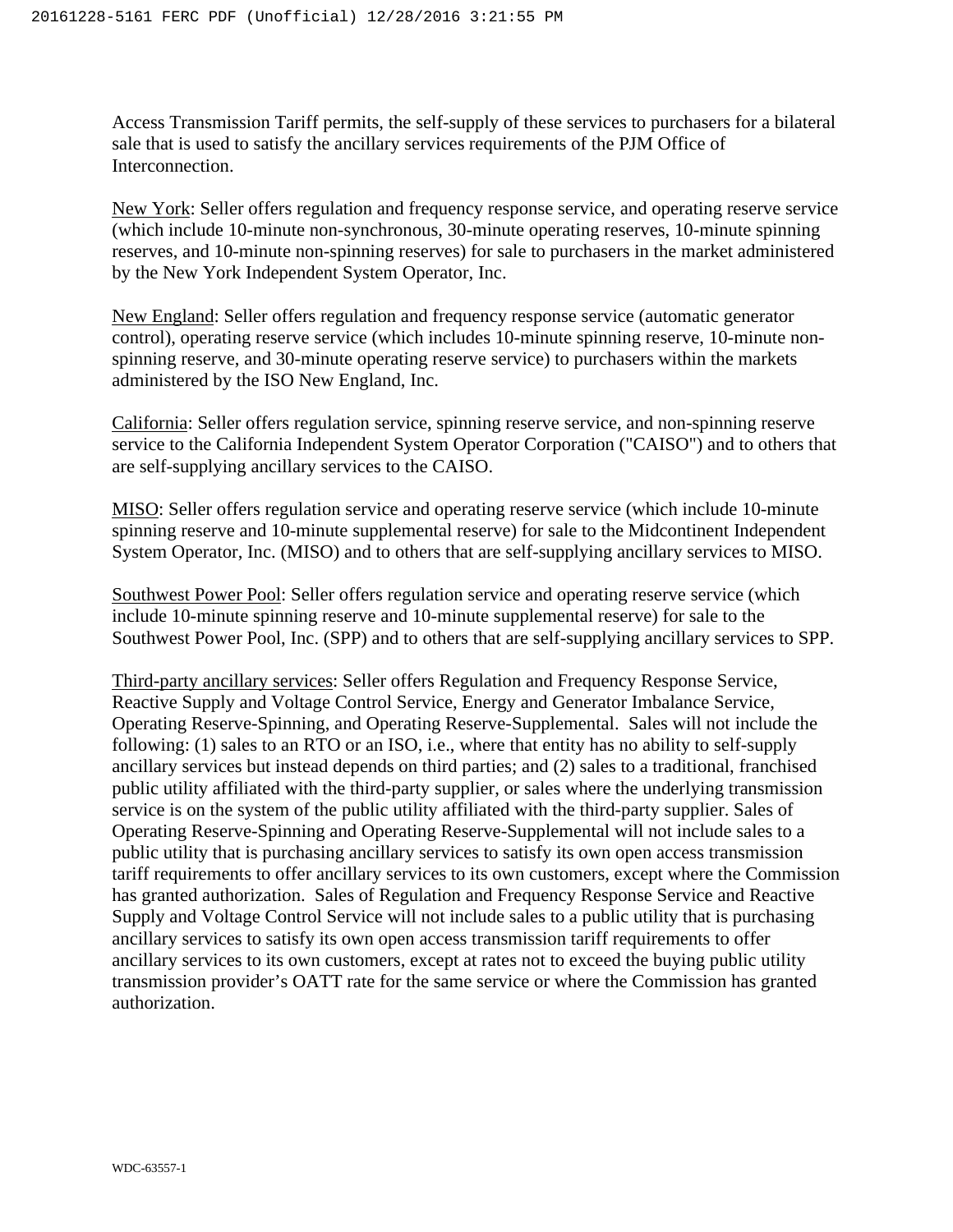# **8) Revisions**

Seller may file revisions of this Tariff with the Commission. Nothing contained in this Tariff shall be construed as affecting or limiting in any way the right of Seller to unilaterally file with the Commission for a change in any aspect of this Tariff under Section 205 of the Federal Power Act pursuant to the Commission's Rules and Regulations.

### **9) Effective Date**

This Tariff shall become effective on the date specified by the Commission.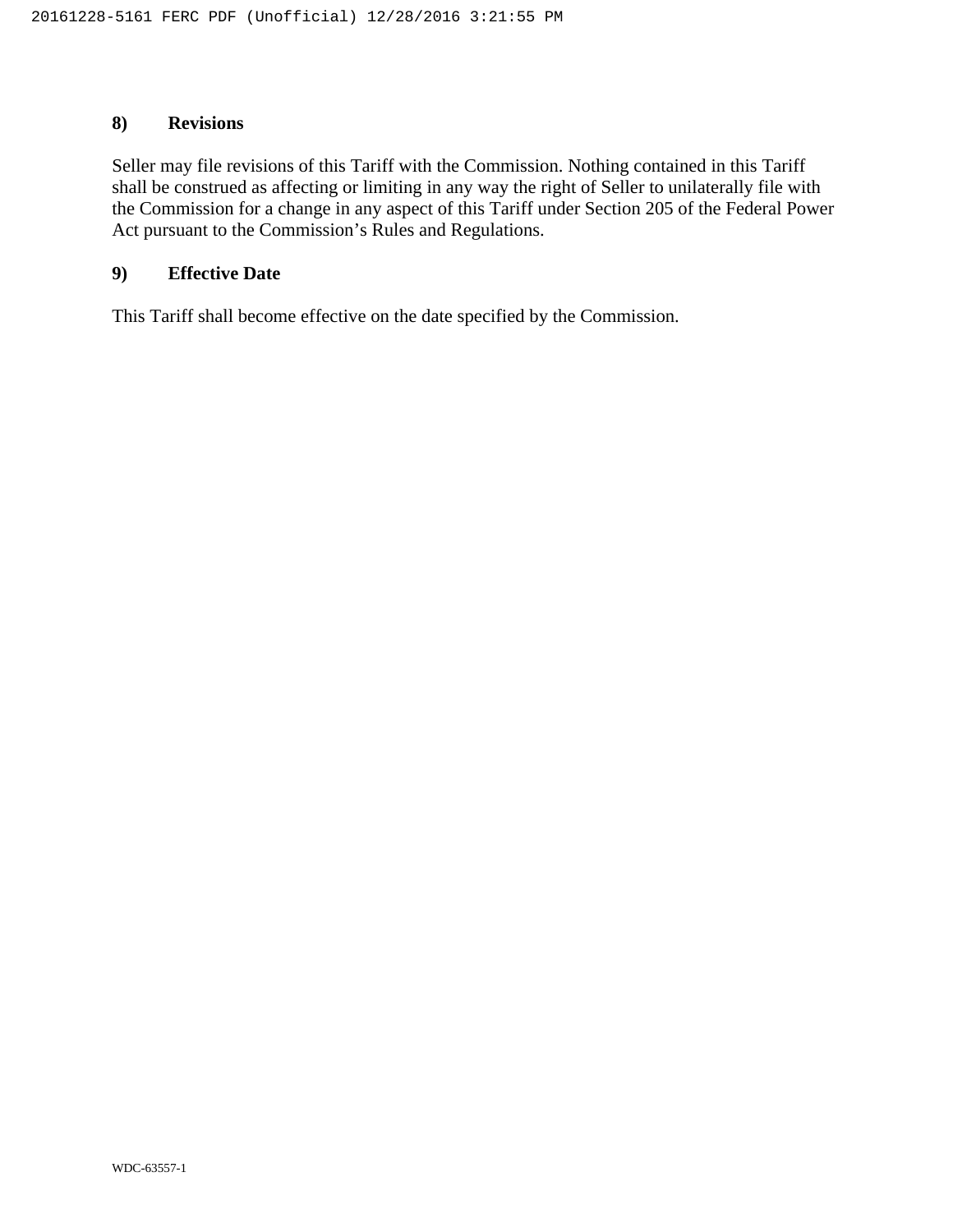FERC rendition of the electronically filed tariff records in Docket No. ER17-00692-000 Filing Data: CID: C005527 Filing Title: Application for Market Based Rate Company Filing Identifier: 775 Type of Filing Code: 390 Associated Filing Identifier: Tariff Title: Market Based Rate Tariff Tariff ID: 1033 Payment Confirmation: Suspension Motion:

Tariff Record Data: Record Content Description, Tariff Record Title, Record Version Number, Option Code: FERC Electric Tariff, Market Based Rate, 0.0.0, A Record Narative Name: Tariff Record ID: 1 Tariff Record Collation Value: 1000000 Tariff Record Parent Identifier: 0 Proposed Date: 2017-01-01 Priority Order: 500 Record Change Type: NEW Record Content Type: 1 Associated Filing Identifier:

## **Exhibit A**

# **ALGONQUIN POWER SANGER LLC FERC ELECTRIC TARIFF**

### **1) Availability**

Seller makes electric energy, capacity, and ancillary services available under this Tariff to any purchaser for resale, except as prohibited below.

### **2) Rates**

All sales shall be made at rates established by agreement between the purchaser and Seller.

## **3) Other Terms and Conditions**

All other terms and conditions for sales under this Tariff shall be established by agreement between Seller and purchaser.

### **4) Seller Category**

Seller is a Category 1 seller in all regions as defined in 18 CFR 35.36(a).

### **5) Compliance with Commission Regulations**

Seller shall comply with the provisions of 18 CFR Part 35, Subpart H, as applicable, and with any conditions the Commission imposes in its orders concerning seller's market-based rate authority, including orders in which the Commission authorizes seller to engage in affiliate sales under this Tariff or otherwise restricts or limits the seller's market-based rate authority. Failure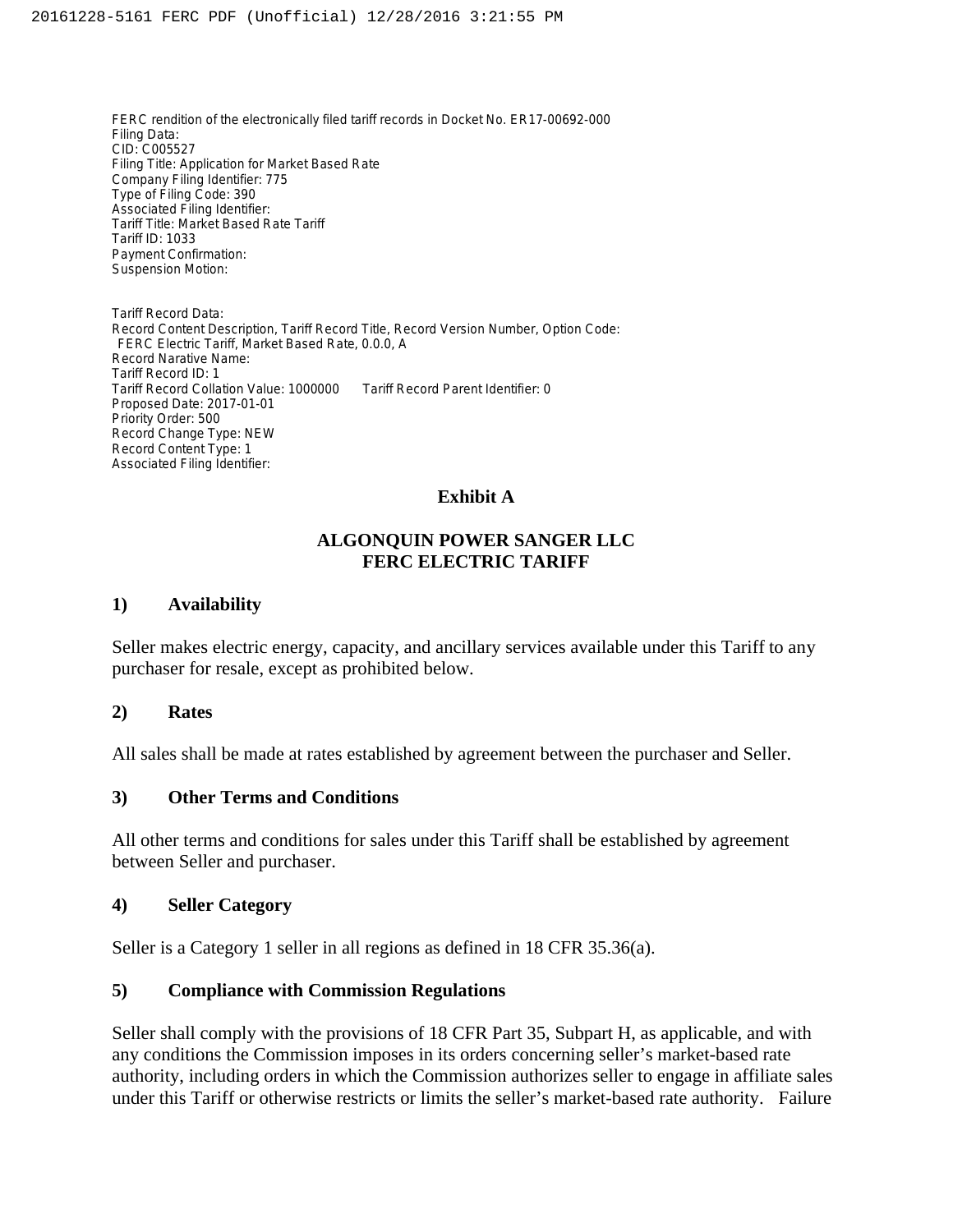to comply with the applicable provisions of 18 CFR Part 35, Subpart H, and with any orders of the Commission concerning seller's market-based rate authority, will constitute a violation of this Tariff.

# **6) Limitations and Exemptions Regarding Market-Based Rate Authority**

Seller has received waiver of: Subparts B and C of Part 35, except for sections 35.12(a), 35.13(b), 35.15 and 35.16; Part 41, Part 101(with the exception that waiver of the provisions of Part 101 that apply to hydropower licenses is not granted with respect to licensed hydropower projects), and Part 141, except sections 141.14 and 141.15.; and received blanket approval under Part 34. *Algonquin Power Sanger LLC*, ER17-\_\_\_\_-000 (2017).

# **7) Ancillary Services**

PJM: Seller offers regulation and frequency response service, energy imbalance service, and operating reserve service (which includes spinning, 10-minute, and 30-minute reserves) for sale into the market administered by PJM Interconnection, L.L.C. ("PJM") and, where the PJM Open Access Transmission Tariff permits, the self-supply of these services to purchasers for a bilateral sale that is used to satisfy the ancillary services requirements of the PJM Office of Interconnection.

New York: Seller offers regulation and frequency response service, and operating reserve service (which include 10-minute non-synchronous, 30-minute operating reserves, 10-minute spinning reserves, and 10-minute non-spinning reserves) for sale to purchasers in the market administered by the New York Independent System Operator, Inc.

New England: Seller offers regulation and frequency response service (automatic generator control), operating reserve service (which includes 10-minute spinning reserve, 10-minute non-spinning reserve, and 30-minute operating reserve service) to purchasers within the markets administered by the ISO New England, Inc.

California: Seller offers regulation service, spinning reserve service, and non-spinning reserve service to the California Independent System Operator Corporation ("CAISO") and to others that are self-supplying ancillary services to the CAISO.

MISO: Seller offers regulation service and operating reserve service (which include 10-minute spinning reserve and 10-minute supplemental reserve) for sale to the Midcontinent Independent System Operator, Inc. (MISO) and to others that are self-supplying ancillary services to MISO.

Southwest Power Pool: Seller offers regulation service and operating reserve service (which include 10-minute spinning reserve and 10-minute supplemental reserve) for sale to the Southwest Power Pool, Inc. (SPP) and to others that are self-supplying ancillary services to SPP.

Third-party ancillary services: Seller offers Regulation and Frequency Response Service, Reactive Supply and Voltage Control Service, Energy and Generator Imbalance Service, Operating Reserve-Spinning, and Operating Reserve-Supplemental. Sales will not include the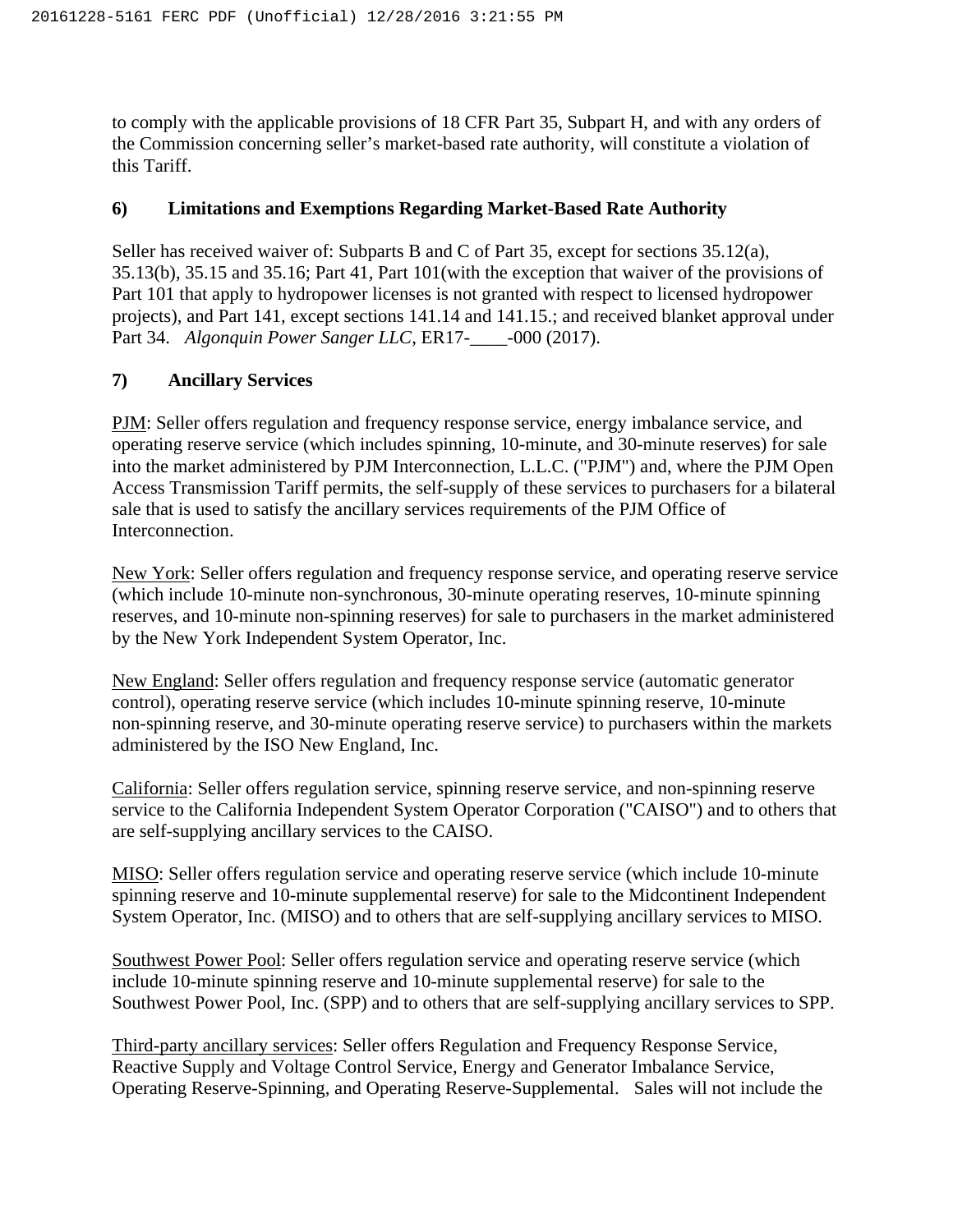following: (1) sales to an RTO or an ISO, i.e., where that entity has no ability to self-supply ancillary services but instead depends on third parties; and (2) sales to a traditional, franchised public utility affiliated with the third-party supplier, or sales where the underlying transmission service is on the system of the public utility affiliated with the third-party supplier. Sales of Operating Reserve-Spinning and Operating Reserve-Supplemental will not include sales to a public utility that is purchasing ancillary services to satisfy its own open access transmission tariff requirements to offer ancillary services to its own customers, except where the Commission has granted authorization. Sales of Regulation and Frequency Response Service and Reactive Supply and Voltage Control Service will not include sales to a public utility that is purchasing ancillary services to satisfy its own open access transmission tariff requirements to offer ancillary services to its own customers, except at rates not to exceed the buying public utility transmission provider's OATT rate for the same service or where the Commission has granted authorization.

# **8) Revisions**

Seller may file revisions of this Tariff with the Commission. Nothing contained in this Tariff shall be construed as affecting or limiting in any way the right of Seller to unilaterally file with the Commission for a change in any aspect of this Tariff under Section 205 of the Federal Power Act pursuant to the Commission's Rules and Regulations.

# **9) Effective Date**

This Tariff shall become effective on the date specified by the Commission.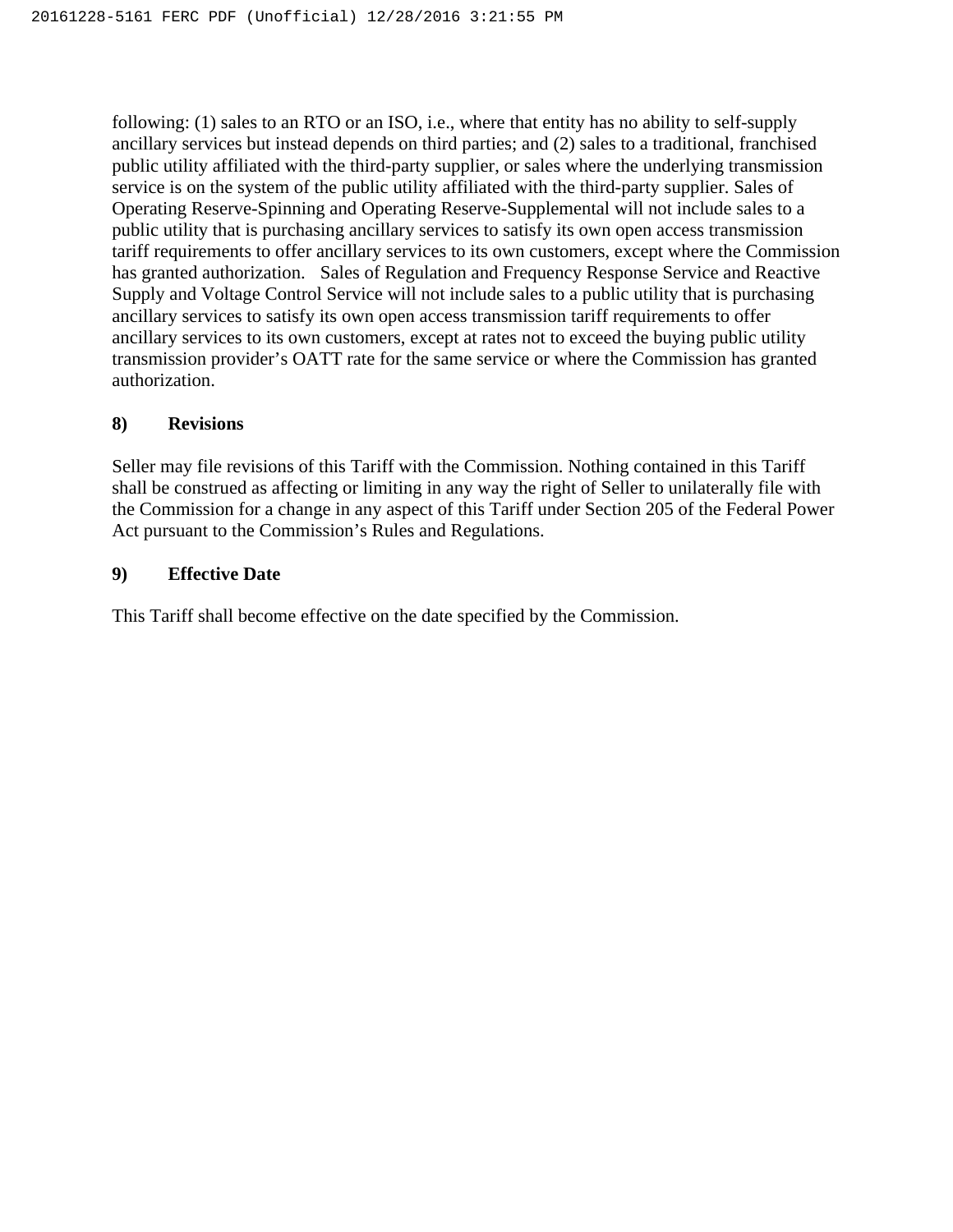# **Energy Affiliates of Applicant Asset Appendix: Generation Assets**

| $[{\sf A}]$                                          | $[{\sf B}]$                                    | [C]                                        | $[{\mathsf{D}}]$                                       | $[{\sf E}]$                                                 |                             | [G]                                        | $[H] \centering% \includegraphics[width=1.0\textwidth]{Figures/PN1.png} \caption{The 3D (blue) and 4D (blue) are shown in the left and right. The left is the same as in the right.} \label{fig7}$<br>Location | $[1] % \centering \includegraphics[width=0.9\textwidth]{images/TrDiM-Architecture.png} % \caption{The first two different values of $S$ and $S$ is the same as in Figure \ref{fig:10}. The first two different values of $S$ is the same as in Figure \ref{fig:10}. The second two different values of $S$ is the same as in Figure \ref{fig:10}.} \label{fig:TrDiM-Architecture}$ | $\left[ \mathsf{J}\right] % \begin{center} \includegraphics[width=0.9\textwidth]{Figures/PN1.png} \end{center} % \vspace{-1em} \caption{The average number of different values of the number of different values of the number of different values of the number of different values of the number of different values of the number of different values of the number of different values of the number of different values of the number of different values of the number of different values of the number of different values of the number of different values of the number of different values of the number of different values of the number of different values of the number of different values of the number of different values of the number of different values of the number of different values of the number of different values of the number of different values of the number of different values of the number of different values of the number of different values of the number of different values of the number of different values of the number of different values of the number of different$ | $[\mathsf{K}]$                             | $\left[ \text{L} \right]$                                                                                                | $[{\sf M}]$                                                  |
|------------------------------------------------------|------------------------------------------------|--------------------------------------------|--------------------------------------------------------|-------------------------------------------------------------|-----------------------------|--------------------------------------------|----------------------------------------------------------------------------------------------------------------------------------------------------------------------------------------------------------------|------------------------------------------------------------------------------------------------------------------------------------------------------------------------------------------------------------------------------------------------------------------------------------------------------------------------------------------------------------------------------------|--------------------------------------------------------------------------------------------------------------------------------------------------------------------------------------------------------------------------------------------------------------------------------------------------------------------------------------------------------------------------------------------------------------------------------------------------------------------------------------------------------------------------------------------------------------------------------------------------------------------------------------------------------------------------------------------------------------------------------------------------------------------------------------------------------------------------------------------------------------------------------------------------------------------------------------------------------------------------------------------------------------------------------------------------------------------------------------------------------------------------------|--------------------------------------------|--------------------------------------------------------------------------------------------------------------------------|--------------------------------------------------------------|
| <b>Filing Entity</b><br>and its Energy<br>Affiliates | Docket # where<br>MBR authority<br>was granted | Generation<br>Name (Plant or<br>Unit Name) | Owned By                                               | Controlled By                                               | Date Control<br>Transferred | Market /<br>Balancing<br>Authority<br>Area | Geographic<br>Region                                                                                                                                                                                           | In-Service Date                                                                                                                                                                                                                                                                                                                                                                    | Capacity Rating:<br>Nameplate (MW)                                                                                                                                                                                                                                                                                                                                                                                                                                                                                                                                                                                                                                                                                                                                                                                                                                                                                                                                                                                                                                                                                             | Capacity Rating:<br>Used in Filing<br>(MW) | Capacity Rating:<br>Methodology Used in<br>[K]: (N)ameplate,<br>(S)easonal, 5-yr<br>(U)nit, 5-yr (E)IA,<br>(A)Iternative | <b>End Note</b><br>Number (Enter<br>text in End<br>Note Tab) |
| The Empire<br>District<br>Electric<br>Company        | ER99-1757                                      | Riverton- Unit<br>12                       | The Empire<br>District<br>Electric<br>Company          | The Empire<br><b>District Electric</b><br>Company           | N/A                         | SPP                                        | SPP                                                                                                                                                                                                            | May-2007                                                                                                                                                                                                                                                                                                                                                                           | 148.8                                                                                                                                                                                                                                                                                                                                                                                                                                                                                                                                                                                                                                                                                                                                                                                                                                                                                                                                                                                                                                                                                                                          | $255 (s)$ /<br>285 (w)                     | $\mathsf S$                                                                                                              | 12                                                           |
| The Empire<br>District<br>Electric<br>Company        | ER99-1757                                      | Riverton- Unit                             | The Empire<br>District<br>Electric<br>Company          | The Empire<br><b>District Electric</b><br>Company           | N/A                         | SPP                                        | SPP                                                                                                                                                                                                            | Jun-1964                                                                                                                                                                                                                                                                                                                                                                           | 12.5                                                                                                                                                                                                                                                                                                                                                                                                                                                                                                                                                                                                                                                                                                                                                                                                                                                                                                                                                                                                                                                                                                                           | 12                                         | S                                                                                                                        | $\mathbf{1}$                                                 |
| The Empire<br>District<br>201612 <i>Electric_5</i>   | ER99-1757<br>61 FERC                           | Riverton - Unit<br>${}^{8}$ PDF            | The Empire<br>District<br><b>Ufficitie</b> fi          | The Empire<br><b>District Electric</b><br>$c$ dinearily $)$ | N/A<br>12/28/2016           | SPP                                        | SPP<br>3:21:55                                                                                                                                                                                                 | Jun-1954<br>PМ                                                                                                                                                                                                                                                                                                                                                                     | 50                                                                                                                                                                                                                                                                                                                                                                                                                                                                                                                                                                                                                                                                                                                                                                                                                                                                                                                                                                                                                                                                                                                             | 54                                         | S                                                                                                                        | $\overline{2}$                                               |
| The Empire<br>District<br>Electric<br>Company        | ER99-1757                                      | Riverton- Unit<br>10                       | The Empire<br>District<br>Electric<br>Company          | The Empire<br><b>District Electric</b><br>Company           | N/A                         | SPP                                        | SPP                                                                                                                                                                                                            | Nov-1988                                                                                                                                                                                                                                                                                                                                                                           | 16.3                                                                                                                                                                                                                                                                                                                                                                                                                                                                                                                                                                                                                                                                                                                                                                                                                                                                                                                                                                                                                                                                                                                           | 16 (s) /<br>17(w)                          | S                                                                                                                        |                                                              |
| The Empire<br>District<br>Electric<br>Company        | ER99-1757                                      | Riverton- Unit<br>11                       | The Empire<br>District<br>Electric<br>Company          | The Empire<br><b>District Electric</b><br>Company           | N/A                         | SPP                                        | SPP                                                                                                                                                                                                            | Dec-1988                                                                                                                                                                                                                                                                                                                                                                           | 16.3                                                                                                                                                                                                                                                                                                                                                                                                                                                                                                                                                                                                                                                                                                                                                                                                                                                                                                                                                                                                                                                                                                                           | 17                                         | $\mathsf S$                                                                                                              |                                                              |
| The Empire<br>District<br>Electric<br>Company        | ER99-1757                                      | Asbury                                     | The Empire<br>District<br>Electric<br>Company          | The Empire<br><b>District Electric</b><br>Company           | N/A                         | SPP                                        | SPP                                                                                                                                                                                                            | Jun-1970                                                                                                                                                                                                                                                                                                                                                                           | 212.8                                                                                                                                                                                                                                                                                                                                                                                                                                                                                                                                                                                                                                                                                                                                                                                                                                                                                                                                                                                                                                                                                                                          | 195                                        | $\mathsf S$                                                                                                              |                                                              |
| The Empire<br>District<br>Electric<br>Company        | ER99-1757                                      | <b>Empire Energy</b><br>Center- Unit 2     | The Empire<br>District<br>Electric<br>Company          | The Empire<br><b>District Electric</b><br>Company           | N/A                         | SPP                                        | SPP                                                                                                                                                                                                            | Jun-1981                                                                                                                                                                                                                                                                                                                                                                           | 129                                                                                                                                                                                                                                                                                                                                                                                                                                                                                                                                                                                                                                                                                                                                                                                                                                                                                                                                                                                                                                                                                                                            | 82 (s) /<br>86 (w)                         | $\mathsf S$                                                                                                              |                                                              |
| The Empire<br>District<br>Electric<br>Company        | ER99-1757                                      | <b>Empire Energy</b><br>Center- Unit 3     | The Empire<br>District<br>Electric<br>Company          | The Empire<br><b>District Electric</b><br>Company           | N/A                         | SPP                                        | SPP                                                                                                                                                                                                            | Apr-2003                                                                                                                                                                                                                                                                                                                                                                           | 60.5                                                                                                                                                                                                                                                                                                                                                                                                                                                                                                                                                                                                                                                                                                                                                                                                                                                                                                                                                                                                                                                                                                                           | 49 (s)/<br>60 (w)                          | S                                                                                                                        |                                                              |
| The Empire<br>District<br>Electric<br>Company        | ER99-1757                                      | <b>Empire Energy</b><br>Center- Unit 4     | The Empire<br>District<br>Electric<br>Company          | The Empire<br><b>District Electric</b><br>Company           | N/A                         | SPP                                        | SPP                                                                                                                                                                                                            | Apr-2003                                                                                                                                                                                                                                                                                                                                                                           | 60.5                                                                                                                                                                                                                                                                                                                                                                                                                                                                                                                                                                                                                                                                                                                                                                                                                                                                                                                                                                                                                                                                                                                           | 49 (s)/<br>60 (w)                          | $\mathsf S$                                                                                                              |                                                              |
| The Empire<br>District<br>Electric<br>Company        | ER99-1757                                      | <b>Empire Energy</b><br>Center- Unit 1     | The Empire<br>District<br>Electric<br>Company          | The Empire<br><b>District Electric</b><br>Company           | N/A                         | SPP                                        | SPP                                                                                                                                                                                                            | Mar-1978                                                                                                                                                                                                                                                                                                                                                                           | 129                                                                                                                                                                                                                                                                                                                                                                                                                                                                                                                                                                                                                                                                                                                                                                                                                                                                                                                                                                                                                                                                                                                            | 85 (s) /<br>86 (w)                         | $\mathsf S$                                                                                                              |                                                              |
| The Empire<br>District<br>Electric<br>Company        | ER99-1757                                      | Ozark Beach-<br>Unit 6                     | The Empire<br>District<br>Electric<br>Company          | The Empire<br><b>District Electric</b><br>Company           | N/A                         | SPP                                        | SPP                                                                                                                                                                                                            | Jun-1931                                                                                                                                                                                                                                                                                                                                                                           | $\overline{4}$                                                                                                                                                                                                                                                                                                                                                                                                                                                                                                                                                                                                                                                                                                                                                                                                                                                                                                                                                                                                                                                                                                                 | $\overline{4}$                             | S                                                                                                                        |                                                              |
| The Empire<br>District<br>Electric<br>Company        | ER99-1757                                      | Ozark Beach-<br>Unit 7                     | The Empire<br>District<br>Electric<br>Company          | The Empire<br><b>District Electric</b><br>Company           | N/A                         | SPP                                        | SPP                                                                                                                                                                                                            | Jun-1931                                                                                                                                                                                                                                                                                                                                                                           | $\overline{4}$                                                                                                                                                                                                                                                                                                                                                                                                                                                                                                                                                                                                                                                                                                                                                                                                                                                                                                                                                                                                                                                                                                                 | $\overline{4}$                             | $\mathsf S$                                                                                                              |                                                              |
| The Empire<br>District<br>Electric<br>Company        | ER99-1757                                      | Ozark Beach-<br>Unit 8                     | The Empire<br>District<br>Electric<br>Company          | The Empire<br><b>District Electric</b><br>Company           | N/A                         | SPP                                        | SPP                                                                                                                                                                                                            | Jun-1931                                                                                                                                                                                                                                                                                                                                                                           | $\overline{4}$                                                                                                                                                                                                                                                                                                                                                                                                                                                                                                                                                                                                                                                                                                                                                                                                                                                                                                                                                                                                                                                                                                                 | $\overline{4}$                             | S                                                                                                                        |                                                              |
| The Empire<br>District<br>Electric<br>Company        | ER99-1757                                      | Ozark Beach-<br>Unit 5                     | The Empire<br>District<br>Electric<br>Company          | The Empire<br><b>District Electric</b><br>Company           | N/A                         | SPP                                        | SPP                                                                                                                                                                                                            | Jun-1931                                                                                                                                                                                                                                                                                                                                                                           | $\overline{4}$                                                                                                                                                                                                                                                                                                                                                                                                                                                                                                                                                                                                                                                                                                                                                                                                                                                                                                                                                                                                                                                                                                                 | $\overline{4}$                             | $\mathsf S$                                                                                                              |                                                              |
| The Empire<br>District<br>Electric<br>Company        | ER99-1757                                      | State Line-<br>Unit 1                      | The Empire<br>District<br>Electric<br>Company          | The Empire<br><b>District Electric</b><br>Company           | N/A                         | SPP                                        | SPP                                                                                                                                                                                                            | May-1995                                                                                                                                                                                                                                                                                                                                                                           | 123                                                                                                                                                                                                                                                                                                                                                                                                                                                                                                                                                                                                                                                                                                                                                                                                                                                                                                                                                                                                                                                                                                                            | 94 (s)/<br>104(w)                          | S                                                                                                                        |                                                              |
| The Empire<br>District<br>Electric<br>Company        | ER99-1757                                      | State Line<br>Combined<br>Cycle- Unit 2-2  | The Empire<br>District<br>Electric<br>Company          | The Empire<br><b>District Electric</b><br>Company           | N/A                         | SPP                                        | SPP                                                                                                                                                                                                            | Jun-1997                                                                                                                                                                                                                                                                                                                                                                           | 180                                                                                                                                                                                                                                                                                                                                                                                                                                                                                                                                                                                                                                                                                                                                                                                                                                                                                                                                                                                                                                                                                                                            | 158                                        | $\mathsf S$                                                                                                              | 3                                                            |
| The Empire<br>District<br>Electric<br>Company        | ER99-1757                                      | State Line<br>Combined<br>Cycle- Unit 2-3  | The Empire<br>District<br>Electric<br>Company          | The Empire<br><b>District Electric</b><br>Company           | N/A                         | SPP                                        | SPP                                                                                                                                                                                                            | Jun-2001                                                                                                                                                                                                                                                                                                                                                                           | 206.5                                                                                                                                                                                                                                                                                                                                                                                                                                                                                                                                                                                                                                                                                                                                                                                                                                                                                                                                                                                                                                                                                                                          | 178                                        | $\mathsf S$                                                                                                              | $\overline{4}$                                               |
| The Empire<br>District<br>Electric<br>Company        | ER99-1757                                      | State Line<br>Combined<br>Cycle- Unit 2-1  | The Empire<br>District<br>Electric<br>Company          | The Empire<br><b>District Electric</b><br>Company           | N/A                         | SPP                                        | SPP                                                                                                                                                                                                            | Jun-2001                                                                                                                                                                                                                                                                                                                                                                           | 181                                                                                                                                                                                                                                                                                                                                                                                                                                                                                                                                                                                                                                                                                                                                                                                                                                                                                                                                                                                                                                                                                                                            | 159                                        | $\mathsf S$                                                                                                              | 5                                                            |
| The Empire<br>District<br>Electric<br>Company        | ER99-1757                                      | latan- Unit 1                              | The Empire<br>District<br>Electric<br>Company          | The Empire<br><b>District Electric</b><br>Company           | N/A                         | SPP                                        | SPP                                                                                                                                                                                                            | May-1980                                                                                                                                                                                                                                                                                                                                                                           | 726                                                                                                                                                                                                                                                                                                                                                                                                                                                                                                                                                                                                                                                                                                                                                                                                                                                                                                                                                                                                                                                                                                                            | 712.9                                      | $\mathsf S$                                                                                                              | 6                                                            |
| The Empire<br>District<br>Electric<br>Company        | ER99-1757                                      | latan- Unit 2                              | The Empire<br>District<br>Electric<br>Company          | The Empire<br><b>District Electric</b><br>Company           | N/A                         | SPP                                        | SPP                                                                                                                                                                                                            | Aug-2010                                                                                                                                                                                                                                                                                                                                                                           | 914                                                                                                                                                                                                                                                                                                                                                                                                                                                                                                                                                                                                                                                                                                                                                                                                                                                                                                                                                                                                                                                                                                                            | 881.5                                      | $\mathsf S$                                                                                                              | $\overline{7}$                                               |
| The Empire<br>District<br>Electric<br>Company        | ER99-1757                                      | Plum Point                                 | The Empire<br>District<br>Electric<br>Company          | The Empire<br><b>District Electric</b><br>Company           | N/A                         | <b>MISO</b>                                | South                                                                                                                                                                                                          | Sep-2010                                                                                                                                                                                                                                                                                                                                                                           | 720                                                                                                                                                                                                                                                                                                                                                                                                                                                                                                                                                                                                                                                                                                                                                                                                                                                                                                                                                                                                                                                                                                                            | 670                                        | $\mathsf S$                                                                                                              | 8                                                            |
| Algonquin<br>Energy<br>Services Inc.                 | ER10-310                                       | <b>NA</b>                                  | $_{\rm NA}$                                            | NA                                                          | $_{\rm NA}$                 | $_{\rm NA}$                                | NA                                                                                                                                                                                                             | $_{\rm NA}$                                                                                                                                                                                                                                                                                                                                                                        | NA                                                                                                                                                                                                                                                                                                                                                                                                                                                                                                                                                                                                                                                                                                                                                                                                                                                                                                                                                                                                                                                                                                                             | NA                                         | NA                                                                                                                       |                                                              |
| Algonquin<br>Northern<br>Maine Gen Co.               | <b>NA</b>                                      | Caribou Hydro                              | Algonquin<br>Northern Maine                            | Algonquin<br>Northern Maine<br>Gen Co.                      | NA                          | <b>NBSO</b>                                | Northeast                                                                                                                                                                                                      | 1926                                                                                                                                                                                                                                                                                                                                                                               | 0.9 MW<br>(nameplate)                                                                                                                                                                                                                                                                                                                                                                                                                                                                                                                                                                                                                                                                                                                                                                                                                                                                                                                                                                                                                                                                                                          | 0.9 MW                                     | N                                                                                                                        |                                                              |
| Algonquin<br>Northern<br>Maine Gen Co.               | NA                                             | Squa Pan                                   | Algonquin<br>Northern Maine                            | Algonquin<br>Northern Maine<br>Gen Co.                      | NA                          | <b>NBSO</b>                                | Northeast                                                                                                                                                                                                      | 1941                                                                                                                                                                                                                                                                                                                                                                               | 1.4 MW<br>(nameplate)                                                                                                                                                                                                                                                                                                                                                                                                                                                                                                                                                                                                                                                                                                                                                                                                                                                                                                                                                                                                                                                                                                          | 1.4 MW                                     | N                                                                                                                        |                                                              |
| Algonquin<br>Power Sanger,<br>LLC                    | $_{\rm NA}$                                    | Sanger                                     | Algonquin<br>Power Sanger,<br>LLC                      | <b>Algonquin Power</b><br>Sanger, LLC                       | $_{\rm NA}$                 | CAISO                                      | Northwest                                                                                                                                                                                                      | 1991                                                                                                                                                                                                                                                                                                                                                                               | 60 MW                                                                                                                                                                                                                                                                                                                                                                                                                                                                                                                                                                                                                                                                                                                                                                                                                                                                                                                                                                                                                                                                                                                          | 60 MW                                      | N                                                                                                                        |                                                              |
| Algonquin<br>ower Windsor<br>Locks LLC               | ER10-716                                       | Windsor Locks                              | Algonquin<br>Power Windsor<br>Locks LLC                | Algonquin Power<br>Windsor Locks<br>LLC                     | $_{\rm NA}$                 | ISO-NE                                     | Northeast                                                                                                                                                                                                      | 1990                                                                                                                                                                                                                                                                                                                                                                               | 71 MW<br>(nameplate)                                                                                                                                                                                                                                                                                                                                                                                                                                                                                                                                                                                                                                                                                                                                                                                                                                                                                                                                                                                                                                                                                                           | 71 MW                                      | N                                                                                                                        |                                                              |
| Algonquin<br>KIC 20 Solar,<br>LLC                    | ER16-2169                                      | Bakersfield I                              | Algonquin SKIC<br>20 Solar, LLC                        | Algonquin SKIC<br>20 Solar, LLC                             | $_{\rm NA}$                 | CAISO                                      | Northwest                                                                                                                                                                                                      | 2015                                                                                                                                                                                                                                                                                                                                                                               | 20 MW                                                                                                                                                                                                                                                                                                                                                                                                                                                                                                                                                                                                                                                                                                                                                                                                                                                                                                                                                                                                                                                                                                                          | 20 MW                                      | K                                                                                                                        |                                                              |
| Algonquin<br><b>KIC</b> 10 Solar,<br>$_{\rm LLC}$    | ER16-2364                                      | Bakersfield II                             | 10 Solar, LLC                                          | Algonquin SKIC Algonquin SKIC<br>10 Solar, LLC              | $_{\rm NA}$                 | CAISO                                      | Northwest                                                                                                                                                                                                      | 2016                                                                                                                                                                                                                                                                                                                                                                               | 10 MW                                                                                                                                                                                                                                                                                                                                                                                                                                                                                                                                                                                                                                                                                                                                                                                                                                                                                                                                                                                                                                                                                                                          | 10 MW                                      | K                                                                                                                        |                                                              |
| Algonquin<br><b>Tinker Gen Co</b>                    | ER99-1936                                      | <b>Tinker Diesel</b>                       | Algonquin<br>Tinker Gen Co.                            | Algonquin<br>Tinker Gen Co.                                 | NA                          | <b>NBSO</b>                                | Northeast                                                                                                                                                                                                      | 1948                                                                                                                                                                                                                                                                                                                                                                               | 1 MW (nameplate) 1 MW                                                                                                                                                                                                                                                                                                                                                                                                                                                                                                                                                                                                                                                                                                                                                                                                                                                                                                                                                                                                                                                                                                          |                                            | N                                                                                                                        |                                                              |
| Algonquin<br><b>Tinker Gen Co</b>                    | ER99-1936                                      | <b>Tinker Hydro</b>                        | Algonquin<br>Tinker Gen Co.                            | Algonquin<br>Tinker Gen Co.                                 | NA                          | <b>NBSO</b>                                | Northeast                                                                                                                                                                                                      | 1925, 1965                                                                                                                                                                                                                                                                                                                                                                         | 33.5 MW<br>(nameplate)                                                                                                                                                                                                                                                                                                                                                                                                                                                                                                                                                                                                                                                                                                                                                                                                                                                                                                                                                                                                                                                                                                         | 33.5 MW                                    | N                                                                                                                        |                                                              |
| GSG 6, LLC<br>Liberty                                | ER11-4694                                      | Shady Oaks<br>Wind                         | GSG 6, LLC                                             | GSG 6, LLC                                                  | NA                          | PJM                                        | Northeast                                                                                                                                                                                                      | 2012                                                                                                                                                                                                                                                                                                                                                                               | 109.5 MW<br>(nameplate)                                                                                                                                                                                                                                                                                                                                                                                                                                                                                                                                                                                                                                                                                                                                                                                                                                                                                                                                                                                                                                                                                                        | 109.5 MW                                   | $_{\rm N}$                                                                                                               |                                                              |
| Utilities<br>(CalPeco<br>Electric) LLC               | $_{\rm NA}$                                    | Kings Beach                                | <b>Liberty Utilities</b><br>(CalPeco)<br>Electric) LLC | <b>Liberty Utilities</b><br>(CalPeco)<br>Electric) LLC      | 1/1/2015                    | NV Energy                                  | <b>WSPP</b>                                                                                                                                                                                                    | 2008                                                                                                                                                                                                                                                                                                                                                                               | 15 MW<br>(nameplate)                                                                                                                                                                                                                                                                                                                                                                                                                                                                                                                                                                                                                                                                                                                                                                                                                                                                                                                                                                                                                                                                                                           | 15 MW                                      | N                                                                                                                        | 14                                                           |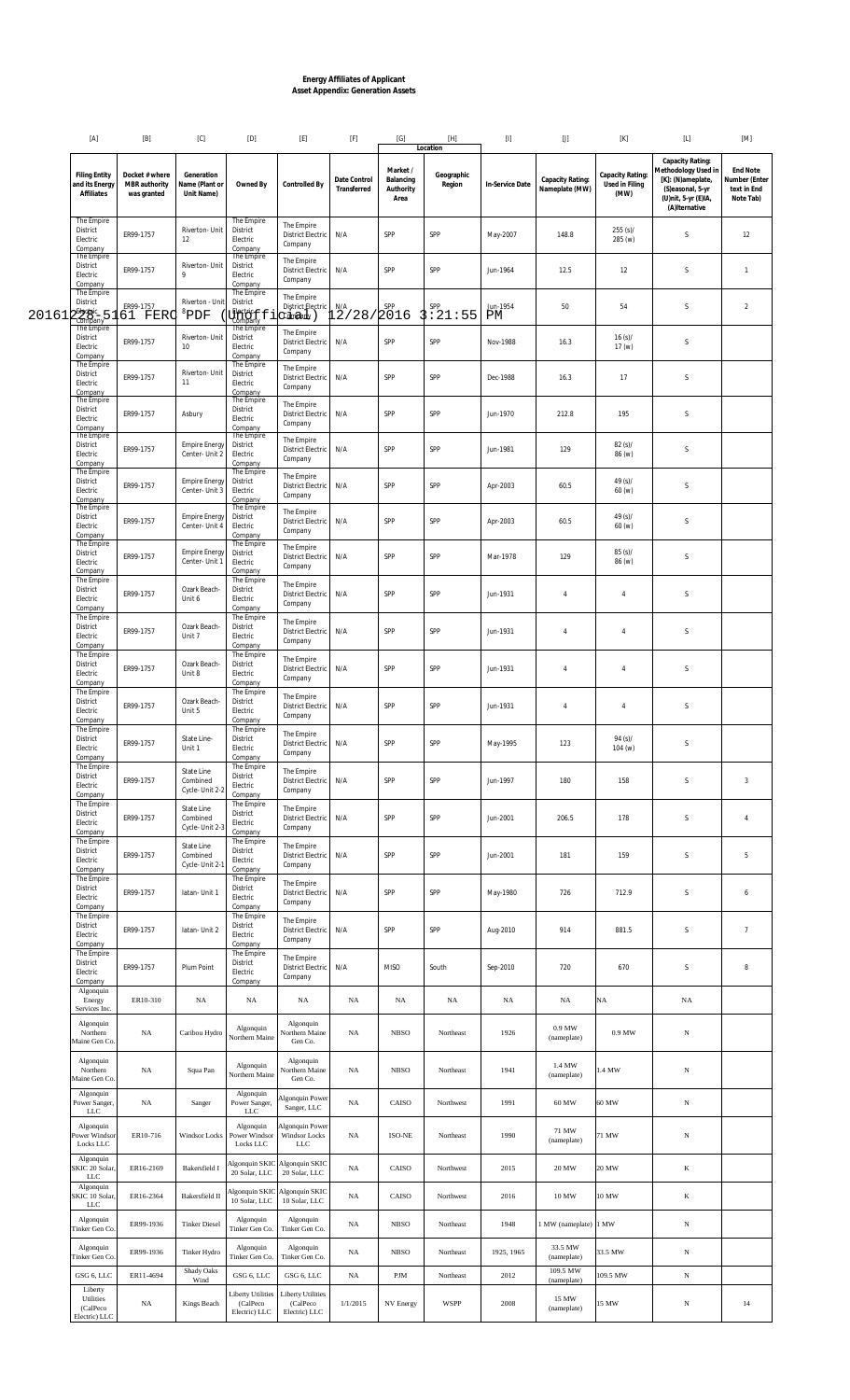# **Energy Affiliates of Applicant Asset Appendix: Generation Assets**

|       | [A]                                                              | [B]                                            | [C]                                        | [D]                                                               | [E]                                | [F]                         | [G]                                           | $[H] \centering% \includegraphics[width=1.0\textwidth]{Figures/PN1.png} \caption{The 3D (blue) and 4D (blue) are shown in the left and right. The left is the same time, the right is the same time. The right is the same time, the right is the same time.} \label{fig:SPN1}$<br>Location | $[1]$           | $[]$                               | [K]                                        | $[{\mathsf L}]$                                                                                                          | [M]                                                   |
|-------|------------------------------------------------------------------|------------------------------------------------|--------------------------------------------|-------------------------------------------------------------------|------------------------------------|-----------------------------|-----------------------------------------------|---------------------------------------------------------------------------------------------------------------------------------------------------------------------------------------------------------------------------------------------------------------------------------------------|-----------------|------------------------------------|--------------------------------------------|--------------------------------------------------------------------------------------------------------------------------|-------------------------------------------------------|
|       | <b>Filing Entity</b><br>and its Energy<br>Affiliates             | Docket # where<br>MBR authority<br>was granted | Generation<br>Name (Plant or<br>Unit Name) | Owned By                                                          | Controlled By                      | Date Control<br>Transferred | Market /<br>Balancing<br>Authority<br>Area    | Geographic<br>Region                                                                                                                                                                                                                                                                        | In-Service Date | Capacity Rating:<br>Nameplate (MW) | Capacity Rating:<br>Used in Filing<br>(MW) | Capacity Rating:<br>Methodology Used in<br>[K]: (N)ameplate,<br>(S)easonal, 5-yr<br>(U)nit, 5-yr (E)IA,<br>(A)Iternative | End Note<br>Number (Enter<br>text in End<br>Note Tab) |
|       | Liberty<br><b>Utilities</b><br>(Granite State<br>Electric) Corp. | ER05-1249                                      | NA                                         | <b>NA</b>                                                         | <b>NA</b><br><b>NA</b>             |                             | NA                                            | <b>NA</b>                                                                                                                                                                                                                                                                                   | <b>NA</b>       | <b>NA</b>                          | NA                                         |                                                                                                                          |                                                       |
|       | Minonk Wind,<br><b>LLC</b>                                       | ER12-1680                                      | Minonk Wind                                | Minonk Wind,<br><b>LLC</b>                                        | Minonk Wind,<br><b>LLC</b>         | NA                          | <b>PJM</b>                                    | Northeast                                                                                                                                                                                                                                                                                   | 2012            | 200 MW<br>(nameplate)              | 200 MW                                     | N                                                                                                                        |                                                       |
|       | Odell Wind<br>Farm, LLC                                          | ER15-2361-003                                  | Odell Wind<br>Odell Wind<br>Farm, LLC      |                                                                   | Odell Wind<br>Farm, LLC            | NA                          | <b>MISO</b>                                   | Midwest                                                                                                                                                                                                                                                                                     | $2016$ (est)    | 200MW                              | 200 MW                                     | N                                                                                                                        |                                                       |
|       | Sandy Ridge<br>$228 - 5161$                                      | ER11-113                                       | Sandy Ridge<br>Wind                        | Sandy Ridge<br>Wind, LLC                                          | Sandy Ridge<br>Wind, LLC           | <b>NA</b>                   | PJM                                           | Northeast                                                                                                                                                                                                                                                                                   | 2012            | 50 MW<br>(nameplate)               | 50 MW                                      | $_{\rm N}$                                                                                                               |                                                       |
| 20161 | Senate Wind,<br><b>LLC</b>                                       | FERC<br>NA                                     | Senate Wind                                | PDF<br> Unofficial <br>Senate Wind.<br>Senate Wind.<br><b>LLC</b> |                                    | 28<br>NA                    | 2 Queda<br>Reliability<br>Council of<br>Texas | 21:55<br><b>ERCOT</b>                                                                                                                                                                                                                                                                       | РM<br>2012      | 150MW                              | 150 MW                                     | $_{\rm N}$                                                                                                               |                                                       |
|       | Deerfield Wind<br>Energy, LLC                                    | ER16-2703                                      | Deerfield Wind                             | Deerfield Wind<br>Energy, LLC                                     | Deerfield Wind<br>Energy           | <b>NA</b>                   | <b>MISO</b>                                   | Midwest                                                                                                                                                                                                                                                                                     | 2017            | 149 MW                             | 149 MW                                     | N                                                                                                                        |                                                       |
|       | Luning Energy<br><b>LLC</b>                                      | ER16-2412                                      | Luning Energy                              | Luning Energy<br><b>LLC</b>                                       | <b>Luning Energy</b><br><b>LLC</b> | NA                          | NV Energy<br><b>BAA</b>                       | Northwest                                                                                                                                                                                                                                                                                   | 2017            | 50 MW                              | 50 MW                                      | N                                                                                                                        |                                                       |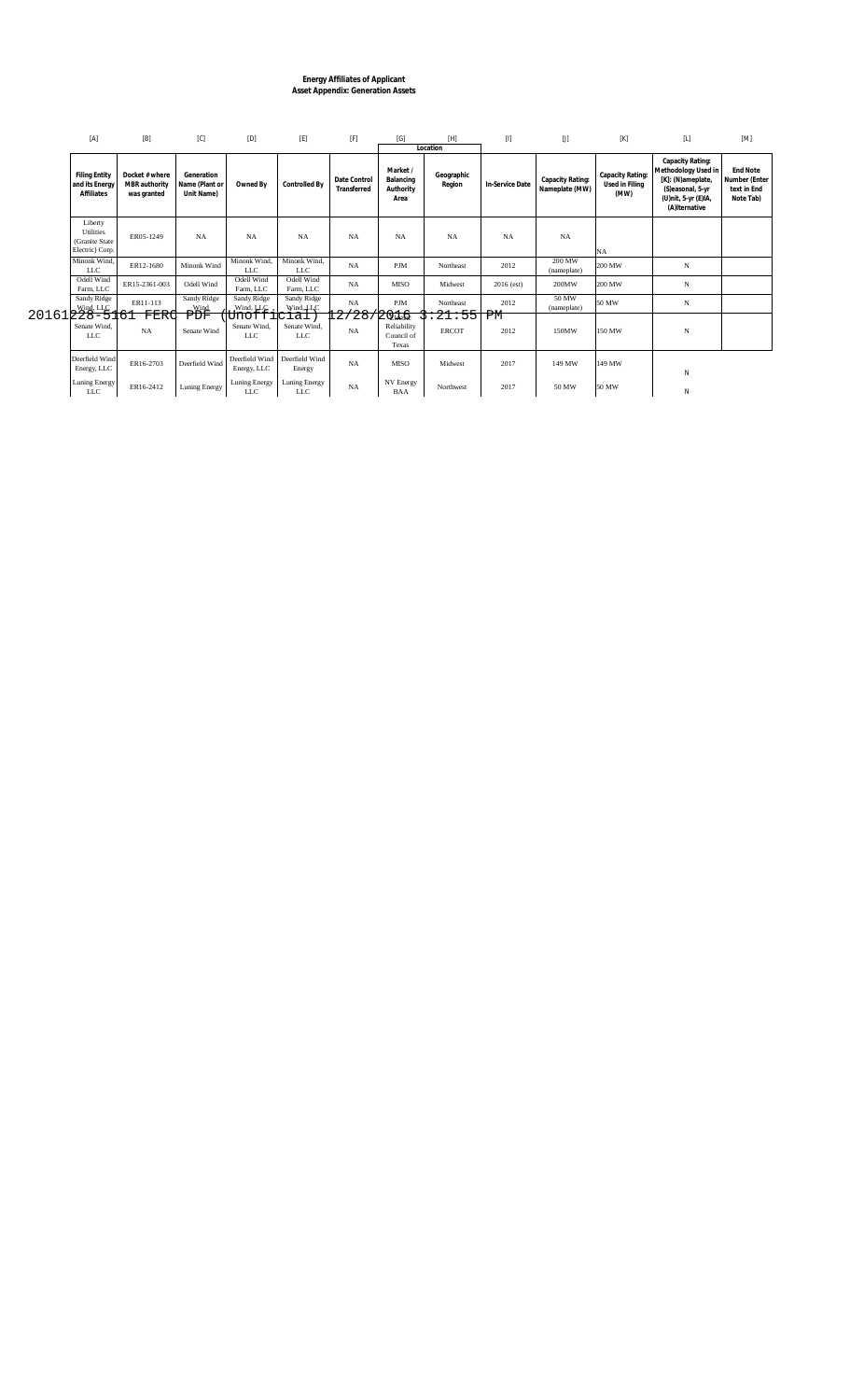#### **Energy Affiliates of Applicant Asset Appendix: Long-Term Purchased Power Agreements (PPA) (As of June 2016)**

**Note:**

Energy only contracts must be converted to MW Only report Contracts one year or longer

| [A]                                                          | [B]                                                                             | [C]                                 | [D]                      | [E]                                     | [F]                  | [G]                           | [H]                           | $[]$                                            |
|--------------------------------------------------------------|---------------------------------------------------------------------------------|-------------------------------------|--------------------------|-----------------------------------------|----------------------|-------------------------------|-------------------------------|-------------------------------------------------|
|                                                              |                                                                                 |                                     |                          | Location                                |                      |                               |                               |                                                 |
| Filing Entity and its<br><b>Energy Affiliates</b>            | Docket # where MBR<br>authority was<br>granted                                  | Seller Name                         | Amount<br>of PPA<br>(MW) | Market /<br>Balancing<br>Authority Area | Geographic<br>Region | <b>Start Date</b><br>(mod/yr) | <b>End Date</b><br>(mo/da/yr) | End Note Number (Enter<br>text in End Note Tab) |
| The Empire District<br><b>Electric Company</b>               | ER99-1757                                                                       | Elk River Windfarm LLC              | 150                      | SPP                                     | SPP                  | 12/10/2004                    | 12/15/2025                    | 9                                               |
| The Empire District<br><b>Electric Company</b>               | ER99-1757                                                                       | Cloud County Windfarm LLC           | 105                      | SPP                                     | SPP                  | 6/19/2007                     | 12/15/2028                    | 10                                              |
| The Empire District<br>Electric Company                      | ER99-1757                                                                       | Plum Point Energy<br>Associates LLC | 50                       | <b>MISO</b>                             | Central              | 3/3/2006                      | 9/1/2040                      | 11                                              |
| <b>Liberty Utilities</b><br>(CalPeco Electric)<br><b>LLC</b> | ER16-881-000 (Cost<br>Sierra Pacific Power<br>Company d/b/a NV Energy<br>Based) |                                     | n/a                      | <b>NV Energy</b>                        | <b>WSPP</b>          | 1/1/2016                      | 12/30/2020                    | 13                                              |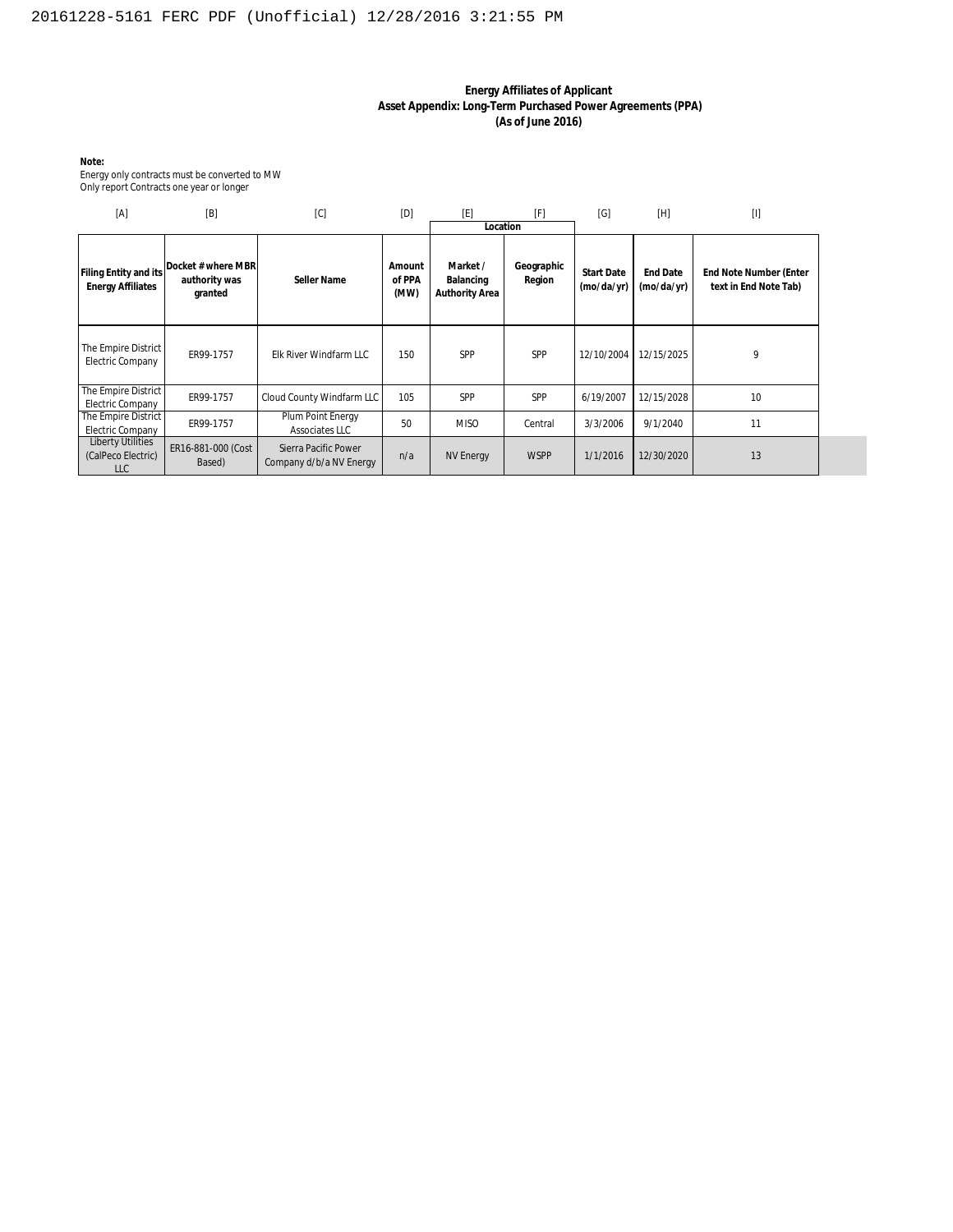#### **Energy Affiliates of Applicant Asset Appendix: Transmission Assets / Natural Gas Assets (As of June 2016)**

#### **Electric Transmission Assets and/or Natural Gas Intrastate Pipelines and/or Gas Storage Facilities**

| [A]                                                            | [B]                                                                                                                                                                                       | [C]                                       | [D]                                                               | [E]                                                                      | [F]                         | [G]                                        | [H]               | $[1]$                    | $[] \centering \includegraphics[width=0.47\textwidth]{figs/fig_14-11-100}} \caption{The 1000 of the 1000 of the 1000 of the 1000 of the 1000 of the 1000 of the 1000 of the 1000 of the 1000 of the 1000 of the 1000 of the 1000 of the 1000 of the 1000 of the 1000 of the 1000 of the 1000 of the 1000 of the 1000 of the 1000 of the 1000 of the 1000 of the 1000 of the 1000 of the 1000 of the 1000 of the $ |  |
|----------------------------------------------------------------|-------------------------------------------------------------------------------------------------------------------------------------------------------------------------------------------|-------------------------------------------|-------------------------------------------------------------------|--------------------------------------------------------------------------|-----------------------------|--------------------------------------------|-------------------|--------------------------|-------------------------------------------------------------------------------------------------------------------------------------------------------------------------------------------------------------------------------------------------------------------------------------------------------------------------------------------------------------------------------------------------------------------|--|
|                                                                |                                                                                                                                                                                           |                                           |                                                                   |                                                                          |                             |                                            | Location          | Size                     |                                                                                                                                                                                                                                                                                                                                                                                                                   |  |
| <b>Energy Affiliates</b>                                       | Cite to order accepting OATT<br>Filing Entity and its or order approving the<br>transfer of transmission<br>facilities to an RTO or ISO                                                   | Asset Name<br>and Use                     | Owned By                                                          | Controlled<br>By                                                         | Date Control<br>Transferred | Market /<br>Balancing<br>Authority<br>Area | Geographic Region | Size: (length and<br>kV) | <b>End Note Number</b><br>(Enter text in End<br>Note Tab)                                                                                                                                                                                                                                                                                                                                                         |  |
| <b>Electric Company</b>                                        | 140 FERC 1 61,087 (2012);<br>Empire Dist. Elec. Co., Docket<br>The Empire District No. ER12-1813-000 (Nov. 18,<br>2013) (approving settlement);<br>See also Docket No. ER12-<br>2289-000. | Electric<br>Transmission<br>161 kV Lines  | The Empire<br><b>District Electric</b><br>Company                 | The Empire<br>District<br>Electric<br>Company                            | N/A                         | SPP                                        | SPP               | 442.93                   |                                                                                                                                                                                                                                                                                                                                                                                                                   |  |
| <b>Electric Company</b>                                        | 140 FERC 161,087 (2012);<br>Empire Dist. Elec. Co., Docket<br>The Empire District No. ER12-1813-000 (Nov. 18,<br>2013) (approving settlement);<br>See also Docket No. ER12-<br>2289-000.  | Electric<br>Transmission<br>69 kV Lines   | The Empire<br><b>District Electric</b><br>Company                 | The Empire<br>District<br>Electric<br>Company                            | N/A                         | SPP                                        | SPP               | 790.05                   |                                                                                                                                                                                                                                                                                                                                                                                                                   |  |
| Electric Company                                               | 140 FERC 161,087 (2012);<br>Empire Dist. Elec. Co., Docket<br>The Empire District No. ER12-1813-000 (Nov. 18,<br>2013) (approving settlement);<br>See also Docket No. ER12-<br>2289-000.  | Electric<br>Transmission<br>34.5 kV Lines | The Empire<br><b>District Electric</b><br>Company                 | The Empire<br><b>District</b><br>Electric<br>Company                     | N/A                         | SPP                                        | SPP               | 91.42                    |                                                                                                                                                                                                                                                                                                                                                                                                                   |  |
| <b>Electric Company</b>                                        | 140 FERC 161,087 (2012);<br>Empire Dist. Elec. Co., Docket<br>The Empire District No. ER12-1813-000 (Nov. 18,<br>2013) (approving settlement);<br>See also Docket No. ER12-<br>2289-000.  | Electric<br>Transmission<br>345 kV Lines  | The Empire<br><b>District Electric</b><br>Company                 | The Empire<br><b>District</b><br>Electric<br>Company                     | N/A                         | SPP                                        | SPP               | 21.9                     |                                                                                                                                                                                                                                                                                                                                                                                                                   |  |
| <b>Liberty Utilities</b><br>(EnergyNorth<br>Natural Gas) Corp. | <b>NA</b>                                                                                                                                                                                 | Natural Gas<br>Transmission<br>Lines      | <b>Liberty Utilities</b><br>(EnergyNorth<br>Natural Gas)<br>Corp. | Liberty<br>Utilities<br>EnergyNort<br>h Natural<br>Gas) Corp.            | NA                          | NA                                         | Northeast         | 2.8 miles                |                                                                                                                                                                                                                                                                                                                                                                                                                   |  |
| <b>Liberty Utilities</b><br>(Midstates Natural<br>Gas) Corp.   | NA                                                                                                                                                                                        | Natural gas<br>transmission<br>line       | <b>Liberty Utilities</b><br>(Midstates<br>Natural Gas)<br>Corp.   | Liberty<br><b>Utilities</b><br><b>Midstates</b><br>Natural Gas)<br>Corp. | NA                          | NA                                         | Central           | 243 miles                |                                                                                                                                                                                                                                                                                                                                                                                                                   |  |
| <b>Liberty Utilities</b><br>(Peach State<br>Natural Gas) Corp. | NA                                                                                                                                                                                        | Natural gas<br>transmission<br>line       | Liberty Utilities<br>(Peach State<br>Natural Gas)<br>Corp.        | Liberty<br><b>Utilities</b><br>(Peach State<br>Natural Gas)<br>Corp.     | NA                          | NA                                         | Central           | 70 miles                 |                                                                                                                                                                                                                                                                                                                                                                                                                   |  |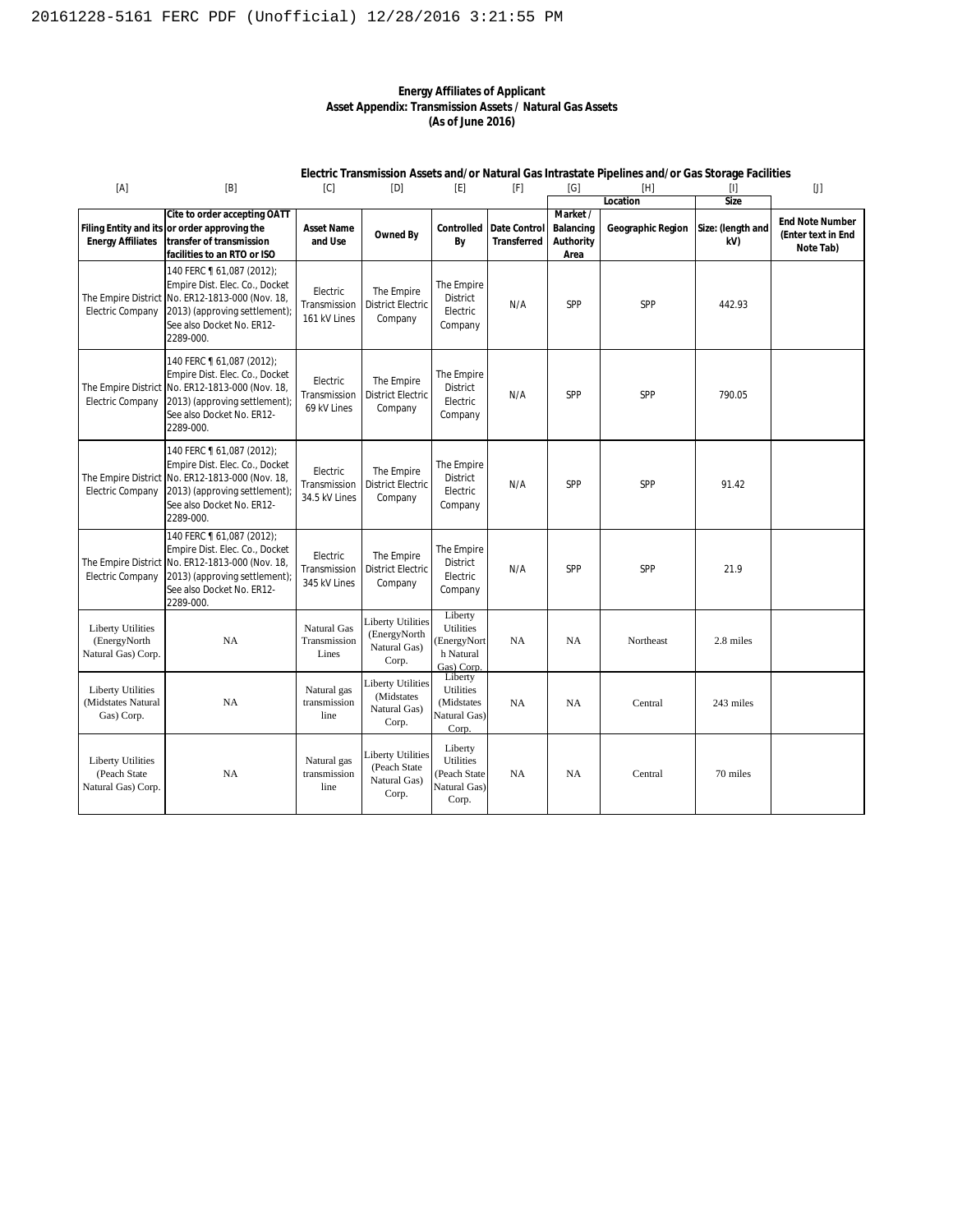#### **Energy Affiliates of Empire District Electric Company Asset Appendix: End Notes (As of June 2016)**

#### **End Notes for Entries in the Generation, Long-term PPA and Transmission Lists**

| [A]                    | [B]               | [C]                                                                                                                                |
|------------------------|-------------------|------------------------------------------------------------------------------------------------------------------------------------|
|                        | List (Generation, |                                                                                                                                    |
| <b>End Note Number</b> | PPA or            | <b>Explanatory Note</b>                                                                                                            |
|                        | Transmission)     |                                                                                                                                    |
|                        | Generation        | Unit 9 of the Riverton facility was retired in June 2015.                                                                          |
| $\overline{2}$         | Generation        | Unit 8 of the Riverton facility was retired in June 2015.                                                                          |
|                        | Generation        | The Empire District Electric Company ("EDE") owns a 60% undivided interest in each of the units of the State Line Combined Cycle   |
| 3                      |                   | Accordingly, EDE has rights to approximately 94.8 MW of Unit 2-2 of the State Line Combined Cycle facility.                        |
|                        | Generation        | EDE owns a 60% undivided interest in each of the units of the State Line Combined Cycle facility. Accordingly, EDE has rights to a |
|                        |                   | 106.8 MW of Unit 2-3 of the State Line Combined Cycle facility.                                                                    |
|                        | Generation        | EDE owns a 60% undivided interest in each of the units of the State Line Combined Cycle facility. Accordingly, EDE has rights to a |
| 5                      |                   | 95.4 MW of Unit 2-1 of the State Line Combined Cycle facility.                                                                     |
|                        | Generation        | EDE owns a 12% undivided interest in each of the units of the latan facility. Accordingly, EDE has rights to approximately 85.5 MV |
| 6                      |                   | the latan facility.                                                                                                                |
|                        | Generation        | EDE owns a 12% undivided interest in each of the units of the latan facility. Accordingly, EDE has rights to approximately 105.7 M |
|                        |                   | the latan facility.                                                                                                                |
|                        | Generation        | EDE owns a 7.5% undivided insterest in the Plum Poin Energy Center, which gives EDE rights to approximately 50 MW of the outp      |
| 8                      |                   | facility.                                                                                                                          |
| 9                      | Long-Term PPA     | <b>EDE's long-term firm power purchase agreement with Elk River Windfarm LLC is unit specific.</b>                                 |
| 10                     | Long-Term PPA     | EDE's long-term firm power purchase agreement with Cloud County Windfarm LLC is unit specific.                                     |
| 11                     | Long-Term PPA     | EDE's long-term firm power purchase agreement with Plum Point Energy Associates LLC is unit specific.                              |
|                        | Generation        |                                                                                                                                    |
| 12                     |                   | As reported in EDE's June 2015 triennial, Unit 12 of the Riverton facility was updated to an combined cycle unit which generates r |
|                        | Long-Term PPA     | Full/Partial Requirements service with NV Energy. NV Energy to provide energy/renewable/capacity/transmission service. LU can      |
| 13                     |                   | 60 MWs of supply from LU owned renewable resources.                                                                                |
| 14                     | Generation        | Ownership transferred at purchase of LU(CalPeco) from NV Energy.                                                                   |
|                        |                   |                                                                                                                                    |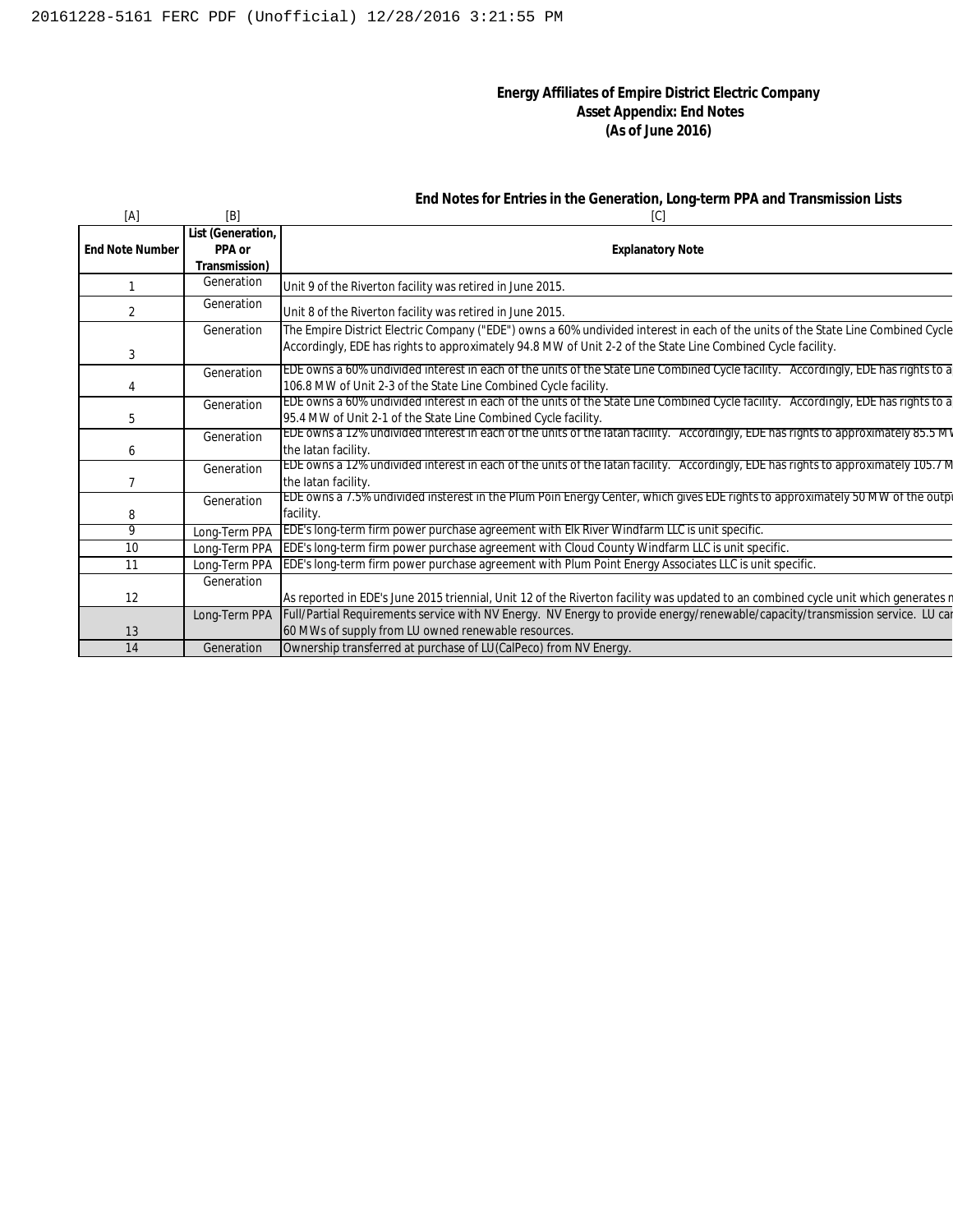#### **Appendix A: Standard Screen Format (Data provided for illustrative purposes only) Part II – Market Share Analysis**

#### **Staff Notes:**

- The file differs from the file published in the NOPR:
- 1. All entered values must be positive (no parenthesis/negative numbers)
- 2. The formulas (and the text in the row description) have been changed to reflect number 1.
- 3. Instruction**:** *Enter all numeric values as positive numbers (blue values)*
- *Don't enter values into an outlined cell (black values)*

#### Applicant-> **Algonquin Power Sanger LLC** Study Area -> **CAISO BAA** 2014

|     |                                                                        | As filed by the Applicant/Seller |                |                |              |                            |
|-----|------------------------------------------------------------------------|----------------------------------|----------------|----------------|--------------|----------------------------|
| Row |                                                                        | Winter<br>(MW)                   | Spring<br>(MW) | Summer<br>(MW) | Fall<br>(MW) | Reference                  |
|     | Seller and Affiliate Capacity (owned, controlled or under LT contract) |                                  |                |                |              |                            |
| A   | Installed Capacity (inside the study area)                             | 90                               | 90             | 90             | 90           |                            |
|     | A1 Remote Capacity (from outside the study area)                       | $\mathbf{0}$                     | $\mathbf 0$    | $\mathbf 0$    | $\mathbf 0$  |                            |
| В   | Long-Term Firm Purchases (inside the study area)                       | $\Omega$                         | $\Omega$       | $\mathbf{0}$   | $\mathbf{0}$ |                            |
|     | B1 Long-Term Firm Purchases (from outside the study area)              | $\Omega$                         | $\Omega$       | $\mathbf{0}$   | $\mathbf{0}$ |                            |
| C   | Long-Term Firm Sales (in and outside the study area)                   | 90                               | 90             | 90             | 90           |                            |
| D   | Seasonal Average Planned Outages                                       | $\Omega$                         | $\mathbf 0$    | $\Omega$       | $\mathbf{0}$ |                            |
| E.  | <b>Uncommitted Capacity Imports</b>                                    | 62                               | 62             | 62             | 62           |                            |
|     | <b>Capacity Deductions</b>                                             |                                  |                |                |              |                            |
| F.  | Average Peak Native Load in the Season                                 | 29,008                           | 29,123         | 36,707         | 32,667       | <b>ECP Triennial</b>       |
|     | G Amount of Line F Attributable to Seller, if any                      | $\mathbf{0}$                     | $\mathbf 0$    | 0              | $\mathbf 0$  |                            |
|     | H Amount of Line F Attributable to Non-Affiliates, if any              | 29,008                           | 29,123         | 36,707         | 32,667       |                            |
| L   | Study Area Reserve Requirement                                         | 1,740                            | 1,747          | 2,202          | 1,960        | <b>ECP Triennial</b>       |
| J   | Amount of Line I Attributable to Seller, if any                        | $\mathbf{0}$                     | $\mathbf 0$    | $\mathbf{0}$   | $\mathbf{0}$ |                            |
|     | K Amount of Line I Attributable to Non-Affiliates, if any              | 1.740                            | 1,747          | 2,202          | 1,960        |                            |
|     | Non-Affiliate Capacity (owned, controlled or under LT contract)        |                                  |                |                |              |                            |
| L.  | Installed Capacity (inside the study area)                             | 62,194                           | 61,741         | 62,073         | 62,388       | ECP Triennian, minus row A |
|     | L1 Remote Capacity (from outside the study area)                       | 4,847                            | 4,846          | 4,846          | 4,846        | <b>ECP Triennial</b>       |
| M   | Long-Term Firm Purchases (inside the study area)                       | $\mathbf{0}$                     | 0              | $\mathbf{0}$   | $\mathbf 0$  |                            |
|     | M1 Long-Term Firm Purchases (from outside the study area)              | $\Omega$                         | $\mathbf 0$    | 0              | $\mathbf 0$  |                            |
|     | N Long-Term Firm Sales (in and outside the study area)                 | $\Omega$                         | $\Omega$       | $\mathbf{0}$   | $\mathbf{0}$ |                            |
| O   | Seasonal Average Planned Outages                                       | 4,260                            | 6,672          | 1,739          | 6,043        | <b>ECP Triennial</b>       |
| P   | <b>Uncommitted Capacity Imports</b>                                    | $\Omega$                         | $\Omega$       | $\Omega$       | $\Omega$     | Conservative assumption    |
|     | <b>Supply Calculation</b>                                              |                                  |                |                |              |                            |
|     | Q Total Competing Supply (L+L1+M+M1+P-H-K-N-O)                         | 32,033                           | 29,045         | 26,271         | 26,564       |                            |
| R   | Seller's Uncommitted Capacity (A+A1+B+B1+E-C-D-G-J)                    | 62                               | 62             | 62             | 62           |                            |
| S   | Total Seasonal Uncommitted Capacity (Q+R)                              | 32,095                           | 29,107         | 26,333         | 26,626       |                            |
| T.  | Seller's Market Share (R÷S)                                            | 0.2%                             | 0.2%           | 0.2%           | 0.2%         |                            |
|     | Results (Pass if < 20% and Fail if $\geq$ 20%)                         | Pass                             | Pass           | Pass           | Pass         |                            |
| U   | Total Imports, as filed by Seller (E+P)                                | 62                               | 62             | 62             | 62           |                            |
| V   | SIL value*                                                             |                                  |                |                |              |                            |
|     | Do Total Imports exceed SIL value? (is U<=V)                           | Yes                              | Yes            | Yes            | Yes          |                            |
|     | Seller's Market Share w/o Competing Imports                            | 0.2%                             | 0.2%           | 0.2%           | 0.2%         |                            |
|     |                                                                        | Pass                             | Pass           | Pass           | Pass         |                            |

\* Transmission owners filing triennials should use the SIL values from their Submittal 1, Row 10 (*see Puget Sound Energy, Inc.,* 135 FERC ¶ 61,254 (2011)). Other sellers should use Commission-accepted SIL values, if they exist for the study area and study period. If these values do not exist, sellers should use SIL values that have been filed but not accepted.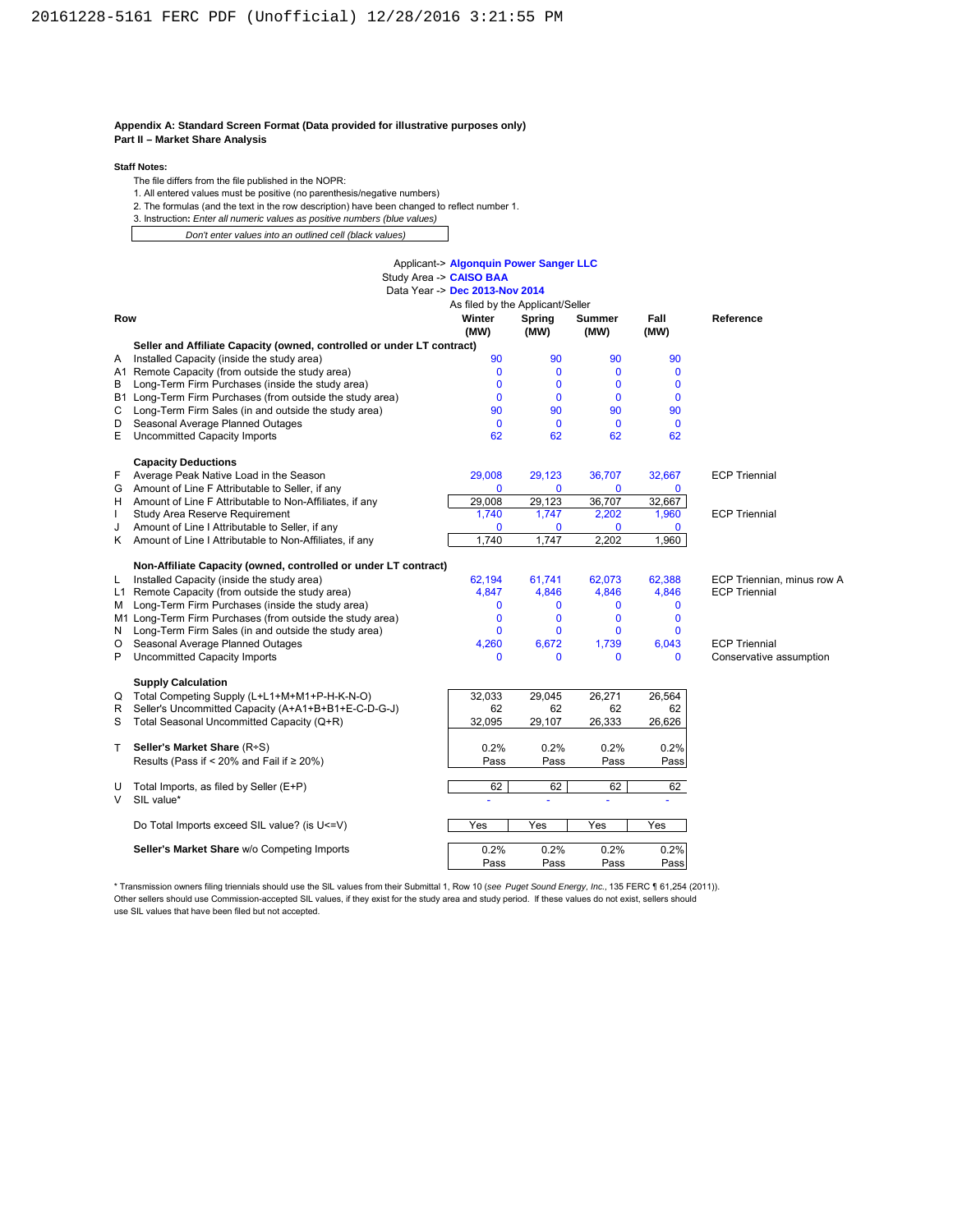#### **Appendix A: Standard Screen Format (Data provided for illustrative purposes only) Part I – Pivotal Supplier Analysis**

#### **Staff Notes:**

The file differs from the file published in the NOPR:

1. All entered values must be positive (no parenthesis/negative numbers)

2. The formulas (and the text in the row description) have been changed to reflect number 1.

3. The text in row 13 "Date of Filing" has been replaced with "Data Year"

4. Instruction**:** *Enter all numeric values as positive numbers (blue values)*

 *Don't enter values into an outlined cell (black values)*

#### Applicant-> **Algonquin Power Sanger LLC**

#### Market -> **CAISO BAA**

Data Year -> **Dec 2013-Nov 2014**

| <b>Row</b> |                                                              |              |                      |
|------------|--------------------------------------------------------------|--------------|----------------------|
|            | Generation                                                   |              | Reference            |
|            | Seller and Affiliate Capacity (owned or controlled)          |              |                      |
|            | A Installed Capacity (from inside the study area)            | 90           |                      |
|            | A1 Remote Capacity (from outside the study area)             | $\mathbf 0$  |                      |
| B          | Long-Term Firm Purchases (from inside the study area)        | 0            |                      |
|            | B1 Long-Term Firm Purchases (from outside the study area)    | 0            |                      |
| С          | Long-Term Firm Sales (in and outside the study area)         |              |                      |
| D          | Uncommitted Capacity Imports                                 | 62           |                      |
|            | Non-Affiliate Capacity (owned or controlled)                 |              |                      |
| Е          | Installed Capacity (from inside the study area)              | 59,067       | ECP Triennial, m     |
|            | E1 Remote Capacity (from outside the study area)             | 4,846        | <b>ECP Triennial</b> |
| F.         | Long-Term Firm Purchases (from inside the study area)        | 0            |                      |
|            | F1 Long-Term Firm Purchases (from outside the study area)    |              |                      |
| G          | Long-Term Firm Sales (in and outside the study area)         |              |                      |
| H.         | Uncommitted Capacity Imports                                 | 0            |                      |
|            | Study Area Reserve Requirement                               | 2,238        | <b>ECP Triennial</b> |
| J          | Amount of Line I Attributable to Seller, if any              |              |                      |
|            | K Total Uncommitted Supply (A+A1+B+B1+D+E+E1+F+F1+H-C-G-I-M) | 24,521       |                      |
|            | Load                                                         |              |                      |
| L          | Balancing Authority Area Annual Peak Load                    | 44.694       | <b>ECP Triennial</b> |
| M          | Average Daily Peak Native Load in Peak Month                 | 37,306       | <b>ECP Triennial</b> |
| N          | Amount of Line M Attributable to Seller, if any              | $\mathbf{0}$ |                      |
| O          | Wholesale Load (L-M)                                         | 7,388        |                      |
| P          | Net Uncommitted Supply (K-O)                                 | 17,133       |                      |
|            | Q Seller's Uncommitted Capacity (A+A1+B+B1+D-C-J-N)          | 152          |                      |
|            | Result of Pivotal Supplier Screen (Pass if Line Q < Line P)  | Pass         |                      |
|            | (Fail if Line $Q >$ Line P)                                  |              |                      |
|            | Result of Pivotal Supplier Screen w/o Competing Imports      | Pass         |                      |
|            | Total Imports (Sum D,H), as filed by Seller ->               | 62           |                      |
|            | % of SIL for Seller's imported capacity ->                   | 1.00         |                      |
|            | % of SIL for Other's imported capacity ->                    | 0.00         |                      |

SIL value\* ->

Do Total Imports exceed the SIL value? -> Yes

\* Transmission owners filing triennials should use the SIL values from their Submittal 1, Row 10 (*see Puget Sound Energy, Inc.,* 135 FERC ¶ 61,254 (2011)). Other sellers should use Commission-accepted SIL values, if they exist for the study area and study period. If these values do not exist, sellers should use SIL values that have been filed but not accepted.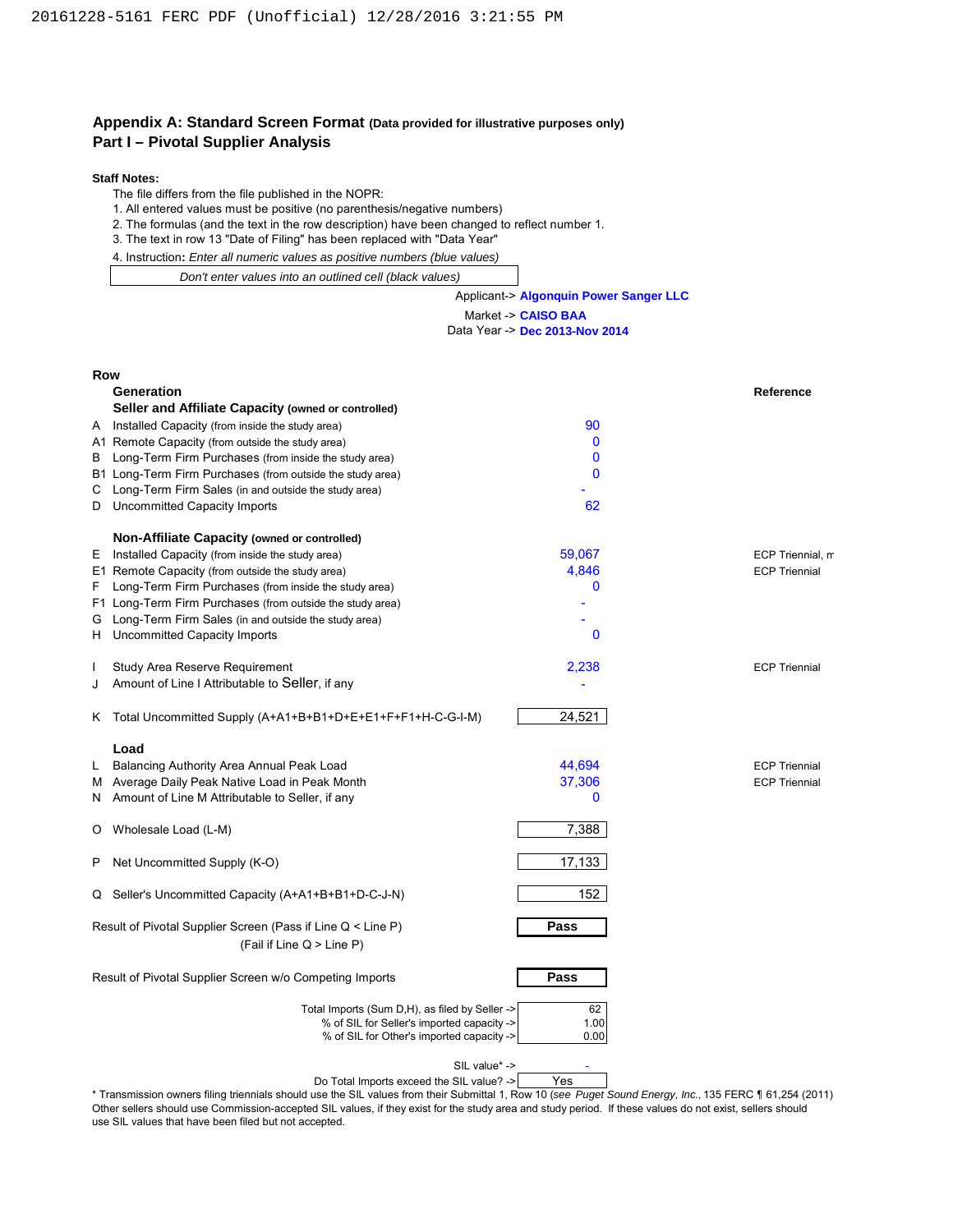inus row A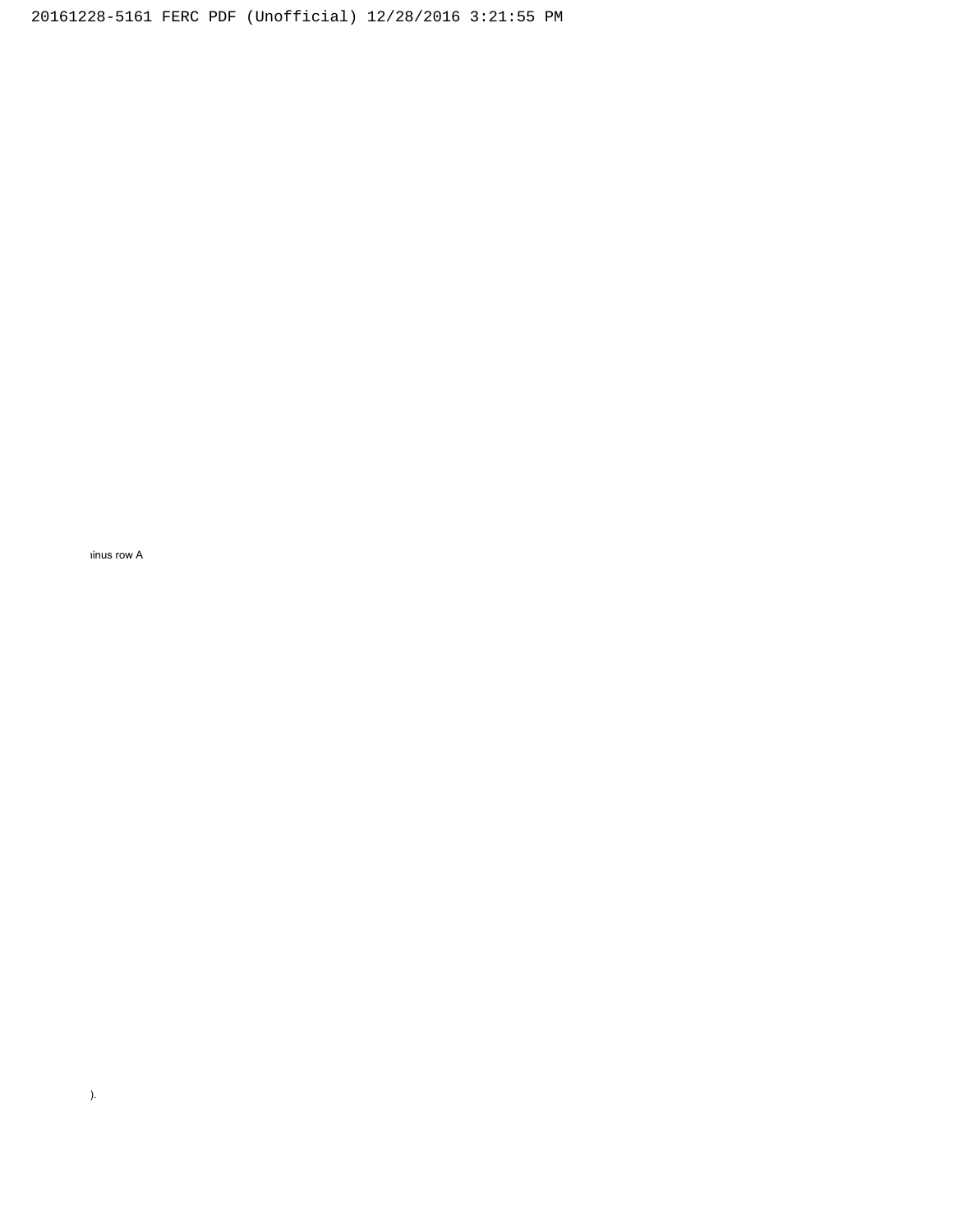| [A] | [ <sub>B</sub> ] |        |                |                |               |                          |                |               |         |                                     |               |                              |      |                          |                                     |                         |            |                |                                  |            |               |         |                       |            |
|-----|------------------|--------|----------------|----------------|---------------|--------------------------|----------------|---------------|---------|-------------------------------------|---------------|------------------------------|------|--------------------------|-------------------------------------|-------------------------|------------|----------------|----------------------------------|------------|---------------|---------|-----------------------|------------|
|     |                  |        |                |                |               |                          |                |               |         | Wholesale Market Share Screen (MSS) |               |                              |      |                          |                                     |                         |            |                | Pivotal Supplier Screen (PSS)    |            |               |         |                       |            |
|     |                  |        |                |                |               | <b>Imported Capacity</b> |                |               |         | Seasonal Total Uncommitted Capacity |               |                              |      | Market Share Results (%) |                                     |                         |            |                |                                  |            |               |         |                       |            |
|     |                  |        |                |                |               |                          |                |               |         |                                     |               |                              |      |                          |                                     |                         | Tot Inst'l |                |                                  |            |               | Seller  |                       |            |
|     |                  |        |                | Wntr           |               | Sum                      | Fall           |               |         |                                     |               |                              |      |                          | <b>MSS Pass/</b>                    |                         |            |                | Cap [Rows BAA Res'rv Tot Unc'mtd |            | Net unc'mtd   | unc'mtd |                       | PSS Pass / |
|     |                  |        |                | <b>IRow E+</b> | <b>IRow E</b> | <b>IRow E+</b>           | <b>IRow E+</b> | Wntr          | Spring  |                                     | Fall          | Wntr [Row Sprg [Row Sum [Row |      |                          | Fail w/o                            | Seller Inst'l A+A1+B+B1 |            | Ramn't         | Capacity                         | Whisi Load | Supply        | Supply  | PSS Result Fail w/o   |            |
|     | Company          | Anivst | <b>Mrkt</b>    | <b>Row P</b>   | <b>Row P</b>  | Row Pl                   | Row Pl         | <b>IRow S</b> | [Row S] | <b>IRow S</b>                       | <b>IRow S</b> |                              |      |                          | Fall IRow TI cmpt imp@ Cap IRow All |                         |            | <b>IRow II</b> | <b>IRow H</b>                    | [Row O]    | <b>IRow F</b> | [Row Q] | [Pass/Fail] cmpt imp@ |            |
|     |                  |        | Applicant Name |                |               |                          |                | 32.095        | 29.107  | 26.333                              | 26.626        | 0.2%                         | 0.2% | 0.2%                     | 0.2% Pass                           |                         | 152        | 2.238          | 24.521                           | 7,388      | 17.133        |         | 152 Pass              | Pass       |